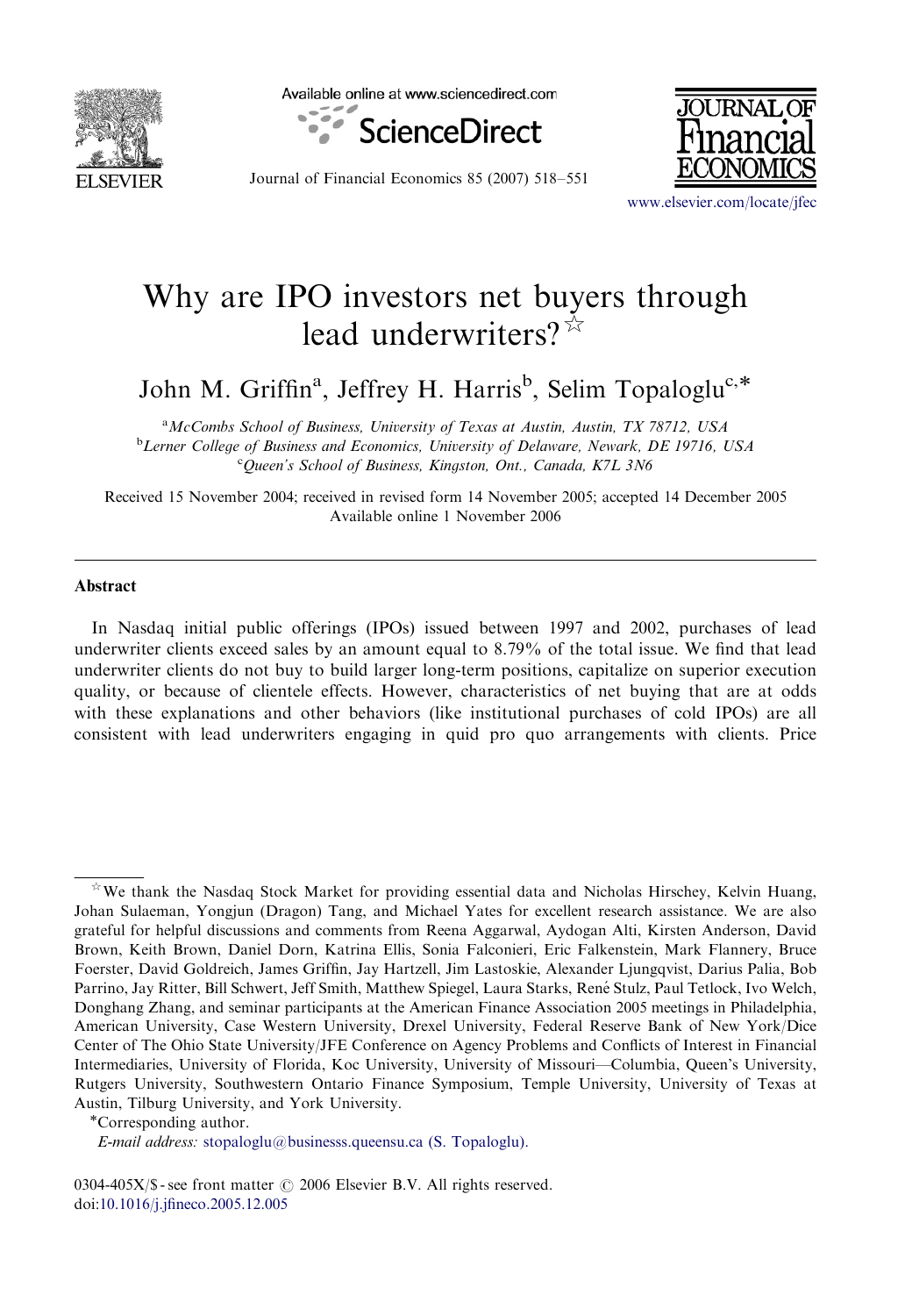contribution analysis shows that such client buying activity contributes significantly to first-day price increases.

 $\odot$  2006 Elsevier B.V. All rights reserved.

JEL classifications: G24; G32; G14

Keywords: IPO; Lead underwriter; Laddering; Syndicate

## 1. Introduction

In 1999 and 2000, shares of initial public offerings (IPOs) soared an average of 71.7% and 56.1% on the first day of trading, respectively, transferring more than \$65 billion of wealth from issuers to fortunate shareholders through underpricing.<sup>1</sup> While many studies focus on the puzzle of why issuing firms leave large sums of money on the table, it is perhaps even more perplexing that sophisticated underwriters also presumably forgo the substantial fees associated with this underpricing  $(\$4.6 \text{ billion during } 1999-2000).$ <sup>2</sup> This paper provides evidence consistent with a partial explanation for this puzzle. Specifically, we find that underwriters seem to receive quid pro quo benefits from underpricing, such as pre-arranged client demand in the aftermarket.

This paper focuses on client trading in the IPO aftermarket. We document persistent net buying in trades executed through the bookrunner (lead underwriter) and address three main questions. First, is this net buying through the bookrunner particular to the bookrunner, or do other market makers face similar order flow? Second, why are bookrunner clients net buyers? Third, what is the effect of this net buying on IPO prices?

Using a unique sample of Nasdaq IPO trading by brokerage houses for the 1997–2002 period, we find that on the first day of public trading, bookrunner clients buy an amount equal to 20.64% of shares issued but sell only 11.85%, for a net buy imbalance of 8.79%. This pattern of net buying by bookrunner clients obtains across most brokerage houses, time periods, and IPOs with varying degrees of underpricing. Bookrunner client net buying contrasts noticeably with small net selling by clients of other syndicate members.

We explore four main explanations for bookrunner client buy imbalances. Our tests focus on: (1) whether demand from long-term shareholders creates these imbalances, (2) whether the bookrunner attracts a disproportionate amount of buy orders by offering superior execution quality, (3) whether bookrunners attract and serve investor clienteles with strong demand for IPO shares, and (4) whether 'laddering'—quid pro quo agreements whereby underwriters require or induce clients to buy aftermarket shares—results in net buy imbalances.

Laddering, beyond the term's appeal for provocative headlines [\(Pulliam and Smith,](#page-33-0) [2000](#page-33-0)), finds economic motivation from models by [Fulghieri and Spiegel \(1993\)](#page-32-0) and [Loughran and Ritter \(2002\).](#page-33-0) In those models, underwriters are able to extract indirect

<sup>&</sup>lt;sup>1</sup>These numbers are taken from [Ritter and Welch's \(2002\)](#page-33-0) survey of the extensive IPO literature. [Ljungqvist](#page-32-0) [\(2006\)](#page-32-0) also provides a comprehensive survey of the IPO literature. <sup>2</sup>

<sup>&</sup>lt;sup>2</sup>As per [Chen and Ritter \(2000\),](#page-32-0) \$4.6 billion is 7% of the underpricing in 1999 and 2000 based on a flat fee of 7% of capital raised.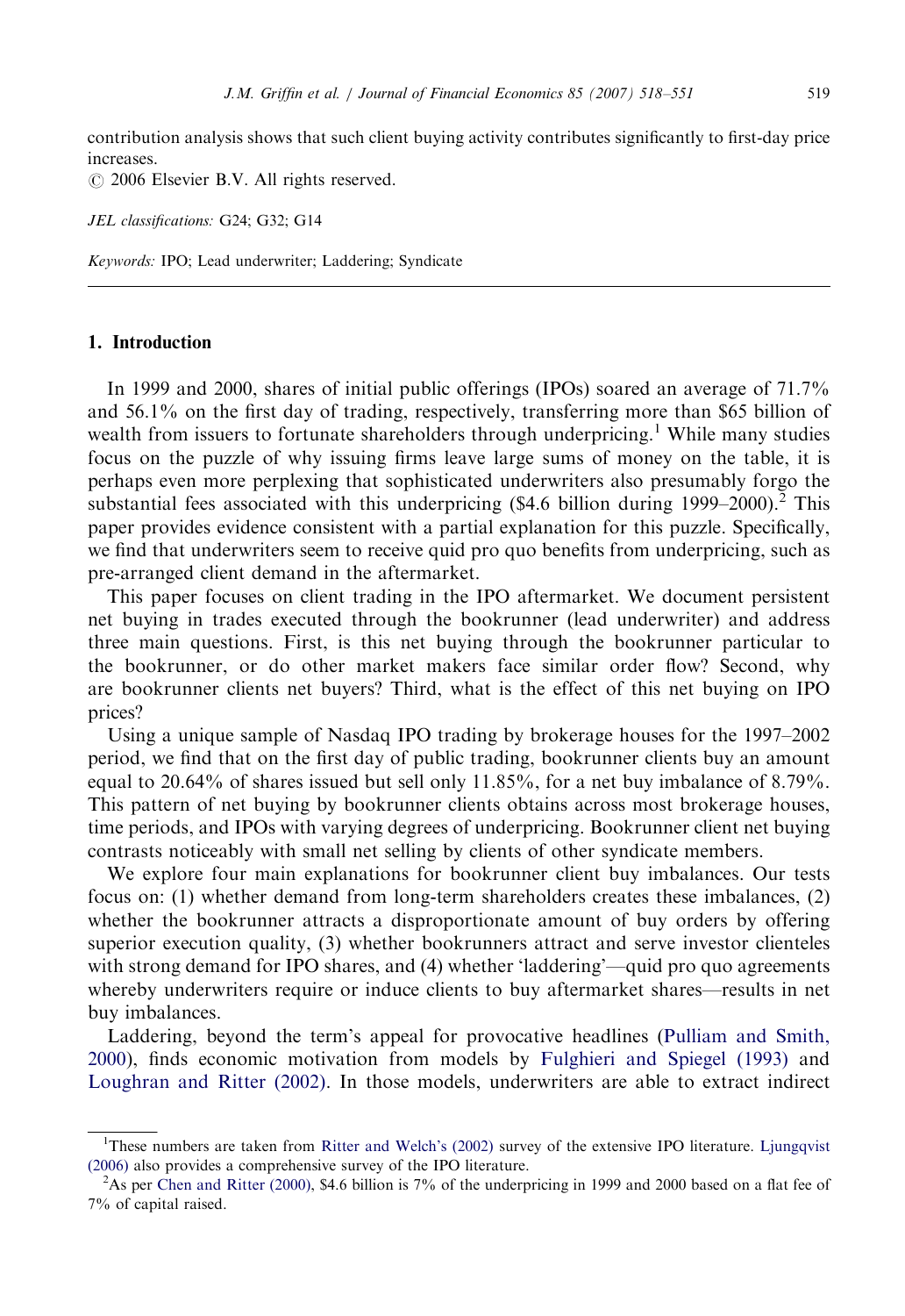rents from clients in exchange for underpriced shares. Fulghieri and Spiegel model how an investment bank allocates underpriced shares to clients who provide business for other parts of the bank. Loughran and Ritter provide an explanation for the firm's ex ante choice of an underwriter who is likely to underprice the issue ex post. Because underpricing is lucrative for clients of the underwriter who receive IPO allocations, these clients engage in rent-seeking behavior to increase their probability of receiving shares.

The working assumption in the IPO industry is that there is a negatively sloped demand curve. Thus, if a bookrunner fails to generate sufficient client demand for an IPO, then subsequent issuers may view the underwriter as a poor promoter. Laddering arrangements, by exchanging aftermarket trading for underpricing benefits, help to bond initial IPO investors to demand for shares in the secondary market. In the case of particularly weak demand, these quid pro quo arrangements allow bookrunners to substitute client purchases for direct aftermarket support. Laddering clients comply with these agreements in cold IPOs because they do not wish to be excluded from future deals. Conversely, if underwriters generate excess demand via laddering, this demand can be used to support higher secondary market prices, boosting reputation capital and providing bookrunners additional revenues through these pre-committed aftermarket trades.

To economize on monitoring costs, laddering predicts that the net buying should be driven by institutional shareholders buying through the lead underwriter. Laddering is also more likely to be associated with highly active underwriters, whose threat of exclusion from future deals is greatest. Additionally, if laddering clients purchase shares in the aftermarket solely to fulfill quid pro quo commitments, they have no long-term interest in holding shares and IPOs with large net buying should experience net institutional selling in the future. Similarly, these commitments are likely to be more important in cold IPOs, for which aftermarket support is more essential. Finally, laddering clients are likely to be less concerned about execution costs and may even pay higher execution costs than other clients.

Of course, there are other reasons to think that the bookrunner's clients will be stronger net buyers than those of other brokerage houses. Client net buying on the first day of the IPO may simply be due to institutional investors who have a genuine desire to hold the stock; these investors would see benefits to purchasing the stock early. Indeed, given the dominance of the lead underwriter in the IPO process, these institutional investors are likely to purchase the security through the lead underwriter. [Aggarwal \(2003\)](#page-32-0) and [Zhang](#page-33-0) [\(2004\)](#page-33-0) argue that institutional investors with a small allocation will either flip or buy additional shares in the aftermarket. Underwriters may take advantage of the fact that institutional investors target positions above a certain size. The bookrunner, interested in fostering long-term shareholders, may strategically allocate ''toeholds'' to institutional shareholders to encourage buying in the aftermarket. A distinguishing prediction of this long-term shareholders hypothesis is that IPOs with large initial bookrunner client buying should have a stable institutional shareholder base over time.

Buying through the lead underwriter could also be due to the bookrunner offering more attractive prices to encourage buying (or discourage selling). If this were true, then we would expect to see superior execution quality for buy trades and/or inferior execution quality for sell trades executed through the lead underwriter as compared to other market makers. Lastly, customers with excess demand for IPOs may migrate to brokerage houses that specialize in issuing IPOs to receive larger share allocations. We denote these two alternatives as the execution quality and clientele hypotheses, respectively.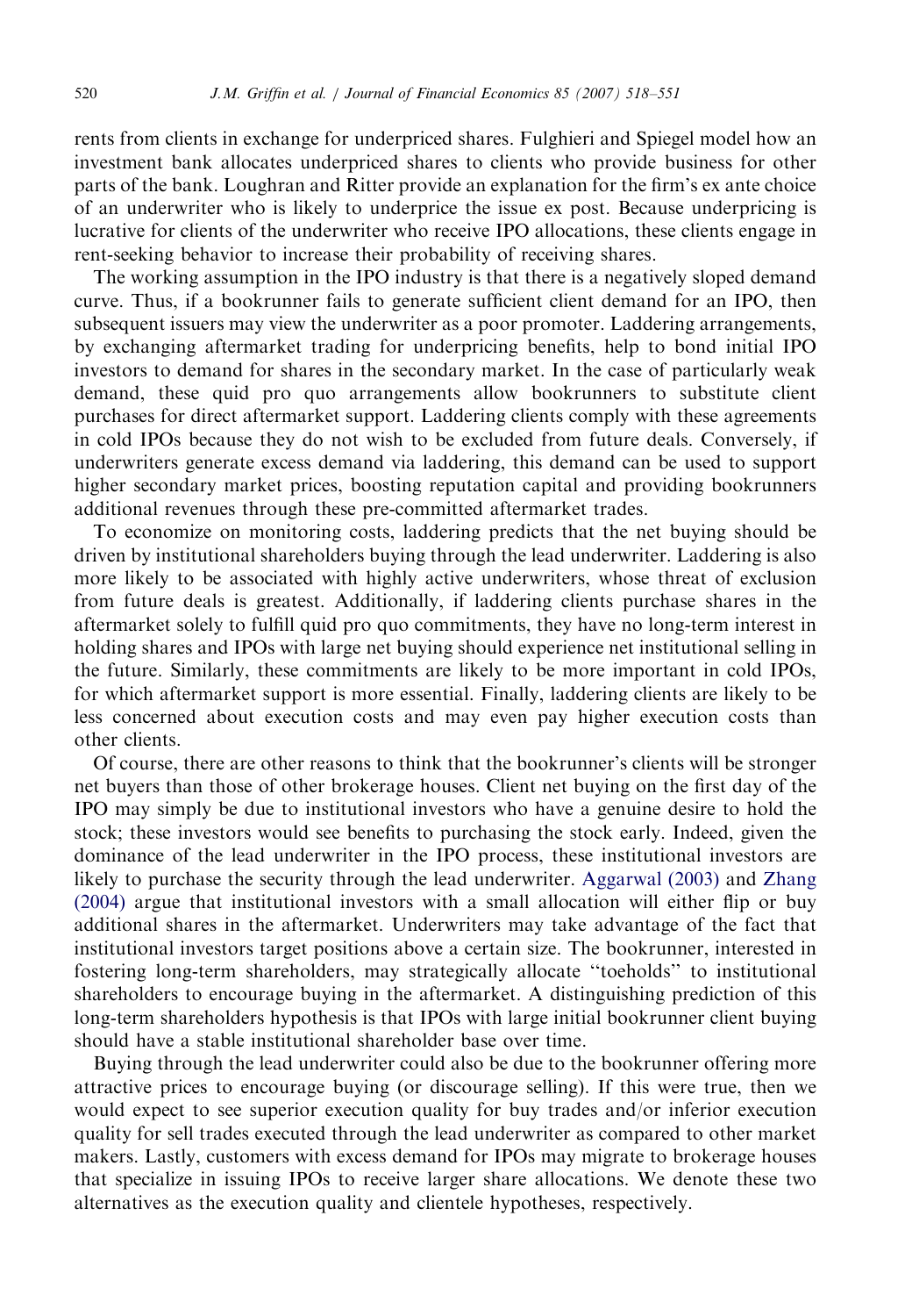We test these predictions jointly by utilizing the bookrunner client net buying activity immediately following an IPO. We employ comprehensive brokerage-level data for a set of 1,294 Nasdaq IPOs. Since we do not have information about specific clients or IPO allocants, overall client net buying through the lead underwriter proxies for client activity. Consistent with institutional traders driving the net buying through the lead underwriter, we find that all of the net buying of bookrunner clients is due to trades of 1,000 shares or more and 88% is due to trades of 5,000 shares or more. Moreover, we find consistently positive net buying through the bookrunner across IPO ''temperatures'' and price ranges strong buying at prices just above the offer price is particularly noticeable in colder IPOs. Net buy demand from bookrunner clients is also more prevalent for investment banks that issue many IPOs in our sample. Each of these results is consistent with laddering.

We find that IPOs with higher levels of bookrunner client buying experience more institutional selling over the four subsequent quarters. The finding that these purchases represent transient investor holdings is consistent with bookrunner clients taking initial positions to fulfill short-term commitments, but not with demand from long-term shareholders. Furthermore, we find that in the trade-size categories in which net buying occurs, the bookrunner actually offers worse execution compared to nonsyndicate brokerage houses. This result is at odds with execution quality differences generating net buying through the bookrunner, but consistent with institutional investors agreeing ex ante to purchase shares regardless of trading costs. Lastly, we find no evidence of clienteles clients are consistently large net buyers when their brokerage house is the bookrunner but are typically small net sellers when the same brokerage house is just another member of the syndicate. In sum, our results are strongly consistent with the laddering hypothesis and inconsistent with other explanations.

To address the relation between client net buying and price movements, we explore the effect of first-day bookrunner client net buying activity on IPO prices both in the short term and over longer periods. Most bookrunner client net buying occurs in the first 30 minutes of IPO trading, suggesting that this demand likely contributes to the opening secondary market price. We perform a price contribution analysis over the first day of trading and find that for those IPOs that increase in price, bookrunner client purchases of 1,000 shares or more are responsible for roughly half of the positive price movement. For IPOs that decrease in price on the first trading day, bookrunner clients play only a small role in driving prices down. However, we find only weak and mostly insignificant evidence linking first-day bookrunner client net buying to return reversals over longer periods.

Our findings relate to the growing body of literature examining the dual role of underwriter/market maker that investment banks play (e.g., [Schultz and Zaman, 1994;](#page-33-0) [Ellis, Michaely, and O'Hara, 2000](#page-32-0); and [Ellis, 2006](#page-32-0)). The findings suggest that interdealer trading documented by Ellis results from net sales through nonsyndicate dealers flowing back to the bookrunner to service net client demand. This evidence, which is consistent with quid pro quo arrangements, is also in line with recent IPO papers that find empirical support for other types of agency conflicts [\(Ljungqvist and Wilhelm, 2003](#page-33-0); [Nimalendran,](#page-33-0) [Ritter, and Zhang, 2006;](#page-33-0) [Reuter, 2006\)](#page-33-0). [Hao \(2006\)](#page-32-0) models some implications of laddering.

The remainder of the paper is organized as follows. Section 2 discusses the alternative hypotheses about different buying and selling patterns across members of the syndicate as well as their distinguishing testable predictions. We discuss the data and summarize the characteristics of our Nasdaq IPO sample in Section 3. Section 4 provides empirical evidence on aftermarket client trading imbalances, and Section 5 tests predictions of the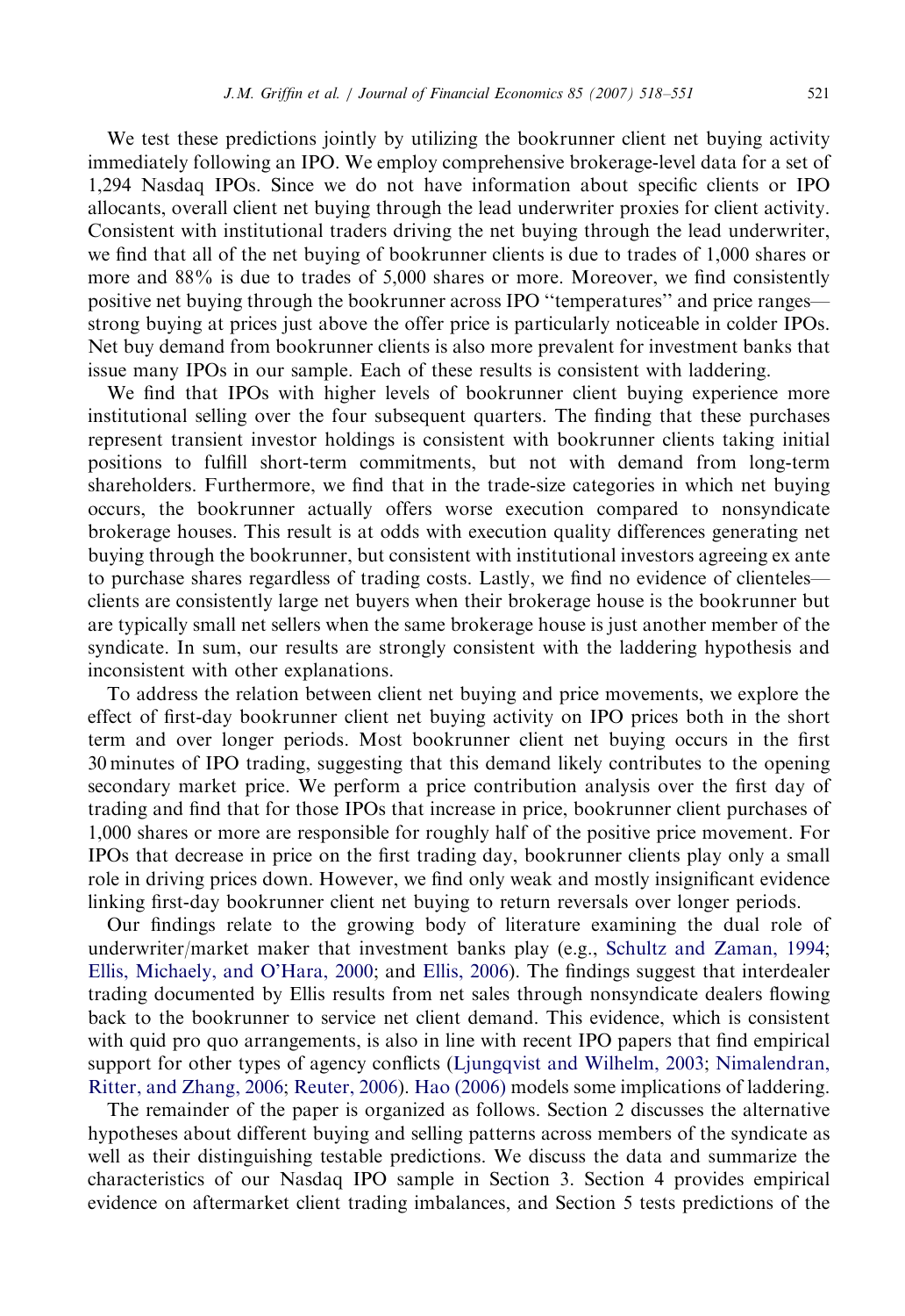previously outlined hypotheses. Section 6 examines both the short- and long-run relations between client net buying and prices. We discuss accounting issues related to how initial shares sold might arise from short selling or flipping in Section 7. Finally, we conclude in Section 8.

## 2. Explanations for differential buying patterns through the lead underwriter

Below we detail four explanations for net buying activity through the lead underwriter. We then characterize the distinguishing testable implications associated with each explanation.

## 2.1. Laddering

A substantial amount of controversy surrounds the turbulent IPO activity of the ''internet bubble'' period. One argument is that underwriters allocated issues to favored institutional clients with the understanding that the clients would buy more shares of these IPOs in the aftermarket. Such activity is referred to as laddering, in that it may help to push prices to higher levels through artificial demand. Laddering involves a quid pro quo relationship between underwriters and their clients: clients receive IPO share allocations with the implicit or explicit understanding that they will purchase additional shares in the aftermarket. In the case of reneging, underwriters enforce these alleged arrangements by withholding future IPO allocations.<sup>3</sup>

Concerns about laddering are not new. In 1961, 1984, and again in 2000, the SEC issued warning statements that laddering violates antifraud and antimanipulation security laws.4 Jay Ritter notes that while it is known that laddering occurred in the past with penny stock underwriters, it ''generally has not been a focus of allegations against prestigious underwriters until recently'' ([Harris, 2001\)](#page-32-0). However, as Barry Barbash, former director of the SEC's Division of Investment Management, states, ''proving this kind of conspiracy as a practical matter is very difficult'' ([Loomis, 2001](#page-33-0)).

To understand why and when aftermarket buying is valuable to the underwriter, we must examine the lead underwriter's incentives. The lead underwriter bears primary responsibility for the success of the IPO. Estimating the demand for an IPO is difficult, and the bookrunner works to ensure that all shares can be sold. Failing to sell the IPO is costly for the bookrunner, as it results in both lost revenues from the IPO as well as reputational damage.<sup>5</sup> Further, in the event of a cold IPO, the bookrunner incurs direct costs of supporting the IPO if the bookrunner purchases shares that later fall when price support is

<sup>&</sup>lt;sup>3</sup>In a similar vein, [Hanley and Wilhelm \(1995\)](#page-32-0) argue that quid pro quo arrangements likely affect allocations: clients participate in less attractive issues so that they can receive allocations in hot IPOs. [Chen and Wilhelm](#page-32-0) [\(2005\)](#page-32-0) provide an economic rationale for coordination between the bookrunner and institutional investors, arguing that collaboration smoothes the IPO's transition to secondary market trading. <sup>4</sup>

<sup>&</sup>lt;sup>4</sup>Securities Exchange Act Release No. 6536 (April 24, 1961); Report of the SEC Concerning the Hot Issues Markets (August 1984); SEC Staff Legal Bulletin No. 10 (August 25, 2000).

<sup>&</sup>lt;sup>5</sup>For instance, Strasbourger Pearson Tulcin Wolff, Inc. underwrote the failed Claimsnet.com IPO in December 1998 and subsequently lost the business to Cruttenden Roth (which successfully took the firm public four months later).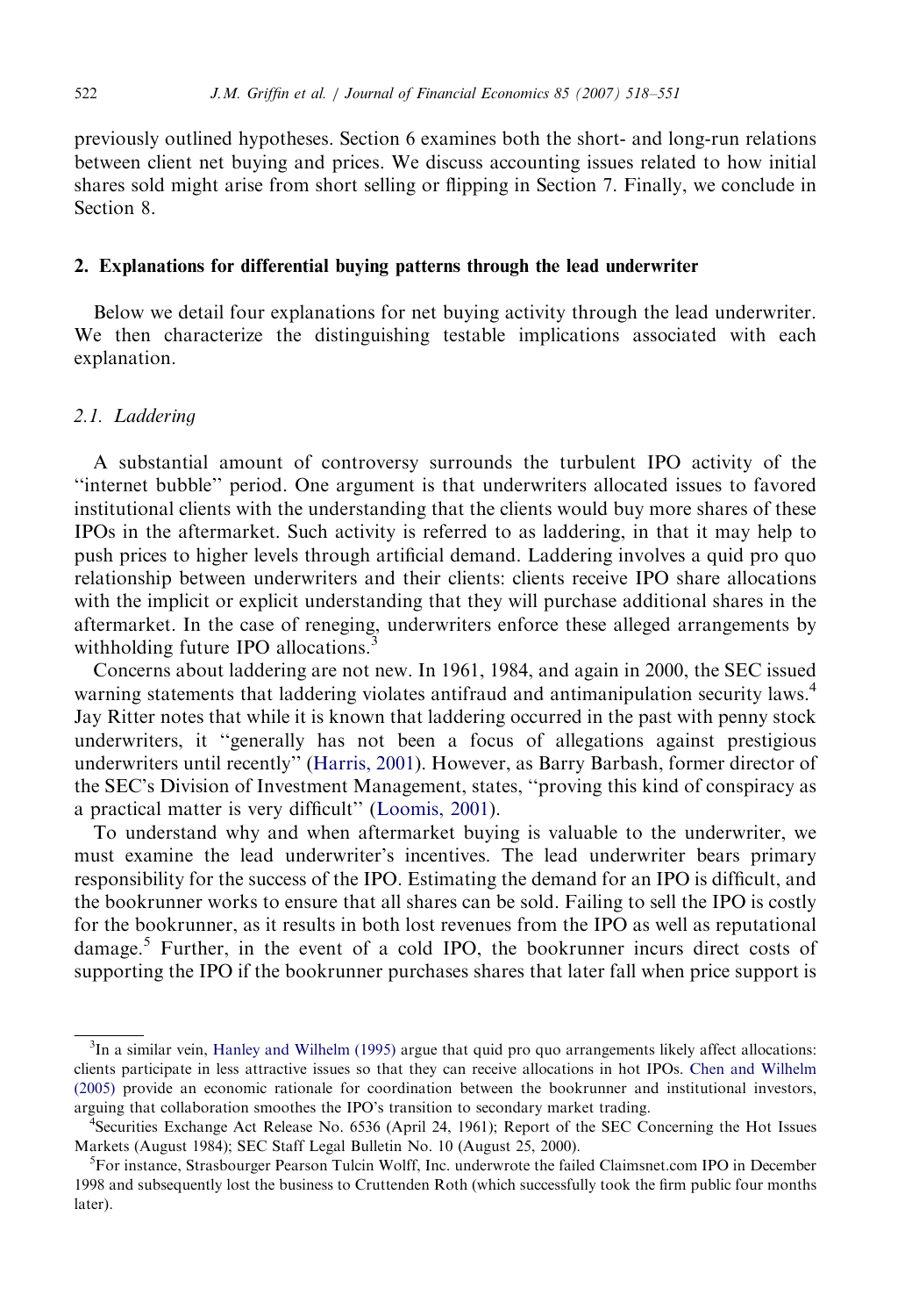removed.<sup>6</sup> To avoid poorly received IPOs, the underwriter therefore has the incentive to maximize IPO underpricing.

However, because the bookrunner is typically paid a flat commission fee based on the amount of capital raised, the bookrunner balances the incentive to underprice against lower underwriting fees. [Fulghieri and Spiegel \(1993\)](#page-32-0) and [Loughran and Ritter \(2002\)](#page-33-0) demonstrate that underpricing can be used by the underwriter to increase nonunderwriting revenues. Nonunderwriting revenues can stem from a variety of other bank functions such as brokerage trading, custodial duties, risk management, and advisory services. These rents can accrue indirectly by inducing business legally or directly through illegal payments such as excess commissions.<sup>7</sup>

Given these motivations, we can see that laddering is attractive to the bookrunner. These arrangements shift costly aftermarket price support to clients and, to the extent that laddering pushes secondary market prices higher, create underpricing that can be used to extract revenues in other parts of the business, including directly adding commissions from laddering trades. Since the demand for an IPO is uncertain and laddering agreements are agreed upon ex ante, even if the underwriter's main motivation for client net buying is to provide aftermarket price support, laddering may induce net buying in all IPOs, including those that open and trade above the initial offering price. These agreements are advantageous for the underwriter in reducing uncertainty: the buying provides aftermarket price support for colder IPOs but also boosts prices for hotter IPOs, both of which are beneficial outcomes for the bookrunner. Without access to the direct financial incentives of each underwriter, it is not possible to know whether the underwriter's incentive to use client buying to support prices in cold IPOs is stronger than the incentive to use client buying to push prices higher for rent extraction. However, while investors are not enthusiastic about cold IPOs, laddering clients interested in preserving access to future IPOs are likely to follow through with aftermarket commitments in all IPOs.

It is important to note that we can only examine aggregate trading at the brokerage house level, since we do not have data on client-level trading and allocations. If some clients engage in laddering purchases but other clients flip their shares (either legitimately or in an effort to rebate profits to the underwriter), then net buying activity at the brokerage house level should understate the magnitude of buying due to laddering.

Laddering allegations suggest pre-arranged unconditional buying support by large institutional clients, which should lead to more persistent net buying through the bookrunner in large trades than in small trades. This implication is formalized in our first testable hypothesis:

H1.1: Bookrunner Client Net Buying in Large Trades > Bookrunner Client Net Buying in Small Trades.

As discussed above, without information on the underwriter's profit function it is not possible to know whether laddering clients will buy more in cold, cool, warm, or hot IPOs.

<sup>&</sup>lt;sup>6</sup>[Hanley, Kumar, and Seguin \(1993\),](#page-32-0) [Ruud \(1993\)](#page-33-0), and [Aggarwal \(2000\)](#page-32-0) each explore stabilization activities in greater detail. Aggarwal reports that covering short positions costs the underwriter 3.61% of underwriting fees.

<sup>&</sup>lt;sup>7</sup>During our sample period, the SEC uncovered evidence of underwriters explicitly tracking and collecting up to 65% of underpricing profits through active trading in other liquid stocks (SEC Litigation Release No. 17327). Excessive trading in other liquid securities and excessive mutual fund commissions are documented by [Nimalendran, Ritter, and Zhang \(2006\)](#page-33-0) and [Reuter \(2006\),](#page-33-0) respectively.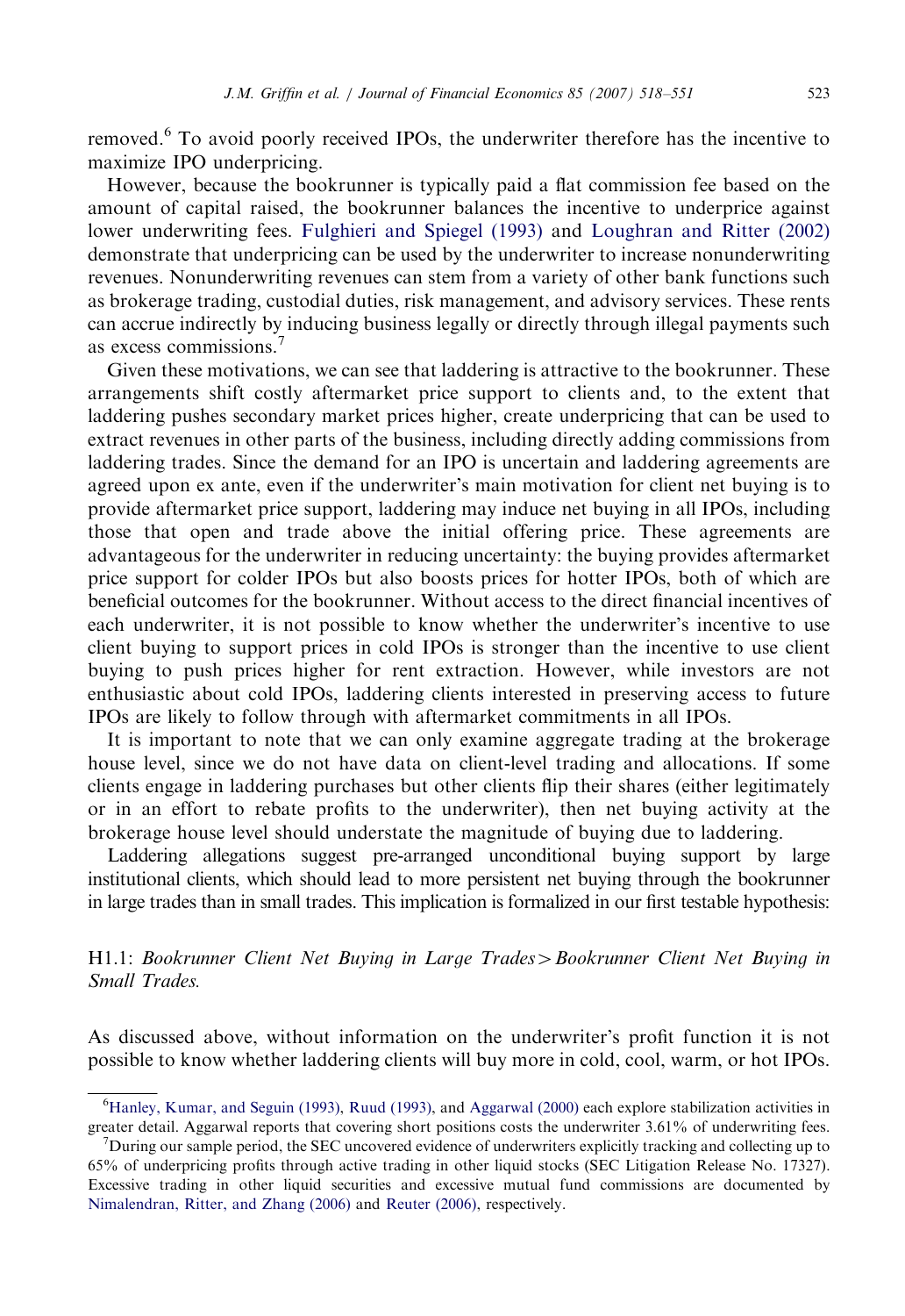Nevertheless, in the presence of laddering, we should definitely see buying in cold IPOs as there is a direct price support benefit to the underwriter in that case. We summarize this idea in hypothesis H1.2:

## H1.2: Bookrunner Client Net Buying in Large Trades > 0 | Cold IPO.

Since the most likely penalty for a client not purchasing shares in the aftermarket is withholding allocations in future IPOs, it is easier to enforce such laddering agreements for underwriters that issue many IPOs. Thus, we expect a positive relationship between laddering activity (as proxied by client net buying in large trades) and the number of IPOs issued by the bookrunner. We formalize this idea in hypothesis H1.3:

H1.3: Correlation (Bookrunner Client Net Buying in Large Trades, Number of IPOs  $Issued$ ) > 0.

However, since active underwriters generally enjoy a higher reputation and they have more to lose if they are caught in a laddering arrangement, their laddering incentives are tempered. We discuss other predictions related to laddering as we turn to the predictions of our other hypotheses.

## 2.2. Strategic allocations to long-term shareholders

Bookrunners may strategically allocate shares to investors with long-term interest in the stock. If these shareholders' allocations are rationed in any way, they may be induced to add to their holdings when secondary market trading begins. A variant of this hypothesis suggests that the lead underwriter allocates shares to institutional investors with a genuine interest to hold the stock and these investors increase their positions early in the trading process by purchasing through the lead underwriter. Since underwriters focus on investors who can hold sizeable positions, the long-term shareholders hypothesis predicts that buy imbalances arise due to institutional investor trades which we proxy for with large trades (as we do for hypothesis H1.1).

A distinguishing feature is that if the net buying activity is due to long-term shareholders, strong aftermarket buy imbalances by large traders should result in more stable long-term institutional holdings, that is, IPOs with strong aftermarket bookrunner client buying should have fewer shares sold by institutions in subsequent quarters than IPOs with weak initial bookrunner client buying. Formally,

# H2: Correlation (Bookrunner Client Net Buying, Long-Term Change in Institutional Ownership)  $>0$ .

It is important to note that the intention of an aftermarket buyer to be a long-term shareholder does not preclude the existence of laddering agreements. Nevertheless, one would expect that some laddering clients would fulfill these short-term commitments with no intention of holding shares for the long-run. Laddering therefore predicts the opposite relation from H2.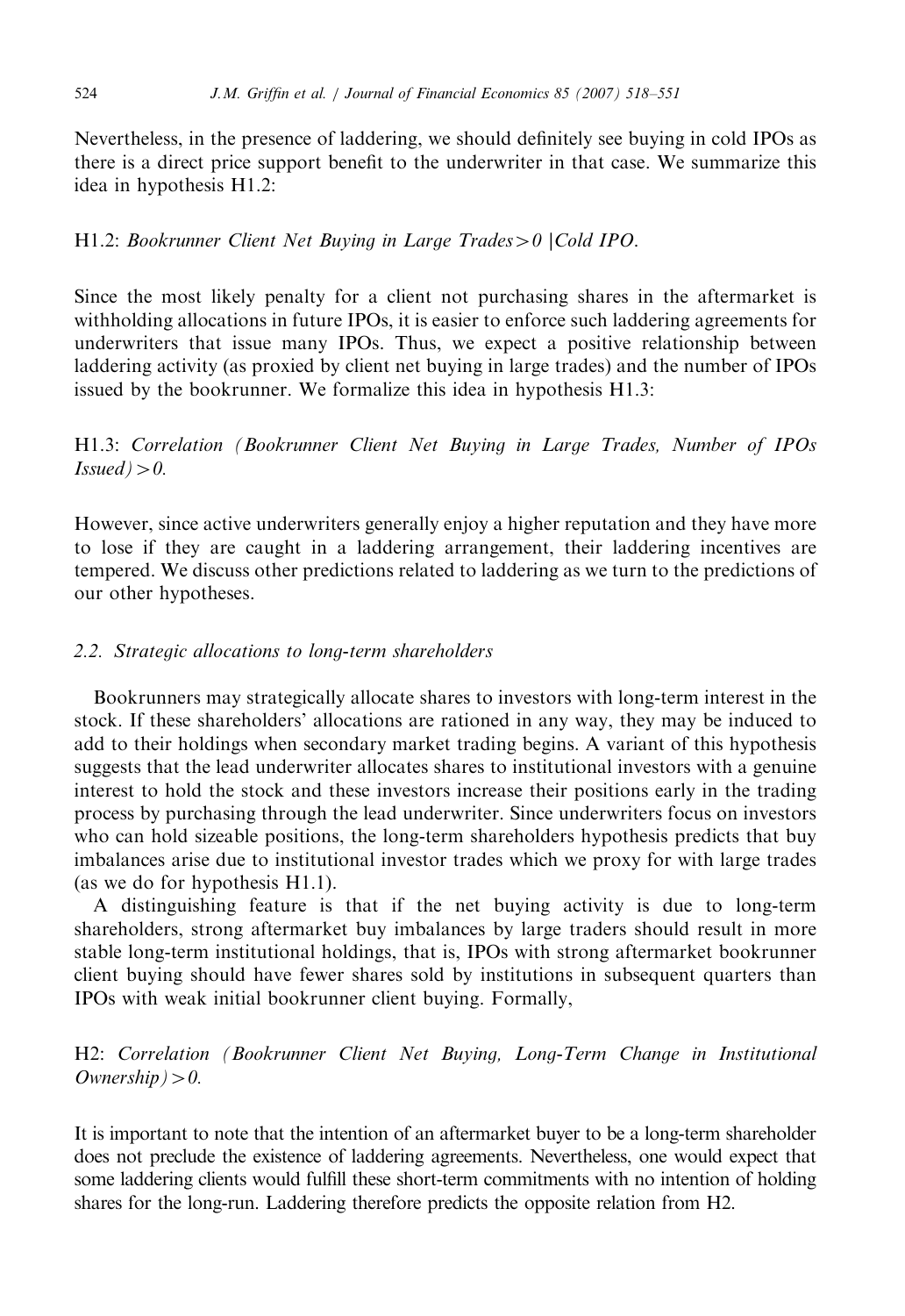#### 2.3. Execution quality

The bookrunner may also generate client buy imbalances by offering superior buy trade execution (i.e., allowing their customers to buy within posted spreads) and/or inferior sell trade execution. Clients that are churning shares, potentially speculating on short-term price changes, might see an advantage in buying shares through the lead underwriter and selling through another brokerage house. Consistent with this possibility, [Ellis \(2006\)](#page-32-0) finds evidence of the bookrunner offering price improvement to buy trades. To investigate the superior execution hypothesis, we investigate whether the bookrunner offers differential execution quality relative to all other nonsyndicate brokerage houses. Since execution varies by trade size and net buying should be particularly heavy in the trade sizes that receive price improvement, we investigate execution quality across multiple trade-size groups. The execution quality hypothesis predicts that bookrunner clients pay lower average effective half-spreads (measured by the difference between the trade price and the quoted bid-ask midpoint) compared to nonsyndicate market maker clients. This forms our hypothesis 3:

# H3: Bookrunner Effective Half-Spreads < Nonsyndicate Effective Half-Spreads | Trade-Size Group.

Since the bookrunner imbalances could arise as a result of offering inferior prices to those wishing to sell shares, we examine sell trade execution quality as well.

If a client is induced to buy in the aftermarket to fulfill a quid pro quo obligation, then the client would likely not be as focused on execution quality as in a normal trading situation. Additionally, the bookrunner may charge higher spreads to extract rents from clients. For both of these reasons, the laddering hypothesis predicts the opposite relation from H3.

## 2.4. Clienteles

Certain investors may prefer to invest in young companies, such as IPO firms, with high volatility and growth potential. These clienteles may migrate their trading to brokerage houses that have a propensity to issue IPOs, and it may be natural for them to seek additional shares in the aftermarket. To investigate whether aftermarket client buying is due to pent-up demand by IPO investors, we examine client trading by brokerage house. The clientele hypothesis predicts that for a particular underwriter, net client aftermarket demand may be greater when the brokerage house is not the bookrunner (relative to the demand when the broker is the bookrunner), given that these clients receive a smaller allocation. Since much trading takes place through the lead underwriter, a less restrictive version of this hypothesis posits that the magnitude of net buying through a particular brokerage house when the brokerage is the lead will be strongly related to the magnitude of net buying when the brokerage house is a co-manager or other syndicate member. We summarize this conjecture in our hypothesis 4:

H4: Correlation (Client Net Buying as Bookrunner<sub>U</sub>, Client Net Buying as Non-Lead<sub>U</sub>) > 0, where U denotes a particular underwriter.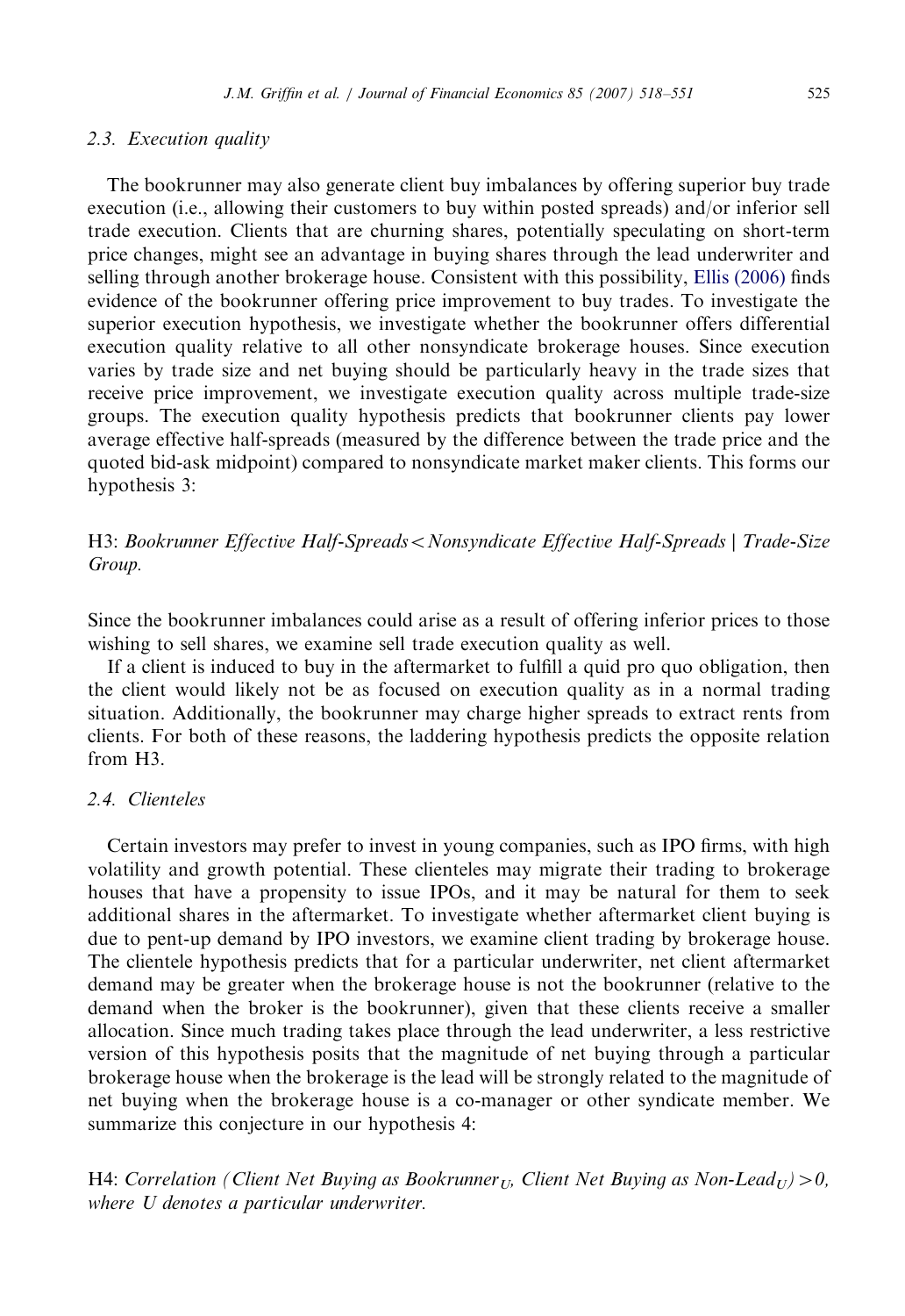We discuss and test each of these hypotheses both independently and jointly in the following sections.

#### 3. Data and summary statistics

Using the Thomson Financial Securities Data Company (SDC) new issues database, we identify IPOs from January 1997 to December 2002 and exclude certificates, ADRs, shares of beneficial interest, units, closed-end funds, REITs, companies incorporated outside the US, and IPOs not covered by the Center for Research in Securities Prices (CRSP) data. We collect characteristics of the offerings from SDC, calculate total shares issued by aggregating all the underwriter allocations for an IPO, and use the underwriter reputation rankings from [Loughran and Ritter \(2004\)](#page-33-0) and are the company founding dates from both [Field and Karpoff \(2002\)](#page-32-0) and Loughran and Ritter. We restrict our attention to Nasdaq IPOs, since we merge IPO characteristics with proprietary Nasdaq clearing data. Our final sample consists of 1,294 IPOs, with most listing in the first half of our sample period.

We collect Nasdaq clearing data that identifies all trades by brokerage house from January 1997 to December 2002 for the first 21 days of trading in each IPO. In addition to the brokerage house identification, the Nasdaq data identify both the buyer and the seller in each trade, allowing us to avoid misclassification errors that result from tick test rules. Each side of the trade is classified as to whether the market maker is trading for its own account (as a principal) or handling a trade for a brokerage client (as an agent). Thus, for each brokerage house we classify trades according to whether the market maker executes orders for a client or for its own inventory.<sup>8</sup> Since our focus is on the trading behavior of clients, we separately analyze trades executed through bookrunners, co-managers, other syndicate members, and nonsyndicate members.

[Table 1](#page-9-0) presents some summary statistics for our data, first for the whole period and then by year. Not surprisingly, the number of IPOs is highest in 1999 (390) and 1997 (332) and lowest in 2001 (45) and 2002 (38). For the whole sample period (1997 to 2002), the mean one-day return is 44.50% and the median return is 17.78%. The year-by-year IPO returns show that the large one-day returns are primarily driven by the  $75.88\%$  and  $60.41\%$  average returns in 1999 and 2000, respectively. The average one-week return is only slightly higher than the one-day return. However, the average one-month return is substantially higher at 57.53%, mainly due to the 109.55% return in 1999.

For a typical IPO in our sample, there is one bookrunner, two co-managers, and 12 syndicate members. The average bookrunner underwrites 42.13% of the total shares issued, co-managers underwrite 37.52%, and other syndicate members underwrite the remaining 20.35%. The amount of shares allocated by the bookrunner is typically much greater than the number of shares the bookrunner underwrites [\(Chen and Ritter, 2000;](#page-32-0)

<sup>8</sup> Even though each trade is included in our final data only once, some trades are routed multiple times. The Nasdaq data include both reported and nonreported legs of routed trades. After checking for consistency in principal/agent codes for each leg, we are able to classify 97.2% of the trades and 95.3% of the volume on the first trading day. We manually match underwriter names from SDC with Nasdaq market maker codes, accounting for mergers, changed names, and firms using multiple codes (for different trading desks, for instance).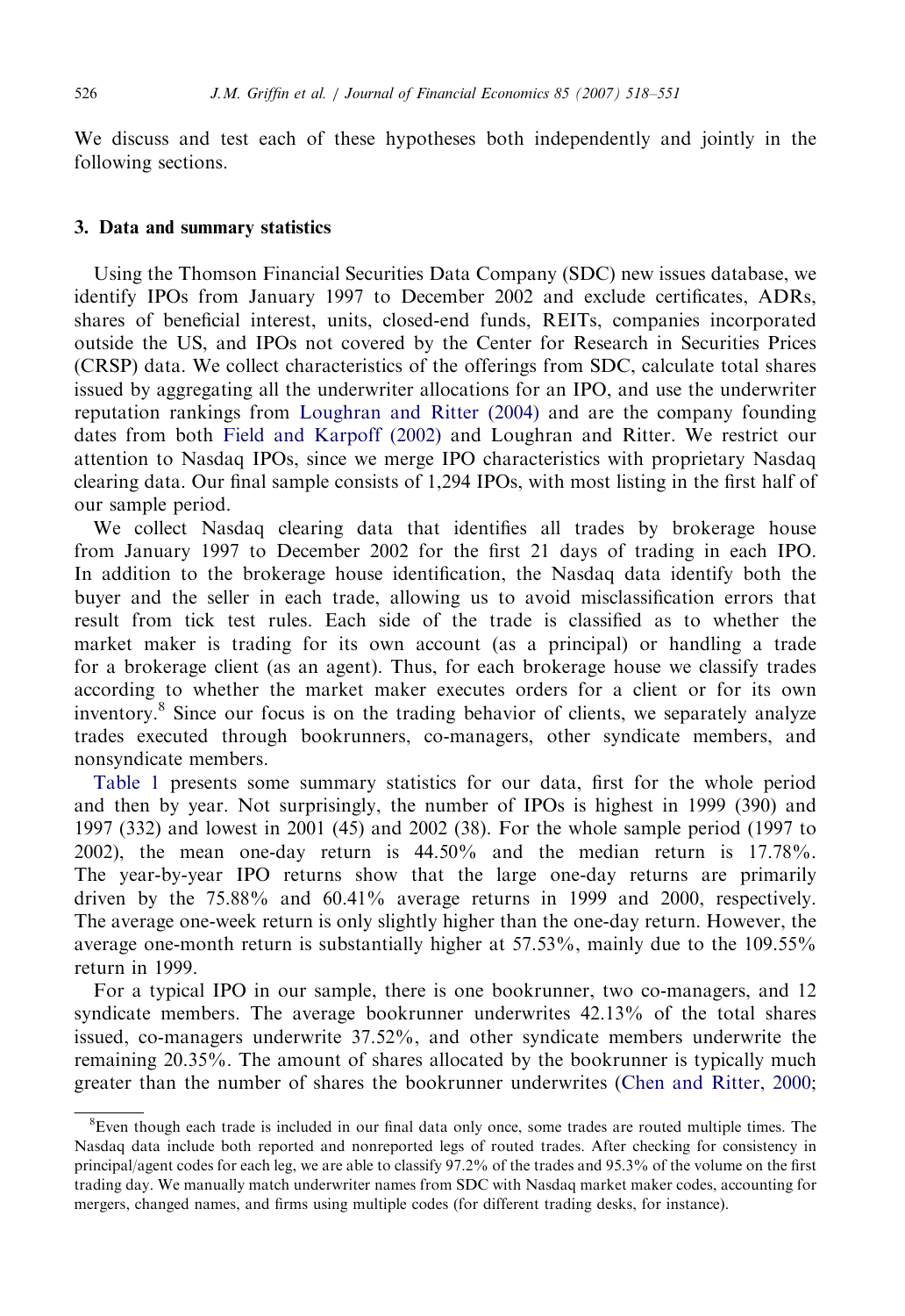## <span id="page-9-0"></span>Summary statistics

This table provides cross-sectional means and medians of various IPO characteristics for <sup>a</sup> sample of Nasdaq IPOs issued between 1997 and 2002 for the whole sample period and for each year. 1-day return is the percentage increase from the offer price to the first closing price. 1-week return and 1-month return are the returns for the first five and 21 trading days, respectively. Numbers of bookrunners/co-managers/syndicate members are provided by Securities Data Company (SDC) new issues database. % underwritten by bookrunners/co-managers/syndicate members are the percentages of total shares underwritten by bookrunners/co-managers/ syndicate members.

|                                     |       | All $(n = 1294)$ |       | 1997 $(n = 332)$ |       | 1998 $(n = 202)$ |        | 1999 $(n = 390)$ |       | 2000 $(n = 287)$ |       | 2001 $(n = 45)$         |       | 2002 $(n = 38)$ |  |
|-------------------------------------|-------|------------------|-------|------------------|-------|------------------|--------|------------------|-------|------------------|-------|-------------------------|-------|-----------------|--|
|                                     | Mean  | Median           | Mean  | Median           | Mean  | Median           | Mean   | Median           | Mean  | Median           |       | Mean Median Mean Median |       |                 |  |
| Offer price                         | 12.95 | 12.00            | 10.85 | 10.50            | 11.83 | 12.00            | 14.19  | 14.00            | 14.49 | 13.50            | 12.74 | 13.00                   | 13.01 | 13.00           |  |
| 1-day return $(\% )$                | 44.50 | 17.78            | 13.73 | 9.01             | 25.41 | 10.26            | 75.88  | 45.21            | 60.41 | 28.68            | 16.46 | 17.19                   | 5.72  | 1.75            |  |
| 1-week return $(\% )$               | 45.08 | 16.57            | 13.56 | 7.63             | 22.97 | 10.00            | 77.83  | 45.96            | 62.98 | 29.58            | 15.77 | 14.67                   | 1.39  | 1.29            |  |
| 1-month return $(\% )$              | 57.53 | 23.44            | 13.98 | 8.33             | 30.13 | 10.97            | 109.55 | 66.38            | 71.40 | 38.02            | 11.03 | 11.00                   | 0.16  | 0.46            |  |
| Number of bookrunners               | 1.03  | 1.00             | 1.01  | 00.1             | 1.01  | 1.00             | 1.03   | 1.00             | 1.05  | 1.00             | 1.09  | 1.00                    | 1.26  | 1.00            |  |
| % underwritten by bookrunners       | 42.13 | 39.40            | 41.61 | 34.50            | 41.59 | 36.52            | 40.67  | 39.16            | 42.98 | 41.76            | 45.35 | 43.12                   | 54.28 | 50.07           |  |
| Number of co-managers               | .97   | 2.00             | 1.21  | 00.1             | 1.52  | 2.00             | 2.36   | 2.00             | 2.44  | 2.00             | 2.53  | 2.00                    | 2.66  | 2.00            |  |
| % underwritten by co-managers       | 37.52 | 40.61            | 30.39 | 32.78            | 33.98 | 36.45            | 41.04  | 42.50            | 42.64 | 43.73            | 45.43 | 47.25                   | 34.44 | 39.68           |  |
| Number of syndicate members         | 12.02 | 12.00            | 14.36 | 15.00            | 11.69 | 12.00            | 11.79  | 11.00            | 11.02 | 10.00            | 8.64  | 9.00                    | 7.26  | 8.00            |  |
| % underwritten by syndicate members | 20.35 | 19.24            | 28.00 | 30.00            | 24.43 | 24.83            | 18.29  | 17.90            | 14.38 | 13.50            | 9.22  | 9.00                    | 11.28 | 9.91            |  |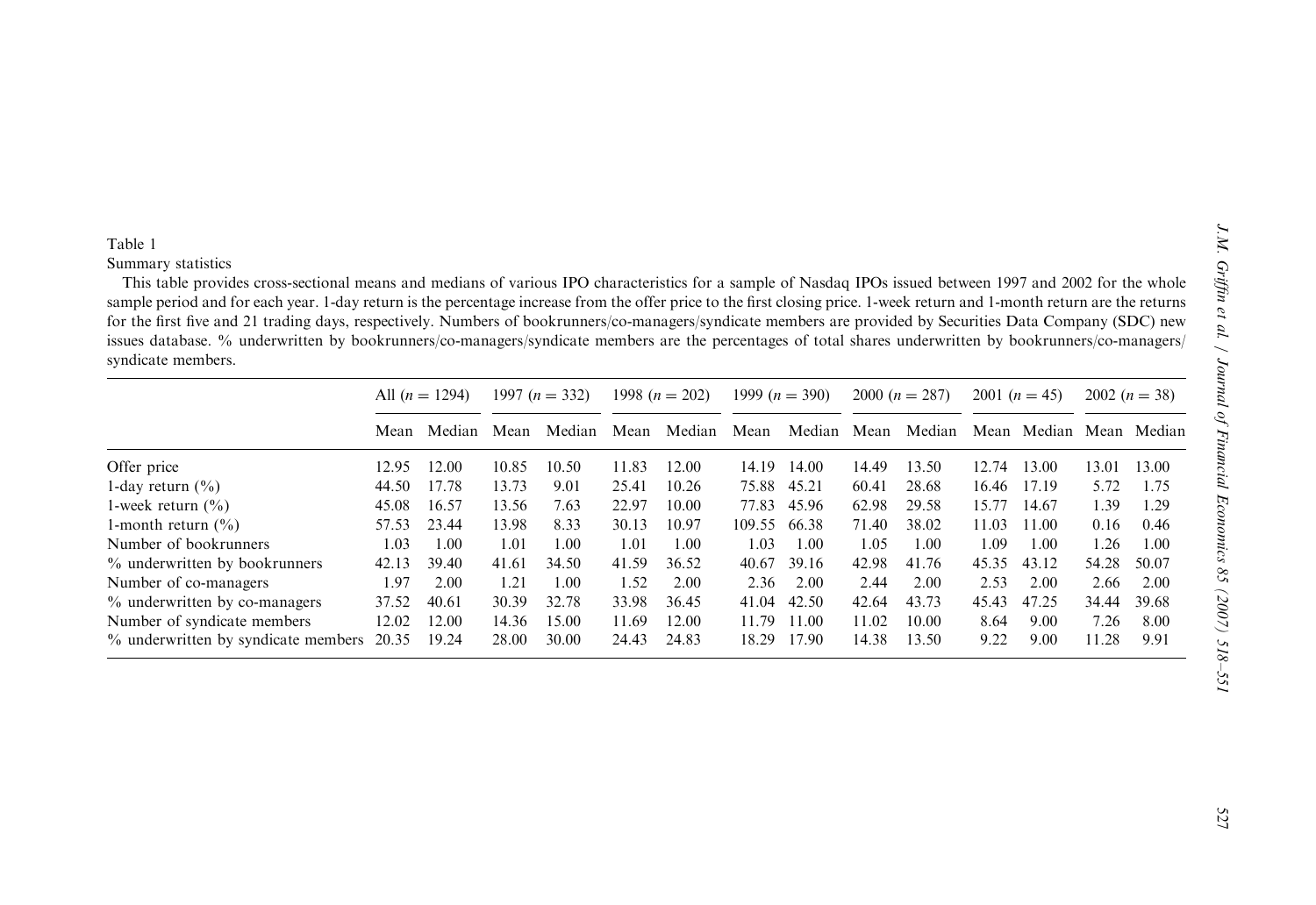[Boehmer, Boehmer, and Fishe, 2006](#page-32-0)). Unfortunately, we do not have data on the actual allocations.

## 4. Persistent net buying through the bookrunner

[Table 2](#page-11-0) displays patterns of buying and selling behavior for clients of lead underwriters, co-managers, syndicate members, and nonsyndicate members on the first day of the IPO. Panel A shows that most of the first-day volume is due to the bookrunner's clients and clients of market makers that are not part of the syndicate. On average, bookrunner clients buy 20.64% of the total shares offered and sell 11.85%, resulting in a first-day net buy imbalance of 8.79% of the total shares issued.

Co-manager clients are responsible for a much smaller proportion of trading and are small net sellers of 0.63% of the shares issued. Trading through the other syndicate members accounts for only a small proportion of volume (consistent with [Aggarwal and](#page-32-0) [Conroy, 2000\)](#page-32-0), with very small imbalances. Customers trading through nonsyndicate brokerage houses also sell more than they buy, which may reflect short-selling activities or attempts to mask sales by flipping through nonsyndicate brokerage houses, as we explore further in Section 7.

Consistent with [Ellis, Michaely, and O'Hara \(2000\)](#page-32-0), the lead underwriter is a very active market maker, buying 23.07% of the shares issued and selling 21.55%, on average. This net buying (just 1.52%) is small compared to the 8.79% associated with their clients. Conversely, co-managers and other syndicate members experience little change in inventory positions on the first day of trading. Nonsyndicate members and their clients sell to offset bookrunner client buying. Total volume on the first day is approximately 112.3% of shares issued. Since [Aggarwal \(2003\)](#page-32-0) finds that, on average, only 15% of the shares offered are flipped, the large amount of customer and market maker trading activity is consistent with the substantial churning activity documented by [Ellis \(2006\).](#page-32-0)

Panel B of [Table 2](#page-11-0) presents trading as a percentage of total trading volume for the first day. Imbalances scaled by volume are similar in magnitude to those scaled by shares issued. Bookrunner client buying and selling represent 19.45% and 10.11% of first-day trading volume, respectively.<sup>9</sup>

Panel C displays total dollar value of first-day trading. The panel shows that over the whole sample, bookrunner clients buy shares worth \$35.36 billion on the first day and sell \$21.45 billion for a net buy imbalance of \$13.91 billion. In contrast, the bookrunners buy \$36.77 billion and sell \$37.06 billion from their own inventory. Despite net buying of 1.52%, the bookrunner net dollar position is nearly flat because the bookrunners generally buy low and sell high.

Panel D displays dollar value of trading for each year. The panel shows that the largest dollar amounts of client net buying are in 1999 and 2000, with \$4.86 and \$6.21 billion, respectively. These levels of client net buying are more than four times the levels in other years.

Panel E displays year-by-year figures for trading through the bookrunner with net buying scaled by the number of shares issued. In 2000 and 2001, the pattern of net buying

<sup>&</sup>lt;sup>9</sup>Although customers purchase shares through the lead underwriter slightly less often than through nonsyndicate market makers (19.45% vs. 23.12% of volume) for the whole sample, subperiod results (overlapping with [Ellis, 2006\)](#page-32-0) for the first half of 1997 show that customers are more likely to buy through the lead underwriter.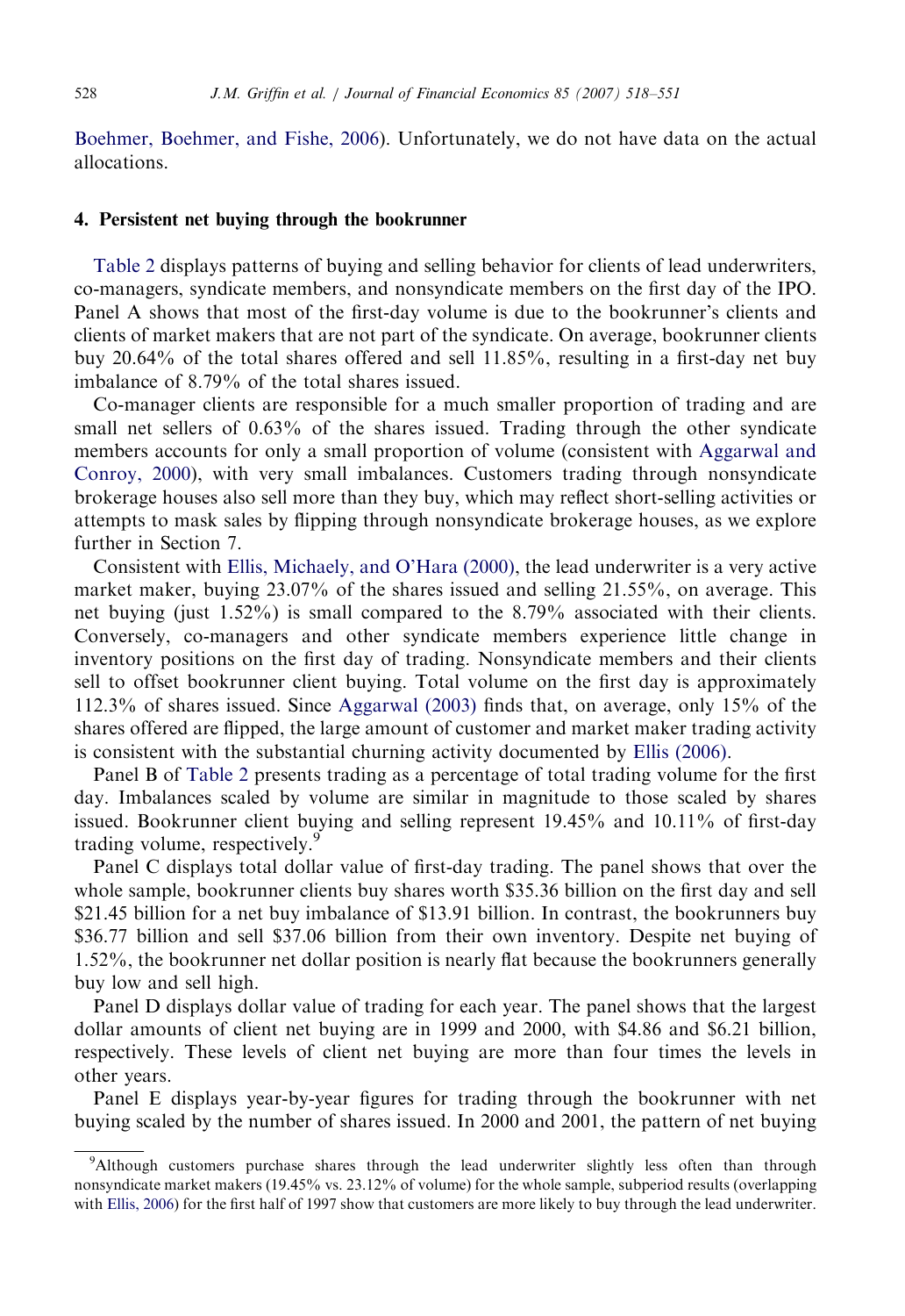<span id="page-11-0"></span>First-day IPO trading characteristics by market maker and client type

This table provides cross-sectional first-day trading characteristics by investor type for a sample of Nasdaq IPOs issued between 1997 and 2002. Panels A and B present the average buy, sell, and buy-sell (imbalance) volume statistics as a percentage of the total shares issued and as a percentage of total trading volume, respectively. Buy and sell trades are first aggregated for each IPO individually and then averaged across all IPOs. Panel C presents the total dollar amount of trading for the whole sample (in millions). Panel D shows total dollar figures for trading through the bookrunner on behalf of clients and for their own inventory across years (in millions). Panel E displays the trading activity through the bookrunner as a percentage of total shares issued for each year in the sample.

|                                                                                             |        | Clients |          |        | For own inventory |          |  |  |
|---------------------------------------------------------------------------------------------|--------|---------|----------|--------|-------------------|----------|--|--|
|                                                                                             | Buy    | Sell    | Buy-sell | Buy    | Sell              | Buy-sell |  |  |
| Panel A. Trading as a percentage of total shares issued                                     |        |         |          |        |                   |          |  |  |
| Bookrunner                                                                                  | 20.64  | 11.85   | 8.79     | 23.07  | 21.55             | 1.52     |  |  |
| Co-manager                                                                                  | 1.62   | 2.25    | $-0.63$  | 3.73   | 3.67              | 0.05     |  |  |
| Syndicate member                                                                            | 1.05   | 1.03    | 0.02     | 0.36   | 0.42              | $-0.06$  |  |  |
| Nonsyndicate                                                                                | 34.39  | 40.87   | $-6.48$  | 27.44  | 30.66             | $-3.22$  |  |  |
| Panel B. Trading as a percentage of total trading volume                                    |        |         |          |        |                   |          |  |  |
| Bookrunner                                                                                  | 19.45  | 10.11   | 9.34     | 22.95  | 19.87             | 3.07     |  |  |
| Co-manager                                                                                  | 1.72   | 2.01    | $-0.29$  | 3.48   | 3.47              | 0.01     |  |  |
| Syndicate member                                                                            | 0.93   | 0.99    | $-0.06$  | 0.46   | 0.55              | $-0.09$  |  |  |
| Nonsyndicate                                                                                | 23.12  | 32.34   | $-9.23$  | 22.93  | 25.68             | $-2.75$  |  |  |
| Panel C. Total \$ figures for the whole sample (in millions)                                |        |         |          |        |                   |          |  |  |
| Bookrunner                                                                                  | 35,358 | 21,445  | 13,913   | 36,768 | 37,064            | $-296$   |  |  |
| Co-manager                                                                                  | 2,772  | 4,329   | $-1,557$ | 6,600  | 6,567             | 33       |  |  |
| Syndicate member                                                                            | 1,961  | 1,970   | $-9$     | 738    | 777               | $-39$    |  |  |
| Nonsyndicate                                                                                | 69,560 | 75,145  | $-5,585$ | 47,495 | 53,953            | $-6,458$ |  |  |
| Panel D. Total \$ figures for trading through the bookrunner across years (in millions)     |        |         |          |        |                   |          |  |  |
| 1997 $(n = 332)$                                                                            | 2,955  | 1,851   | 1,104    | 3,112  | 2,986             | 126      |  |  |
| 1998 $(n = 202)$                                                                            | 2,614  | 2,030   | 584      | 3,301  | 3,040             | 261      |  |  |
| 1999 $(n = 390)$                                                                            | 14,499 | 9,641   | 4,859    | 14,838 | 15,442            | $-603$   |  |  |
| 2000 $(n = 287)$                                                                            | 13,251 | 7,042   | 6,209    | 13,104 | 13,516            | $-413$   |  |  |
| 2001 $(n = 45)$                                                                             | 1,603  | 593     | 1,009    | 1,645  | 1,623             | 22       |  |  |
| 2002 $(n = 38)$                                                                             | 436    | 288     | 148      | 768    | 457               | 311      |  |  |
| Panel E. Trading through the bookrunner as a percentage of total shares issued across years |        |         |          |        |                   |          |  |  |
| 1997 $(n = 332)$                                                                            | 16.26  | 9.12    | 7.15     | 17.40  | 16.23             | 1.17     |  |  |
| 1998 $(n = 202)$                                                                            | 18.01  | 12.14   | 5.88     | 22.75  | 20.07             | 2.68     |  |  |
| 1999 $(n = 390)$                                                                            | 24.35  | 15.49   | 8.86     | 27.35  | 26.09             | 1.26     |  |  |
| 2000 $(n = 287)$                                                                            | 23.52  | 10.76   | 12.76    | 24.26  | 23.75             | 0.50     |  |  |
| 2001 $(n = 45)$                                                                             | 22.20  | 9.71    | 12.49    | 24.45  | 22.75             | 1.70     |  |  |
| 2002 $(n = 38)$                                                                             | 11.14  | 7.67    | 3.47     | 19.95  | 11.33             | 8.62     |  |  |

by bookrunner clients is extremely strong, with over 12% net buy imbalances. In 2000, the bookrunner net buy imbalance of 0.50% pales in comparison to the 12.76% for bookrunner clients. Bookrunner client net buying drops to only 3.47% in 2002, while the bookrunners purchase 8.62%.<sup>10</sup>

<sup>&</sup>lt;sup>10</sup>Net buying continued through 2001 despite the Wall Street Journal coverage in December 2000 [\(Pulliam and](#page-33-0) [Smith, 2000\)](#page-33-0). Such evidence can be viewed as either inconsistent with laddering or consistent with the persistence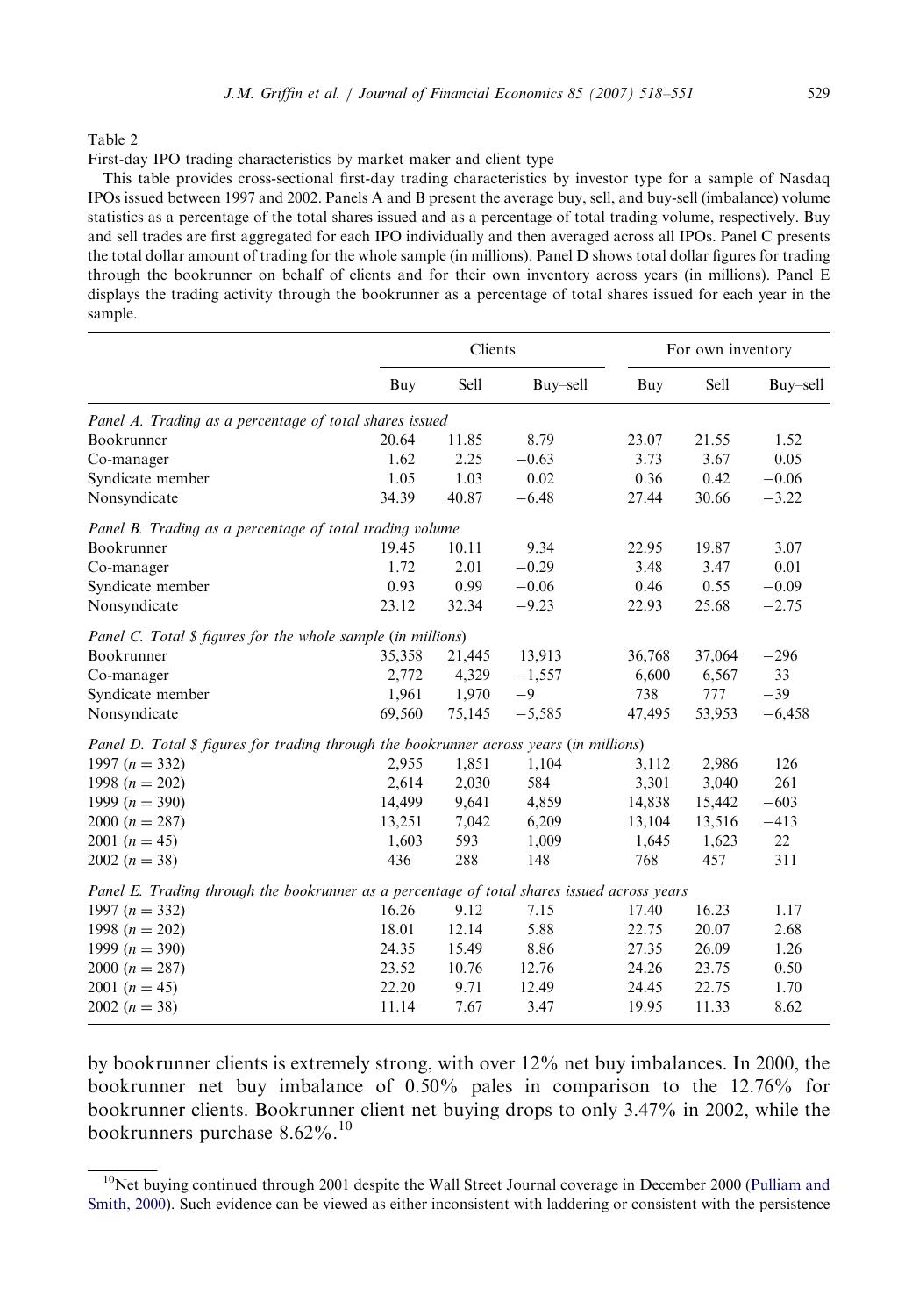

Fig. 1. Post-IPO buy-sell imbalances and inventories by market maker and client type. This figure presents aggregate buy-sell imbalances for clients of the bookrunners, co-managers, and other syndicate members and cumulative inventory positions aggregated through trading by the bookrunners, co-managers, and other syndicate members for a sample of Nasdaq IPOs issued between 1997 and 2002. Buy-sell imbalance is the difference between the buy and sell volumes and is expressed as a percentage of the total shares issued. Buy and sell trades are first aggregated for each IPO individually and then averaged across all IPOs. Cumulative imbalances and inventories over the first 21 trading days after the IPO are plotted.

Fig. 1 examines changes in bookrunner client, co-manager client, and other syndicate member client holdings (scaled by the total number of shares issued) over the first 21 trading days. As the figure illustrates, most of the buying by the bookrunner clients and the bookrunner takes place on the first day of trading. Bookrunner client net buying is 8.79% of shares issued on the first trading day, an additional 1.40% on the second day, and is positive but small throughout the next few weeks. Consistent with [Ellis, Michaely, and](#page-32-0) [O'Hara \(2000\)](#page-32-0), the bookrunner is also a net buyer for the first 15 trading days, buying the most during the first day and week of trading. Small but persistent selling activity occurs through the co-manager throughout the first 21 trading days as these clients likely unload some of their initial allocation.

To further explore the nature of bookrunner client net buying, we examine net buying for the first 21 trading days after the IPO in [Fig. 2](#page-13-0) for subsamples according to the magnitude of the first-day IPO return. When first-day returns are zero or negative, both the bookrunner and the bookrunner clients are net buyers in the aftermarket. As first-day returns increase, however, the bookrunner buys much less, becoming a net seller in IPOs

<sup>(</sup>footnote continued)

of laddering agreements. Such continuation of laddering might not require much in terms of new communications if the underlying structure of aftermarket buying in exchange for current and future allocations has already been established. As an alternative way of scaling imbalances, we compute client net buy imbalances as a percentage of bookrunner trading volume and find similar imbalances of 15.73% in 2000 and 16.39% in 2001, and a much lower 6.49% in 2002.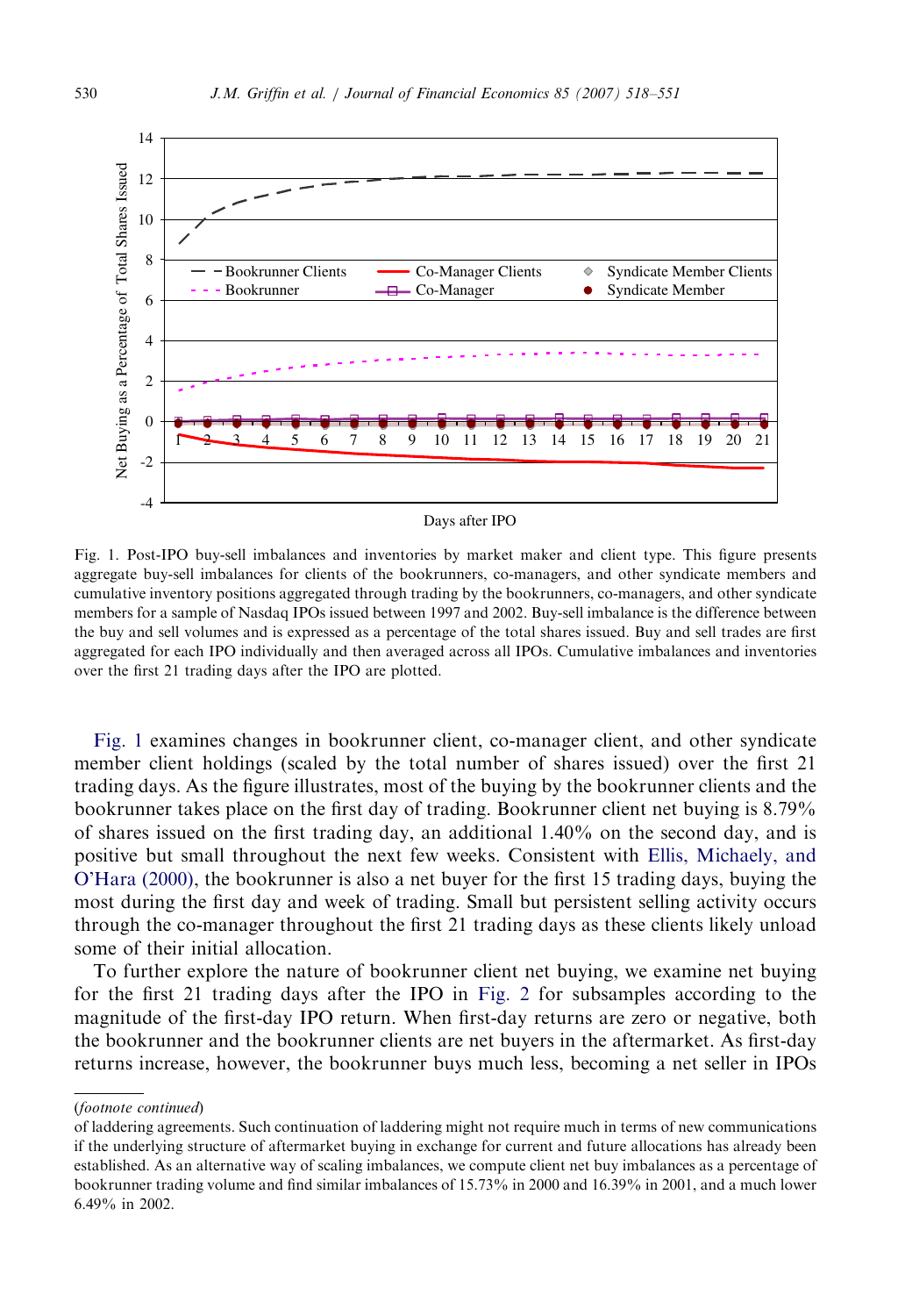<span id="page-13-0"></span>

Fig. 2. Net buying by first-day return. For a sample of Nasdaq IPOs issued between 1997 and 2002, this figure presents aggregate buy-sell imbalances for bookrunner clients, bookrunners, and co-manager clients as a percentage of the total shares issued for the first 21 trading days. IPOs are classified into four groups according to first-day returns. Buy and sell trades are first aggregated for each IPO individually and then averaged within each first-day return group.

with first-day returns higher than 10% percent. On the other hand, bookrunner client net buying persists across first-day return categories. In sum, bookrunner client net buying is concentrated in the first few days of trading, persists across each sample year, and is present in cold, cool, warm, and hot IPOs.

## 5. Why is there client net buying?

We test the four hypotheses related to bookrunner client net buying that we outline in Section 2 in several ways. First, we examine trade-size results. We then test each of the hypotheses across IPO groups sorted by first-day client net buying. Third, since the hypotheses are not mutually exclusive, we exploit the cross-sectional variation in client net buying to jointly test the competing hypotheses through cross-sectional regressions that allow us to control for other potentially confounding effects. Finally, we further examine long-term shareholdings and first-day trading costs.

## 5.1. Trade size

Both the long-term shareholders and laddering hypotheses predict that client net buying is driven by institutional clients and thus predominantly by large trades. To examine the effect of trade size, in [Table 3](#page-14-0) we present buy, sell, and buy–sell (imbalance) volume by initial IPO returns for four trade-size groups. The table first shows that bookrunner client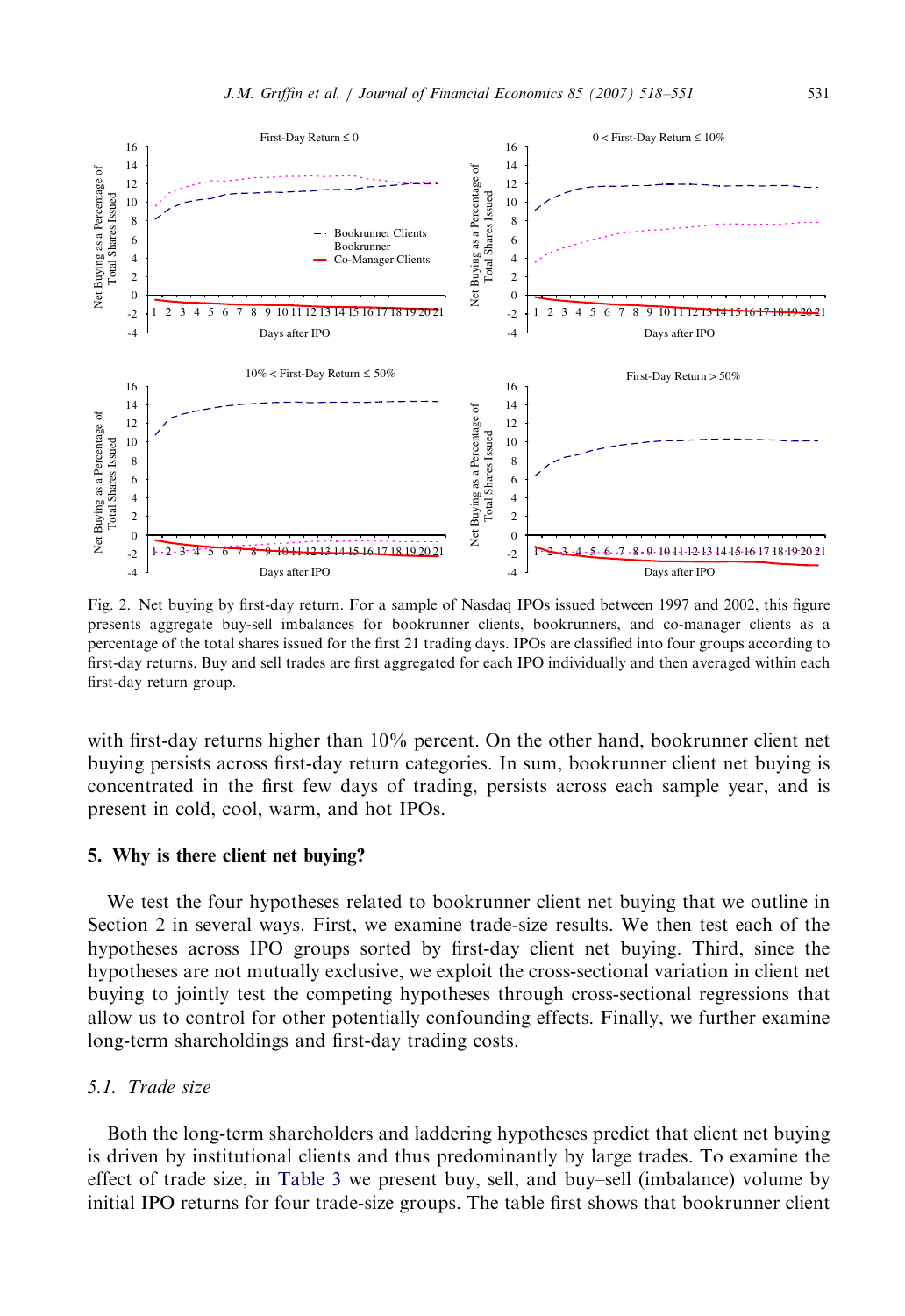#### <span id="page-14-0"></span>First-day trading activity by IPO return and trade size

The average first-day buy, sell, and buy-sell (imbalance) volume as a percentage of the total shares issued is broken down into four trade-size groups for three client groups for a sample of Nasdaq IPOs issued between 1997 and 2002. Client trading figures are presented by market maker category: bookrunner, co-manager, and nonsyndicate member. IPOs are classified into four groups according to first-day returns. Buy and sell trades are first aggregated for each IPO individually and then averaged within each first-day return group. The ranges of the trade-size groups are reported in the leftmost column.

| Trade size range | Bookrunner clients |       |          | Co-manager clients |      | Nonsyndicate clients                               |       |       |          |
|------------------|--------------------|-------|----------|--------------------|------|----------------------------------------------------|-------|-------|----------|
|                  | Buy                | Sell  | Buy-sell | Buy                | Sell | Buy-sell                                           | Buy   | Sell  | Buy-sell |
|                  |                    |       |          |                    |      | <i>First-day return</i> $\leq 0$ ( <i>n</i> = 246) |       |       |          |
| (0, 1,000)       | 0.25               | 0.28  | $-0.03$  | 0.08               | 0.17 | $-0.08$                                            | 4.53  | 4.45  | 0.08     |
| [1,000, 5,000)   | 1.25               | 0.55  | 0.70     | 0.26               | 0.30 | $-0.04$                                            | 4.41  | 7.76  | $-3.34$  |
| [5,000, 10,000]  | 1.74               | 0.54  | 1.20     | 0.18               | 0.23 | $-0.05$                                            | 0.89  | 4.54  | $-3.65$  |
| $10,000 +$       | 10.06              | 3.77  | 6.29     | 0.31               | 0.60 | $-0.29$                                            | 1.49  | 10.30 | $-8.81$  |
| All              | 13.30              | 5.14  | 8.16     | 0.83               | 1.30 | $-0.46$                                            | 11.32 | 27.05 | $-15.72$ |
|                  |                    |       |          |                    |      | $0 <$ First-day return $\leq 10\%$ (n = 276)       |       |       |          |
| (0, 1,000)       | 0.28               | 0.46  | $-0.17$  | 0.13               | 0.23 | $-0.10$                                            | 5.81  | 5.51  | 0.30     |
| [1,000, 5,000)   | 1.71               | 0.76  | 0.95     | 0.31               | 0.40 | $-0.08$                                            | 5.36  | 7.75  | $-2.39$  |
| [5,000, 10,000]  | 2.51               | 0.65  | 1.86     | 0.26               | 0.23 | 0.04                                               | 1.21  | 3.84  | $-2.63$  |
| $10,000 +$       | 10.76              | 4.24  | 6.52     | 0.66               | 0.68 | $-0.02$                                            | 1.98  | 7.48  | $-5.50$  |
| All              | 15.26              | 6.11  | 9.16     | 1.36               | 1.54 | $-0.16$                                            | 14.36 | 24.58 | $-10.22$ |
|                  |                    |       |          |                    |      | $10\% <$ First-day return $\le 50\%$ (n = 441)     |       |       |          |
| (0, 1,000)       | 0.57               | 0.82  | $-0.25$  | 0.21               | 0.60 | $-0.38$                                            | 13.46 | 11.90 | 1.56     |
| [1,000, 5,000)   | 3.36               | 1.77  | 1.59     | 0.49               | 0.71 | $-0.22$                                            | 9.28  | 11.10 | $-1.83$  |
| [5,000, 10,000]  | 4.40               | 2.12  | 2.28     | 0.39               | 0.41 | $-0.01$                                            | 1.70  | 3.99  | $-2.29$  |
| $10,000 +$       | 15.60              | 8.46  | 7.14     | 0.85               | 0.78 | 0.08                                               | 2.93  | 5.87  | $-2.94$  |
| All              | 23.93              | 13.17 | 10.76    | 1.94               | 2.50 | $-0.53$                                            | 27.37 | 32.86 | $-5.50$  |
|                  |                    |       |          |                    |      | First-day return > $50\%$ (n = 331)                |       |       |          |
| (0, 1,000)       | 1.27               | 1.81  | $-0.54$  | 0.38               | 1.25 | $-0.86$                                            | 51.20 | 45.08 | 6.13     |
| [1,000, 5,000)   | 5.91               | 4.10  | 1.81     | 0.54               | 0.97 | $-0.43$                                            | 19.70 | 20.12 | $-0.42$  |
| [5,000, 10,000]  | 5.26               | 3.91  | 1.35     | 0.41               | 0.46 | $-0.05$                                            | 2.59  | 4.89  | $-2.30$  |
| $10,000 +$       | 13.82              | 10.08 | 3.73     | 0.65               | 0.54 | 0.10                                               | 4.19  | 5.41  | $-1.23$  |
| All              | 26.26              | 19.90 | 6.35     | 1.98               | 3.22 | $-1.24$                                            | 77.68 | 75.50 | 2.18     |

trades below 1,000 shares, which are likely to be individual investor trades, generate net selling. This pattern is consistent across all four initial return categories. Moreover, net buying activity through the bookrunner is generally increasing in trade size and is largest among block trades, where institutional investors dominate. This pattern holds in all of the return categories except for the hottest IPOs, for which the net buying in the 1,000–5,000 share group exceeds that in the  $5,000$  to  $10,000$  share group.<sup>11</sup> Thus, consistent with hypothesis H1.1, client net buying through the bookrunner is solely driven by trades at or above 1,000 shares in each of the IPO return categories.

Table 3 also shows that the bookrunner client imbalances across trade-size groups are not mimicked by clients of the co-managers or nonsyndicate members. Co-manager clients

<sup>&</sup>lt;sup>11</sup>This result may stem from a natural shift to smaller trade sizes in the hottest IPOs simply because a 1,000share trade in these higher priced IPOs could easily be worth \$100,000 or more.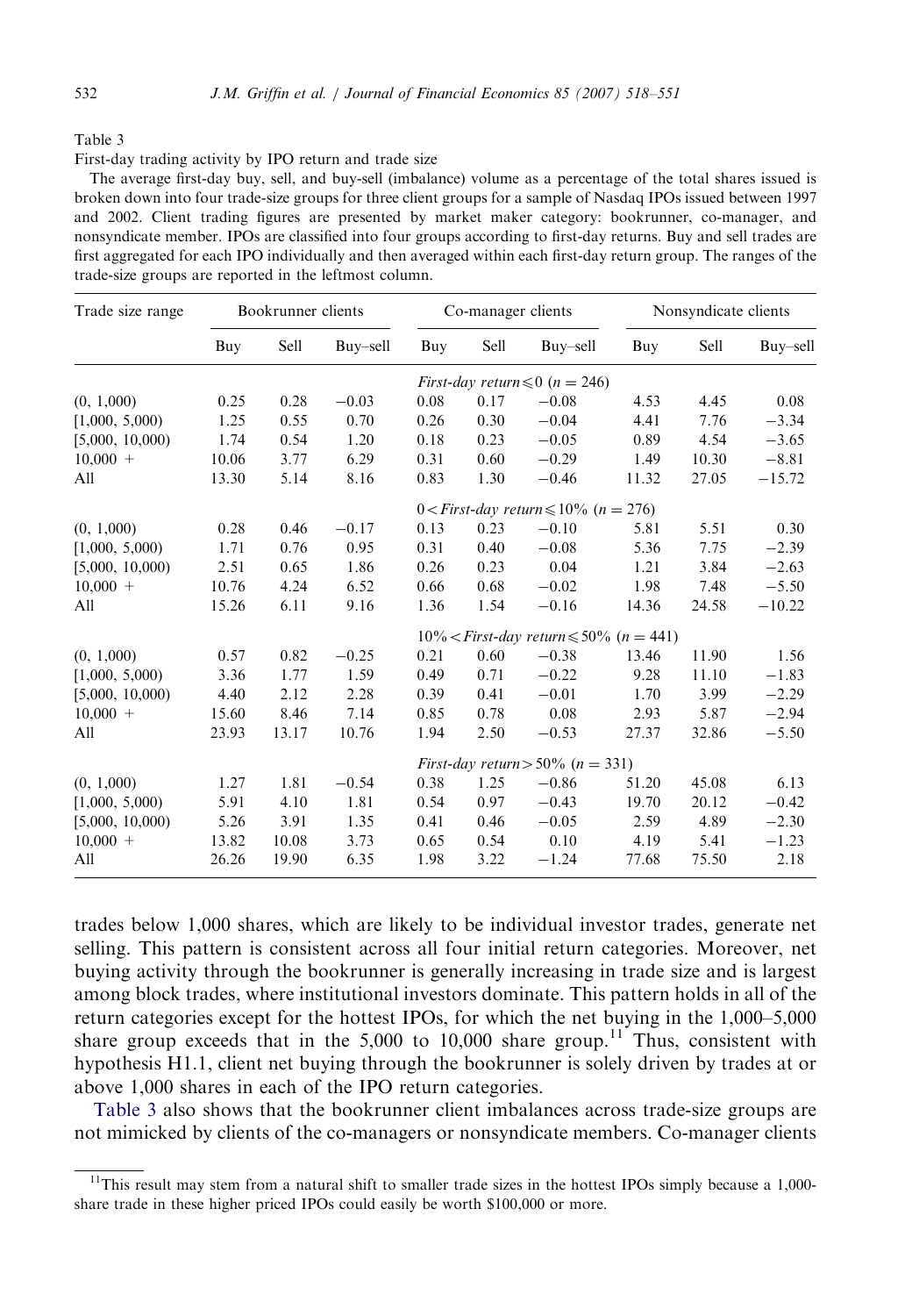are generally net sellers. Co-manager clients exhibit some small net buying through block trades in the hottest IPOs, but exhibit net selling in the coldest IPOs. With respect to nonsyndicate clients, small traders are consistently net buyers; large traders are net sellers in all four return categories, although the magnitude of net selling decreases with initial IPO returns.

We also examine the nature of the bookrunners' and their clients' net buying across price ranges within each initial IPO return category. [Aggarwal \(2000\)](#page-32-0) discusses how the lead underwriter frequently takes a naked short position in IPOs in which weak demand is anticipated and then purchases shares in the aftermarket to provide price support and cover the position in the process. Consistent with this activity, we find that the lead underwriter buys in net at the offer price in cold IPOs. Interestingly, similar patterns obtain for bookrunner clients as well. In cold IPOs, bookrunner client purchases peak just above the offer price and are many times larger than nonsyndicate client purchases. Moreover, bookrunner client net buying through large trades is widely present in almost all price ranges across cold, cool, warm, and hot IPOs.

Overall, the results strongly indicate that bookrunner client net buying is driven by large trades (H1.1), is generally increasing in trade size, and differs substantially from the trading activity of co-manager and nonsyndicate clients. Client net buying through large trades is also observed in cold IPOs (H1.2).

#### 5.2. Sorting results

In this subsection we first examine the relation between client net buying and the individual variables related to each hypothesis in Section 2 through simple sorts. We sort our sample into five groups according to bookrunner client net buying, focusing on trades that contribute to client imbalances (those at or above 1,000 shares) when forming quintiles. Variables that are positively related to net buying should be increasing in quintiles of client net buying. For example, the long-term shareholders hypothesis (H2) predicts a positive relation between client net buying and long-term institutional ownership. If bookrunner client net buying is due to long-term shareholders purchasing additional shares in the aftermarket, then we should see relatively more stable (or growing) long-term share ownership in the top quintile of first-day client net buying compared to the bottom quintile of client net buying.

To identify institutional investors that hold shares at the time of the first quarterly reporting date following the IPO, we use quarterly 13F filings.<sup>12</sup> We track holdings of these institutions through the next four quarters.<sup>13</sup> Unfortunately, we cannot capture ownership changes between the first day of aftermarket trading and the first reporting date. Consequently, to the extent that transient investors purchase shares on the first day but sell before the first reporting date to long-term holders, our estimates understate the amount of shares sold and bias our findings in favor of the long-term shareholders hypothesis and against the laddering hypothesis.

 $12$ All institutions with over \$100 million under management are required to file 13F forms quarterly on all U.S. equity positions in which they own greater than 10,000 shares or \$200,000. The data involve many known reporting issues that we thoroughly take into account before applying the data to our sample. 13While we do not know what fraction of our sample is initially allocated to institutions, [Aggarwal, Prabhala,](#page-32-0)

[and Puri \(2002\)](#page-32-0) and [Ljungqvist and Wilhelm \(2002\)](#page-33-0) find that 72.8% and 80.4% of the shares are allocated to institutional investors in their respective U.S. and international samples.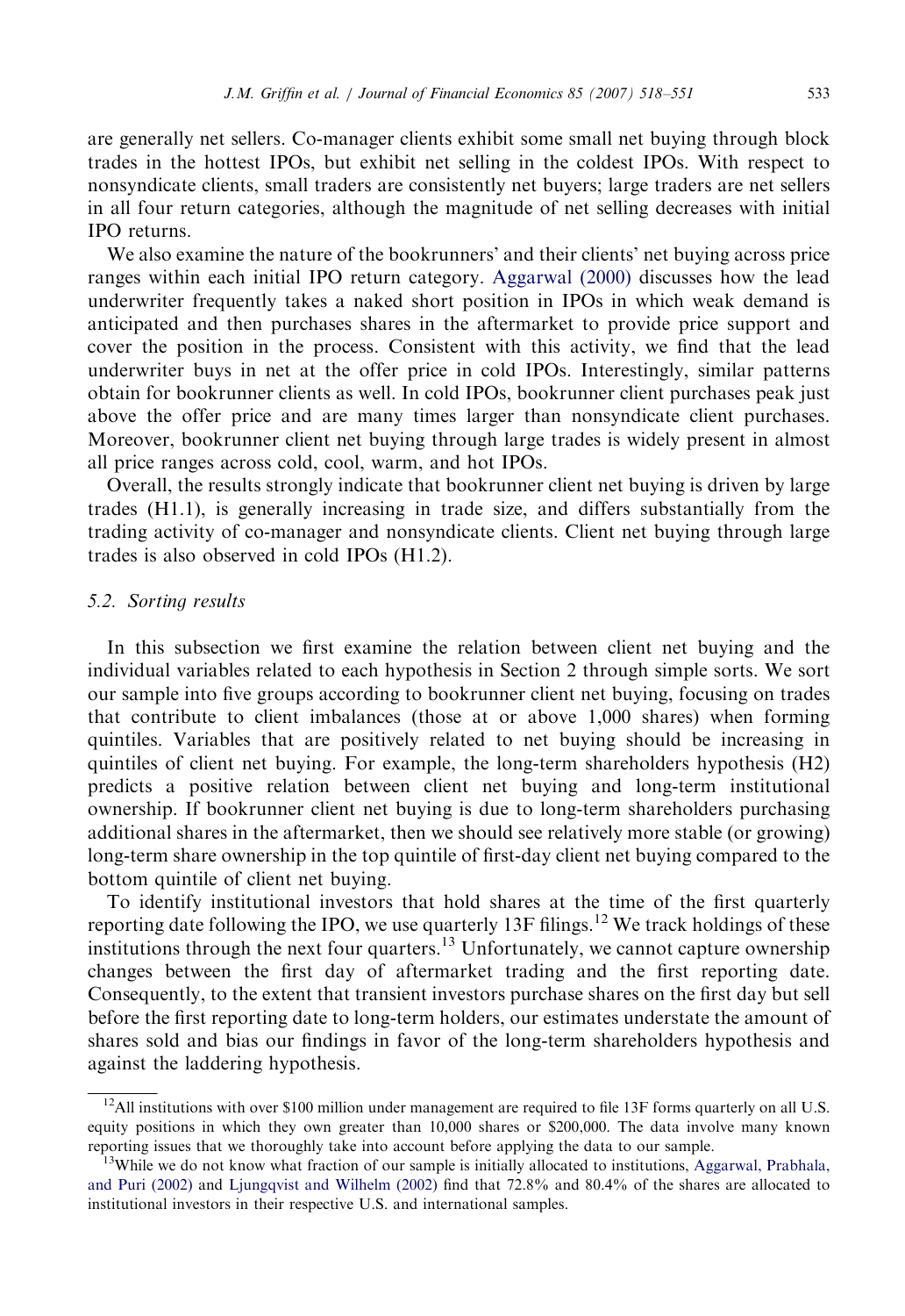<span id="page-16-0"></span>Bookrunner client net buying quintiles

The sample of Nasdaq IPOs is ranked by bookrunner client net buying at or above 1,000 shares and assigned to quintiles. This table reports equal-weighted averages for various characteristics for each quintile. Bookrunner client net buying is the difference between the buy and sell volumes at or above 1,000 shares for bookrunner clients and is expressed as a percentage of the total shares issued. Changes in institutional ownership are computed with respect to the holdings of the institutional shareholders at the time of the first quarter-end after the IPO and are expressed as a percentage of shares outstanding. Effective half-spreads, computed as *effective half-spread<sub>it</sub>* = 100  $D_{ii}$  \* (Price<sub>it</sub> – Mid<sub>it</sub>)/Mid<sub>it</sub>, where  $D_{ii}$  is a binary variable that equals one for buy trades and negative one for sell trades, Price<sub>it</sub> is the transaction price for security i at time t, and Mid<sub>it</sub> is the midpoint of the quoted ask and bid prices, are calculated using trades at or above 1,000 shares. Effective half-spreads for each IPO are computed as volume-weighted averages. Average client net buying when bookrunner serves as co-manager/syndicate member is computed using trades at or above 1,000 shares in IPOs where the bookrunner serves as a co-manager/ syndicate member and is expressed as a percentage of the total shares issued. Number of IPOs as bookrunner is the number of IPOs for which the bookrunner serves as a lead underwriter for the whole sample. The last two columns report the difference between the means for the high and low quintiles (H–L) and the p-value associated with the difference. Tests are performed to see whether effective half-spreads for bookrunner clients are different from effective half-spreads for co-manager/syndicate member/nonsyndicate clients within each quintile, and significance results are reported.

|                                        | L              | 2              | 3              | $\overline{4}$ | H              | H–L     | <i>p</i> -val |
|----------------------------------------|----------------|----------------|----------------|----------------|----------------|---------|---------------|
| Bookrunner client net buying           | $-3.95$        | 3.56           | 8.13           | 13.75          | 25.33          | 29.28   | 0.000         |
| Change in institutional ownership for  |                |                |                |                |                |         |               |
| 1-quarter horizon                      | $-2.46$        | $-2.83$        | $-2.65$        | $-3.41$        | $-4.26$        | $-1.81$ | 0.002         |
| 4-quarter horizon                      | $-5.82$        | $-6.17$        | $-6.70$        | $-7.03$        | $-8.79$        | $-2.97$ | 0.004         |
| Effective half-spreads for buy trades  |                |                |                |                |                |         |               |
| Bookrunner clients                     | $-0.11$        | 0.17           | 0.15           | 0.31           | 0.48           | 0.59    | 0.001         |
| Co-manager clients                     | $0.68^{\rm a}$ | 0.41           | 0.11           | 0.14           | $0.23^{\rm a}$ | $-0.45$ | 0.085         |
| Syndicate member clients               | $0.42^{\rm a}$ | $0.45^{\rm a}$ | 0.14           | 0.16           | $0.12^{\rm a}$ | $-0.30$ | 0.034         |
| Nonsyndicate clients                   | $0.53^{\rm a}$ | 0.29           | 0.11           | $0.10^{\rm a}$ | $0.02^{\rm a}$ | $-0.51$ | 0.000         |
| Effective half-spreads for sell trades |                |                |                |                |                |         |               |
| Bookrunner clients                     | 0.62           | 0.62           | 0.65           | 0.39           | 0.25           | $-0.37$ | 0.015         |
| Co-manager clients                     | 0.32           | 0.47           | 0.51           | 0.42           | 0.41           | 0.09    | 0.574         |
| Syndicate member clients               | 0.27           | $0.23^{\rm a}$ | 0.45           | 0.44           | 0.39           | 0.12    | 0.280         |
| Nonsyndicate clients                   | 0.37           | $0.45^{\rm b}$ | $0.43^{\rm b}$ | 0.35           | 0.34           | $-0.03$ | 0.687         |
| Average client net buying when         |                |                |                |                |                |         |               |
| Bookrunner serves as co-manager        | $-0.15$        | $-0.16$        | $-0.13$        | $-0.04$        | $-0.18$        | $-0.03$ | 0.562         |
| Bookrunner serves as syndicate member  | $-0.05$        | $-0.03$        | $-0.05$        | $-0.06$        | $-0.06$        | $-0.01$ | 0.281         |
| Number of IPOs as bookrunner           | 37.9           | 37.4           | 48.2           | 54.2           | 54.1           | 16.2    | 0.000         |

<sup>a</sup>Significant at 1%.

<sup>b</sup>Significant at 5%.

As Table 4 indicates, institutions that hold the stock as of the first 13F date generally sell significantly more shares during both the first quarter and the first year following the IPO when first-day bookrunner client net buying is the largest. During the first quarter, institutional holdings fall 4.26% for IPOs in the highest quintile of net buying but just 2.46% in the lowest quintile. Over the first four quarters, institutional holdings fall 8.79% in the highest quintile compared to 5.82% in the lowest quintile. These findings of less stable institutional holdings are largely consistent with laddering and do not support the long-term shareholders hypothesis (H2).

Table 4 also shows that effective half-spreads for bookrunner client buy trades are strongly positively related to client net buying. In fact, for the highest quintile of net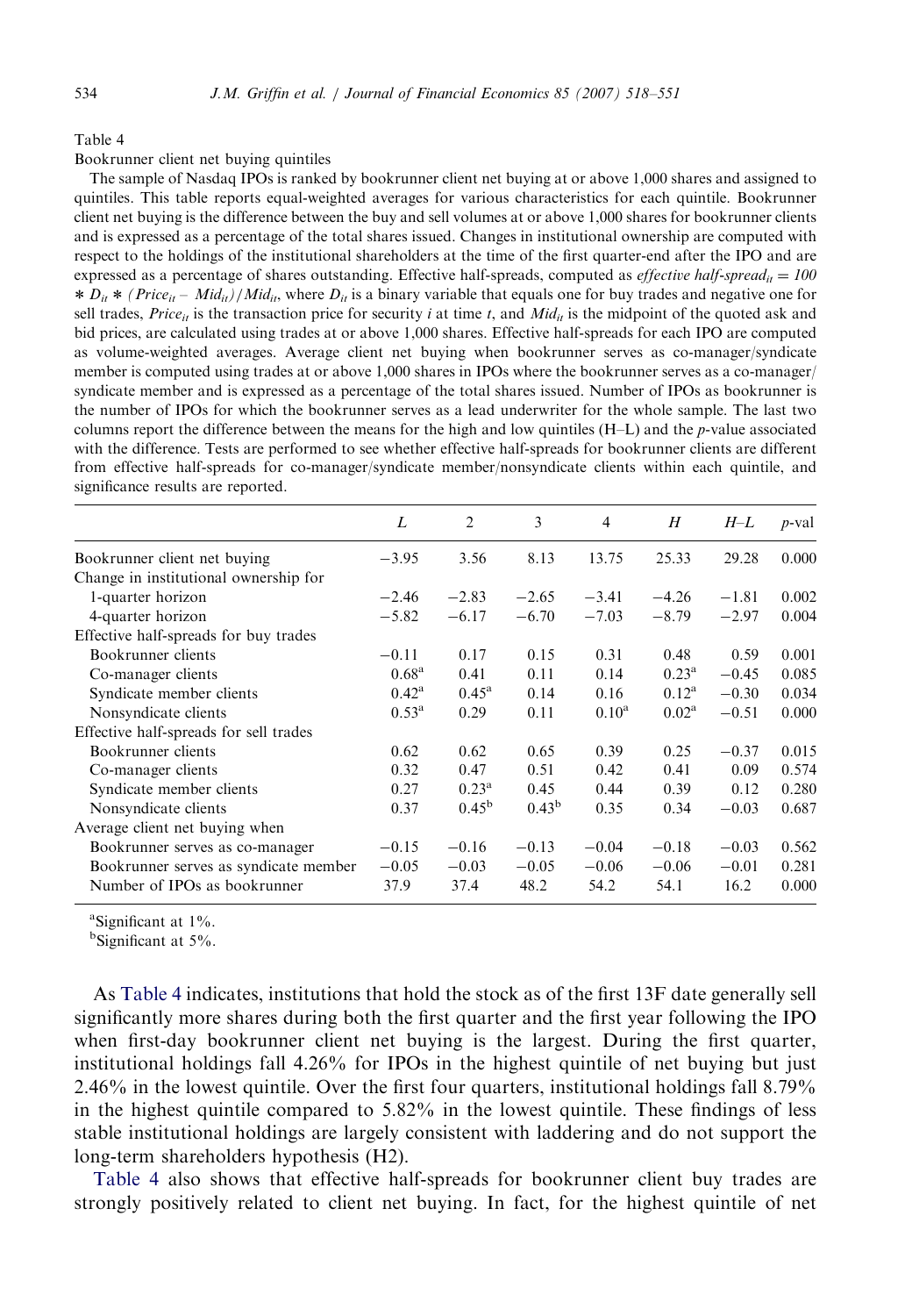buying, bookrunner client effective half-spreads average 0.48% compared to an average of negative 0.11% in the lowest quintile. More importantly perhaps, bookrunner clients pay higher spreads than co-manager, other syndicate member, and nonsyndicate clients in the top three quintiles of client net buying. The spreads for large buy trades executed through the bookrunner are significantly higher than the spreads paid by nonsyndicate clients in the top two quintiles. Effective half-spreads for sell trades exhibit less striking and largely insignificant patterns across quintiles and market maker types. These findings suggest that investors who churn shares on the first day have a greater incentive to buy through nonsyndicate brokers than through the lead underwriter. These results support laddering and directly contradict the execution quality hypothesis (H3).

The clientele hypothesis (H4) predicts that clients with an affinity for IPOs concentrate their trading with brokerage houses that specialize in issuing IPOs, purchasing more shares in the aftermarket. Because bookrunner client net buying dwarfs net buying through other syndicate members, our sorts test whether there is a positive relation between bookrunner client net buying and average client buying when the bookrunner serves as co-manager or syndicate member, as predicted in hypothesis H4. Average client net buying when the bookrunner serves as co-manager or syndicate member does not significantly differ across quintiles.

Bookrunners for IPOs in the top two quintiles of client net buying underwrite more than 54 IPOs during our sample period on average, whereas bookrunners in the lowest two quintiles underwrite fewer than 38 IPOs. In unreported results, we find that investment banks that issue more than 45 IPOs over our sample period experience bookrunner client net buying of 10.61% of shares issued, whereas banks that are the lead underwriter for less than ten IPOs experience client net buying of less than 4%. These results are consistent with the laddering hypothesis (H1.3).

Taken together, our univariate tests strongly support the laddering hypothesis and fail to support any of the alternatives. However, because these hypotheses are not mutually exclusive, we examine the four hypotheses both individually and jointly in cross-sectional regressions below.

## 5.3. Cross-sectional regressions

[Table 5](#page-18-0) presents cross-sectional regressions of bookrunner client net buying on variables related to the long-term shareholders, execution quality, clientele, and laddering hypotheses, expanding on the univariate sorting results in [Table 4.](#page-16-0) With these regressions, we examine each hypothesis in isolation and we then examine all four hypotheses jointly, both with and without control variables representing other common IPO characteristics for robustness. Bookrunner client net buying in trades at or above 1,000 shares is our dependent variable; our results are mostly unchanged when we include all trades.

In the first regression in [Table 5,](#page-18-0) the significantly negative coefficient on the one-quarter change in institutional ownership indicates that IPOs with large initial client buying subsequently experience significantly more institutional selling than IPOs with less initial client buying. Therefore, initial client purchases likely represent short-term shareholders (inconsistent with hypothesis H2).

To examine the execution quality hypothesis (H3), we calculate volume-weighted average effective half-spreads by market maker type for buy and sell trades separately, excluding trades under 1,000 shares. Because execution costs can vary across time and by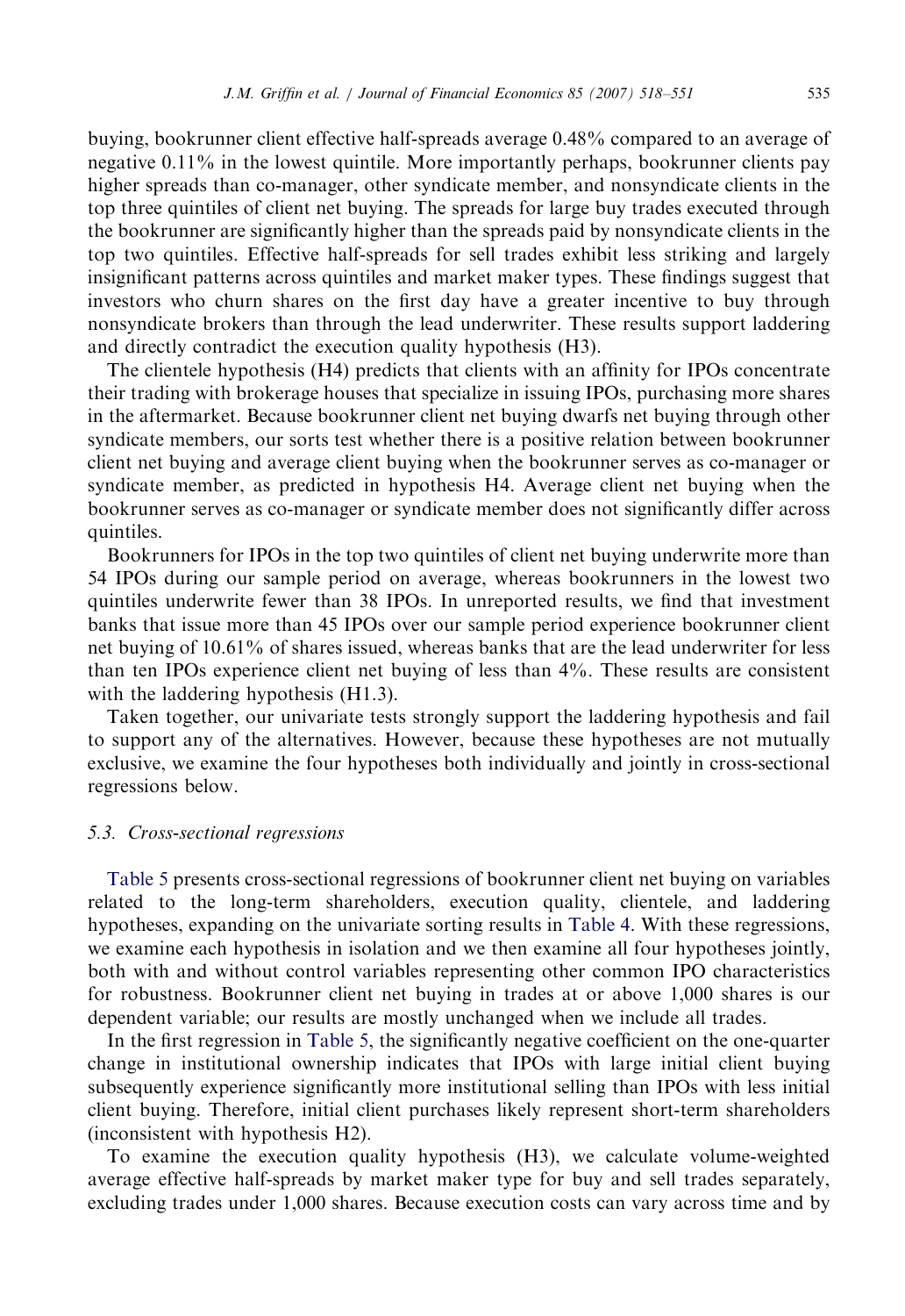#### <span id="page-18-0"></span>Determinants of bookrunner client net buying

For a sample of Nasdaq IPOs issued between 1997 and 2002, this table presents regressions of bookrunner client net buying at or above 1,000 shares, expressed as a percentage of the total shares issued, on the following variables: Change in institutional ownership for 1-quarter-horizon and Change in institutional ownership for 4-quarter-horizon, computed with respect to the holdings of institutional shareholders at the time of the first quarter-end after the IPO; Difference in effective half-spreads for client buy trades, the difference between the volume-weighted average effective half-spreads for trades at or above 1,000 shares for bookrunner client buy trades and nonsyndicate client buy trades; Difference in effective half-spreads for client sell trades, the difference between the volume-weighted average effective half-spreads for trades at or above 1,000 shares for bookrunner client sell trades and nonsyndicate client sell trades; Client net buying in IPOs in which bookrunner is co-manager/ syndicate member, the average client net buying for the same underwriter at or above 1,000 shares in IPOs in which the bookrunner serves as a co-manager/syndicate member; No. of IPOs by bookrunner, the log of the number of IPOs for which the bookrunner serves as a lead underwriter for the whole sample; First-day return, the percentage increase from the offer price to the first closing price in excess of the return on the Nasdaq Composite Index; Bookrunner net buying, the net first-day buy-sell imbalance of the bookrunner at or above 1,000 shares; Post-crash dummy, which equals one if the IPO was offered following the market break (April 1, 2000); No. of recent IPOs, the number of Nasdaq IPOs issued during the 60 days preceding the IPO; High-tech dummy, which equals one if the IPO firm is in the high-tech industry; % Secondary shares, the percentage of secondary shares offered relative to total shares offered; Risk, measured by the standard deviation of daily returns over the first year of IPO trading, excluding the first day's return; Revision, measured as (offer price-midpoint of filing price range)/ midpoint of filing price range; Overallotment, measured as overallotment shares relative to shares offered; Syndicate size, the number of syndicate members; Age, the log of (1+IPO year-founding year); Venture capital dummy, which equals one if the IPO is backed by venture capital; Bookrunner reputation, computed using rankings for the 1992–2000 period from Jay Ritter's website; and 15-day Nasdaq return, the buy-and-hold return on the Nasdaq Composite Index for the previous 15 trading days. All the variables are standardized by their crosssectional means and standard deviations. We provide t-statistics in parentheses below the parameter estimates. Significant coefficients (at the 5% level) are denoted with *italics*.

|                                                                  | 1                     | $\overline{2}$  | 3         | 4      | 5                     | 6                     | 7                     | 8                     |
|------------------------------------------------------------------|-----------------------|-----------------|-----------|--------|-----------------------|-----------------------|-----------------------|-----------------------|
| Change in institutional<br>ownership for 1-quarter<br>horizon    | $-0.112$<br>$(-3.62)$ |                 |           |        | $-0.091$<br>$(-2.98)$ |                       | $-0.079$<br>$(-2.67)$ |                       |
| Change in institutional<br>ownership for 4-quarter<br>horizon    |                       |                 |           |        |                       | $-0.084$<br>$(-2.78)$ |                       | $-0.065$<br>$(-2.16)$ |
| Difference in effective<br>half-spreads for client<br>buy trades |                       | 0.260<br>(8.22) |           |        | 0.211<br>(6.19)       | 0.211<br>(6.26)       | 0.144<br>(4.11)       | 0.142<br>(4.12)       |
| Difference in effective                                          |                       | 0.014           |           |        | $-0.020$              | $-0.019$              | $-0.041$              | $-0.041$              |
| half-spreads for client sell<br>trades                           |                       | (0.43)          |           |        | $(-0.58)$             | $(-0.58)$             | $(-1.23)$             | $(-1.25)$             |
| Client net buying in IPOs                                        |                       |                 | $-0.012$  |        | $-0.005$              |                       | $-0.032$              |                       |
| in which bookrunner is<br>co-manager                             |                       |                 | $(-0.39)$ |        | $(-0.18)$             |                       | $(-1.08)$             |                       |
| Client net buying in IPOs                                        |                       |                 |           |        |                       | $-0.009$              |                       | $-0.014$              |
| in which bookrunner is<br>syndicate member                       |                       |                 |           |        |                       | $(-0.28)$             |                       | $(-0.43)$             |
| No. of IPOs by                                                   |                       |                 |           | 0.246  | 0.169                 | 0.186                 | 0.098                 | 0.099                 |
| bookrunner                                                       |                       |                 |           | (8.64) | (5.45)                | (5.73)                | (2.07)                | (1.98)                |
| First-day return                                                 |                       |                 |           |        |                       |                       | $-0.277$              | $-0.275$              |
|                                                                  |                       |                 |           |        |                       |                       | $(-6.60)$             | $(-6.61)$             |
| Bookrunner net buying                                            |                       |                 |           |        |                       |                       | $-0.372$              | $-0.372$              |
|                                                                  |                       |                 |           |        |                       |                       | $(-11.51)$            | $(-11.66)$            |
| Post-crash dummy                                                 |                       |                 |           |        |                       |                       | 0.185                 | 0.178                 |
|                                                                  |                       |                 |           |        |                       |                       | (5.14)                | (5.02)                |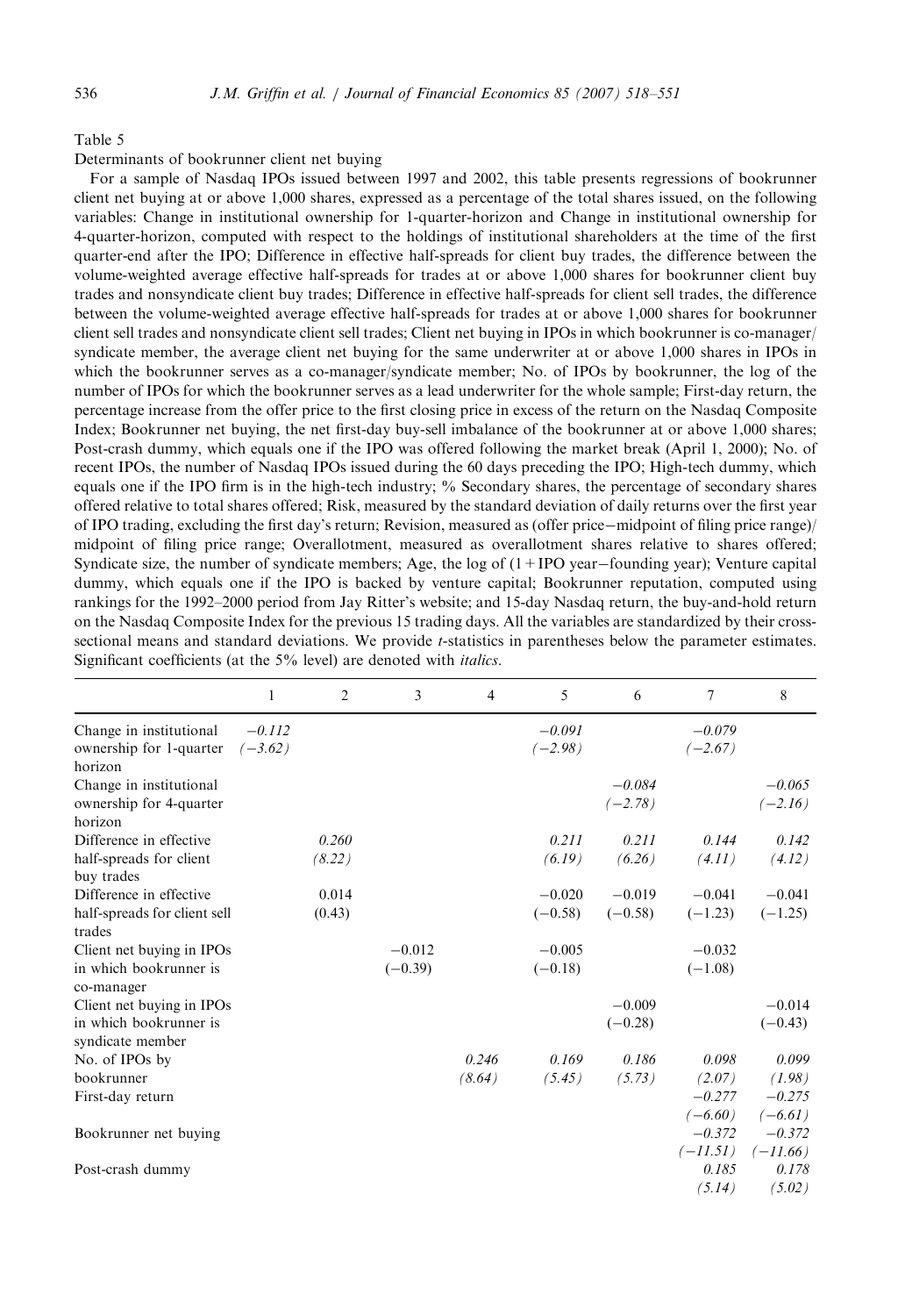Table 5 (continued )

|                       | $\mathbf{1}$ | $\overline{2}$ | 3        | $\overline{4}$ | 5     | 6     | 7         | 8         |
|-----------------------|--------------|----------------|----------|----------------|-------|-------|-----------|-----------|
| No. of recent IPOs    |              |                |          |                |       |       | 0.142     | 0.137     |
|                       |              |                |          |                |       |       | (4.46)    | (4.40)    |
| High-tech dummy       |              |                |          |                |       |       | $-0.035$  | $-0.028$  |
|                       |              |                |          |                |       |       | $(-1.06)$ | $(-0.85)$ |
| % Secondary shares    |              |                |          |                |       |       | $-0.042$  | $-0.040$  |
|                       |              |                |          |                |       |       | $(-1.34)$ | $(-1.31)$ |
| Risk                  |              |                |          |                |       |       | 0.011     | 0.010     |
|                       |              |                |          |                |       |       | (0.31)    | (0.27)    |
| Revision              |              |                |          |                |       |       | 0.080     | 0.084     |
|                       |              |                |          |                |       |       | (1.98)    | (2.13)    |
| Overallotment         |              |                |          |                |       |       | $-0.080$  | $-0.081$  |
|                       |              |                |          |                |       |       | $(-2.43)$ | $(-2.47)$ |
| Syndicate size        |              |                |          |                |       |       | 0.113     | 0.112     |
|                       |              |                |          |                |       |       | (3.63)    | (3.60)    |
| Age                   |              |                |          |                |       |       | 0.042     | 0.045     |
|                       |              |                |          |                |       |       | (1.34)    | (1.44)    |
| Venture capital dummy |              |                |          |                |       |       | 0.034     | 0.039     |
|                       |              |                |          |                |       |       | (1.03)    | (1.19)    |
| Bookrunner reputation |              |                |          |                |       |       | 0.063     | 0.080     |
|                       |              |                |          |                |       |       | (1.33)    | (1.64)    |
| 15-day Nasdaq return  |              |                |          |                |       |       | 0.043     | 0.035     |
|                       |              |                |          |                |       |       | (1.33)    | (1.07)    |
| $\boldsymbol{N}$      | 1,030        | 1,112          | 1,096    | 1,161          | 984   | 1,006 | 823       | 839       |
| Adj. $R^2$            | 0.012        | 0.063          | $-0.001$ | 0.060          | 0.088 | 0.097 | 0.303     | 0.309     |

firm, we control for differences in execution costs by measuring the difference between bookrunner client and nonsyndicate client effective half-spreads on an IPO basis, separately for both buy and sell trades. The significantly positive coefficient on buy trade effective half-spread differentials in [Table 5](#page-18-0) indicates that there is more bookrunner client net buying in IPOs in which the bookrunner charges higher effective half-spreads relative to nonsyndicate brokerage houses. This result directly contradicts the execution quality hypothesis. A one-standard deviation increase in the difference between bookrunner and nonsyndicate spreads is contemporaneously associated with a 0.26-standard deviation increase in client buying. The difference in effective half-spreads for sell trades is unrelated to client net buying. The positive relation between client net buying and higher bookrunner spreads on purchases is consistent with the laddering hypothesis according to which client purchases provide additional revenue to bookrunners in the aftermarket.

Our regressions test whether bookrunner client net buying is related to the demand in other IPOs when the same underwriter is a co-manager or other syndicate member (H4). The insignificant negative coefficients for the co-manager and other syndicate roles provide no support for the clientele hypothesis. The significantly positive coefficient on the log of the number of IPOs underwritten by the bookrunner is consistent with the laddering hypothesis (H1.3). A one-standard deviation increase in the log of the number of IPOs issued is associated with a 0.25-standard deviation increase in client net buying.

We jointly examine our four hypotheses in the final four columns  $(5-8)$  of [Table 5.](#page-18-0) Although significance drops slightly among most variables, the results above do not change. In the final two columns, we control for a myriad of IPO characteristics that have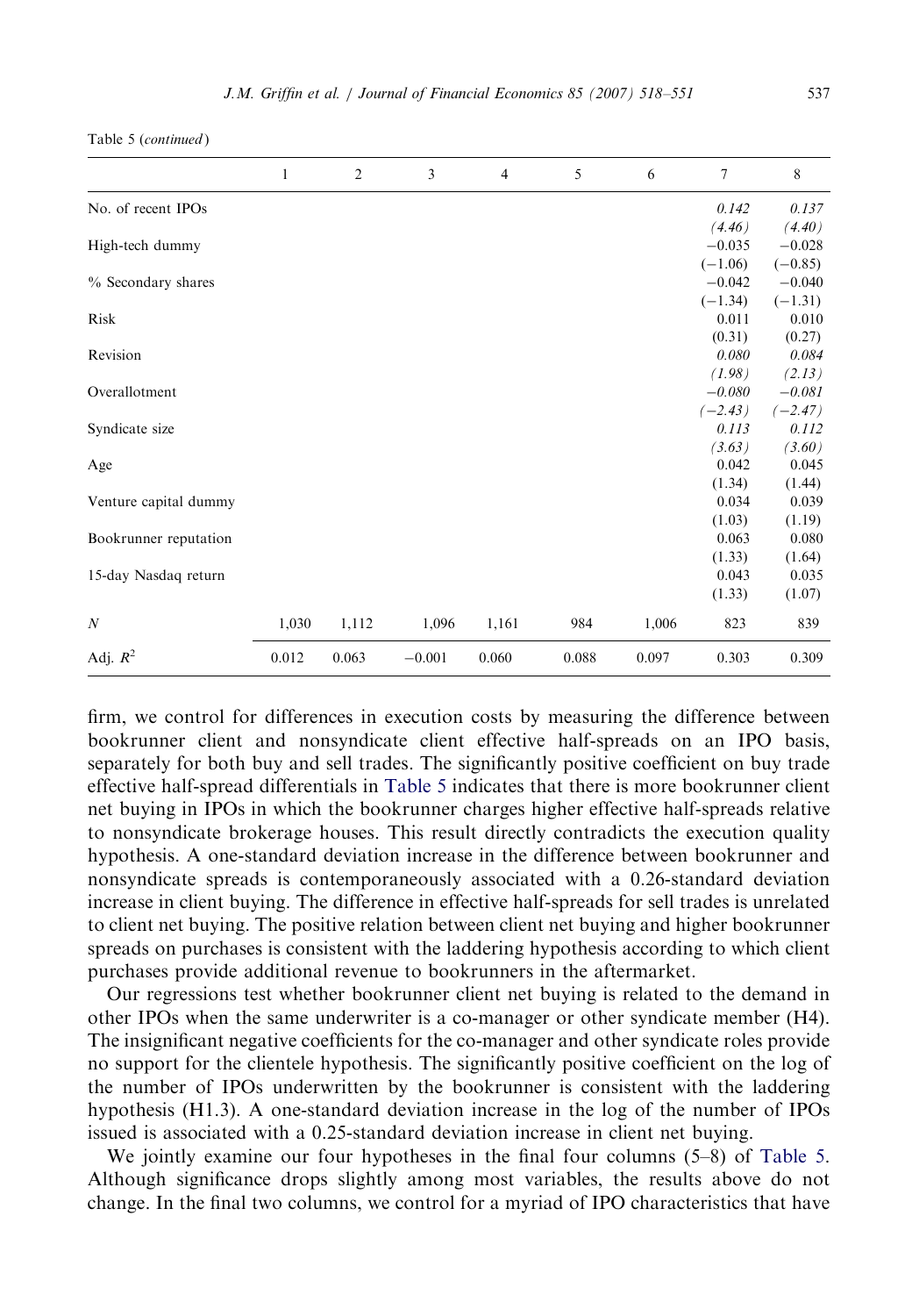been found to be important in other studies of IPO underpricing. Each pattern documented above remains significant even though some of these control variables (e.g., bookrunner reputation) are correlated with variables related to our hypotheses (e.g., number of IPOs by the bookrunner). In addition, bookrunner client net buying is larger when first-day returns are lower, consistent with the laddering hypothesis of buying in cold IPOs (H1.2).

## 5.4. Further examination of long-term shareholding patterns

Our regressions of bookrunner client net buying in [Table 5](#page-18-0) include future changes in institutional ownership as an explanatory variable. Since net buying may be related to future changes in ownership, we regress the change in holdings of the institutional shareholders at the time of the first reporting date on the magnitude of first-day client buying in [Table 6.](#page-21-0) We control for the first-day excess IPO return, the log of one plus the number of days from the IPO date to the first spectrum reporting date, lockup expiration, and quarterly fixed effects.

Panel A employs raw changes in initial institutional holdings as the dependent variable, while Panel B uses abnormal changes in initial holdings for each firm by computing the difference between the change in institutional holdings for the IPO and the average change for matched firms from the same size and book-to-market portfolio. Both panels show that at horizons up to the following four quarters, the change in ownership for the shareholders as of the first reporting date is significantly negatively related to bookrunner client net buying. These results are inconsistent with the hypothesis that strategic allocation leads to stable long-term shareholders, but consistent with aftermarket client buying representing transient investors.

## 5.5. Further examination of trading costs

We use effective half-spreads to measure execution quality. As an alternative, we compare the bookrunner price improvement rate (the proportion of buy trading volume executed below the ask price) to the nonsyndicate price improvement rate, focusing on the large trade-size groups that generate buy imbalances. In unreported results, we find that for block purchases, the lead underwriter, compared to nonsyndicate members, offers better price improvement rates more often (47.42% vs. 40.20% of the time) only in the lowest quintile of bookrunner client net buying. For each of the other quintiles, the lead underwriter offers price improvement less frequently. In the highest quintile, the lead underwriter price improvement rate is 32.30% compared to 43.57% for the nonsyndicate members. [Ellis' \(2006\)](#page-32-0) finding that the lead underwriter offers its clients price improvement to encourage buying is present only in the lowest quintile of client net buying and not in our sample at large.

In sum, both univariate and multivariate tests favor the laddering hypothesis over the long-term shareholders, execution quality, and clientele hypotheses. Specifically, five features of the data are consistent with laddering. Bookrunner client net buying is driven by large (institutional) trades, is present in cold IPOs, is followed by greater institutional selling, is more prevalent for underwriters issuing a greater number of IPOs, and is associated with bookrunners charging clients higher, not lower, effective half-spreads (relative to other market makers).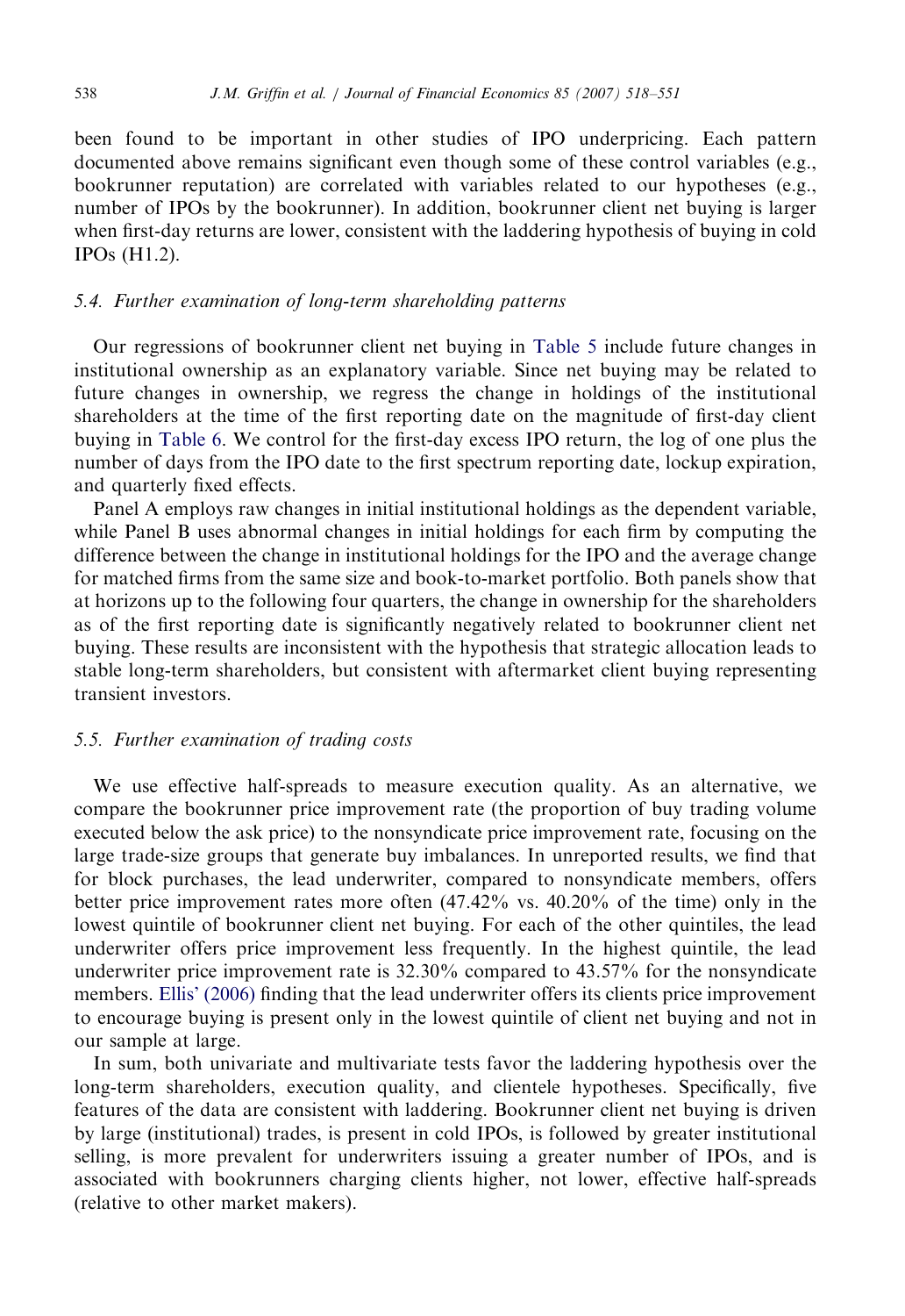<span id="page-21-0"></span>Cross-sectional ownership regressions

For a sample of Nasdaq IPOs issued between 1997 and 2002, this table presents regressions of raw (Panel A) and abnormal (Panel B) changes in institutional ownership for 1-quarter, 2-quarter, 3-quarter, and 4-quarter horizons on the following variables: Bookrunner client net buying, the net first-day buy-sell imbalances of bookrunner clients at or above 1,000 shares; First-day return, the percentage increase from the offer price to the first closing price in excess of the Nasdaq Composite Index return; Days, defined as the log of (1+the number of days from the IPO date to the first quarter-end); Lockup dummies, which equal one if there is lockup expiration during a specific quarter, for each of the four quarters following the first quarter-end; and Quarter dummies. The data on institutional holdings is obtained from the Thomson Financial CDA/Spectrum Institutional Money Manager (13F) Holdings database. All changes are computed with respect to the holdings of institutional shareholders at the time of the first quarter-end after the IPO. Abnormal changes are computed by subtracting the changes in institutional holdings for the corresponding size and book-to-market portfolios constructed as in [Brav](#page-32-0) [and Gompers \(1997\).](#page-32-0) We provide t-statistics in parentheses below the parameter estimates. Significant coefficients (at the 5% level) are denoted with italics.

|                               |                      | Intercept Bookrunner First-day<br>client net<br>buying | return | Days         | Lockup         | Quarter<br>dummies dummies | $\boldsymbol{N}$ | Adj. $R^2$ |
|-------------------------------|----------------------|--------------------------------------------------------|--------|--------------|----------------|----------------------------|------------------|------------|
| Panel A                       |                      |                                                        |        |              |                |                            |                  |            |
| Change in 1 quarter           | $-0.026$             | $-0.056$                                               |        |              | No             | N <sub>0</sub>             |                  | 1046 0.011 |
|                               | $(-10.90)$ $(-3.54)$ |                                                        |        |              |                |                            |                  |            |
| Change in 1 quarter           |                      | $-0.025 -0.057$                                        |        |              | N <sub>0</sub> | Yes                        |                  | 1046 0.037 |
|                               |                      | $(-3.07)$ $(-3.47)$                                    |        |              |                |                            |                  |            |
| Change in 1 quarter           | $-0.011$             | $-0.051$                                               | 0.003  | $-0.004$ Yes |                | Yes                        |                  | 1030 0.044 |
|                               |                      | $(-0.91)$ $(-2.96)$                                    | (1.21) | $(-1.67)$    |                |                            |                  |            |
| Change in 2 quarters          | $-0.029$             | $-0.056$                                               | 0.010  | $-0.002$ Yes |                | Yes                        |                  | 1030 0.040 |
|                               |                      | $(-1.74)$ $(-2.48)$                                    | (2.84) | $(-0.67)$    |                |                            |                  |            |
| Change in 3 quarters          |                      | $-0.027 -0.064$                                        | 0.016  | $-0.003$ Yes |                | Yes                        |                  | 1030 0.039 |
|                               |                      | $(-1.30)$ $(-2.29)$                                    | (3.62) | $(-0.94)$    |                |                            |                  |            |
| Change in 4 quarters          |                      | $-0.023 -0.076$                                        | 0.018  | $-0.006$ Yes |                | Yes                        |                  | 1030 0.050 |
|                               |                      | $(-1.01)$ $(-2.49)$                                    | (3.78) | $(-1.45)$    |                |                            |                  |            |
| Panel B                       |                      |                                                        |        |              |                |                            |                  |            |
| Abnormal change in 1 quarter  | 0.004                | $-0.045$                                               |        |              | N <sub>0</sub> | N <sub>0</sub>             |                  | 902 0.006  |
|                               | (1.52)               | $(-2.62)$                                              |        |              |                |                            |                  |            |
| Abnormal change in 1 quarter  | $-0.003$             | $-0.055$                                               |        |              | N <sub>0</sub> | Yes                        |                  | 902 0.066  |
|                               |                      | $(-0.08)$ $(-3.15)$                                    |        |              |                |                            |                  |            |
| Abnormal change in 1 quarter  | 0.020                | $-0.045$                                               | 0.005  | $-0.002$ Yes |                | Yes                        |                  | 891 0.078  |
|                               | (0.47)               | $(-2.50)$                                              | (1.88) | $(-0.80)$    |                |                            |                  |            |
| Abnormal change in 2 quarters | 0.048                | $-0.054$                                               | 0.015  | $-0.002$ Yes |                | Yes                        |                  | 891 0.100  |
|                               |                      | $(0.79)$ $(-2.16)$                                     | (3.90) | $(-0.60)$    |                |                            |                  |            |
| Abnormal change in 3 quarters | 0.055                | $-0.065$                                               | 0.023  | $-0.003$ Yes |                | <b>Yes</b>                 |                  | 891 0.119  |
|                               |                      | $(0.73)$ $(-2.08)$                                     | (4.77) | $(-0.85)$    |                |                            |                  |            |
| Abnormal change in 4 quarters | 0.052                | $-0.079$                                               | 0.027  | $-0.005$ Yes |                | Yes                        |                  | 891 0.143  |
|                               |                      | $(0.63)$ $(-2.28)$                                     | (5.01) | $(-1.15)$    |                |                            |                  |            |

#### 6. How does net buying relate to prices?

Given large observed client buying, a natural question to ask is if client net buying affects prices. We examine the effects of bookrunner client buying on prices in three ways. First, we discuss the possible effects in the pre-market prior to an IPO. Second, we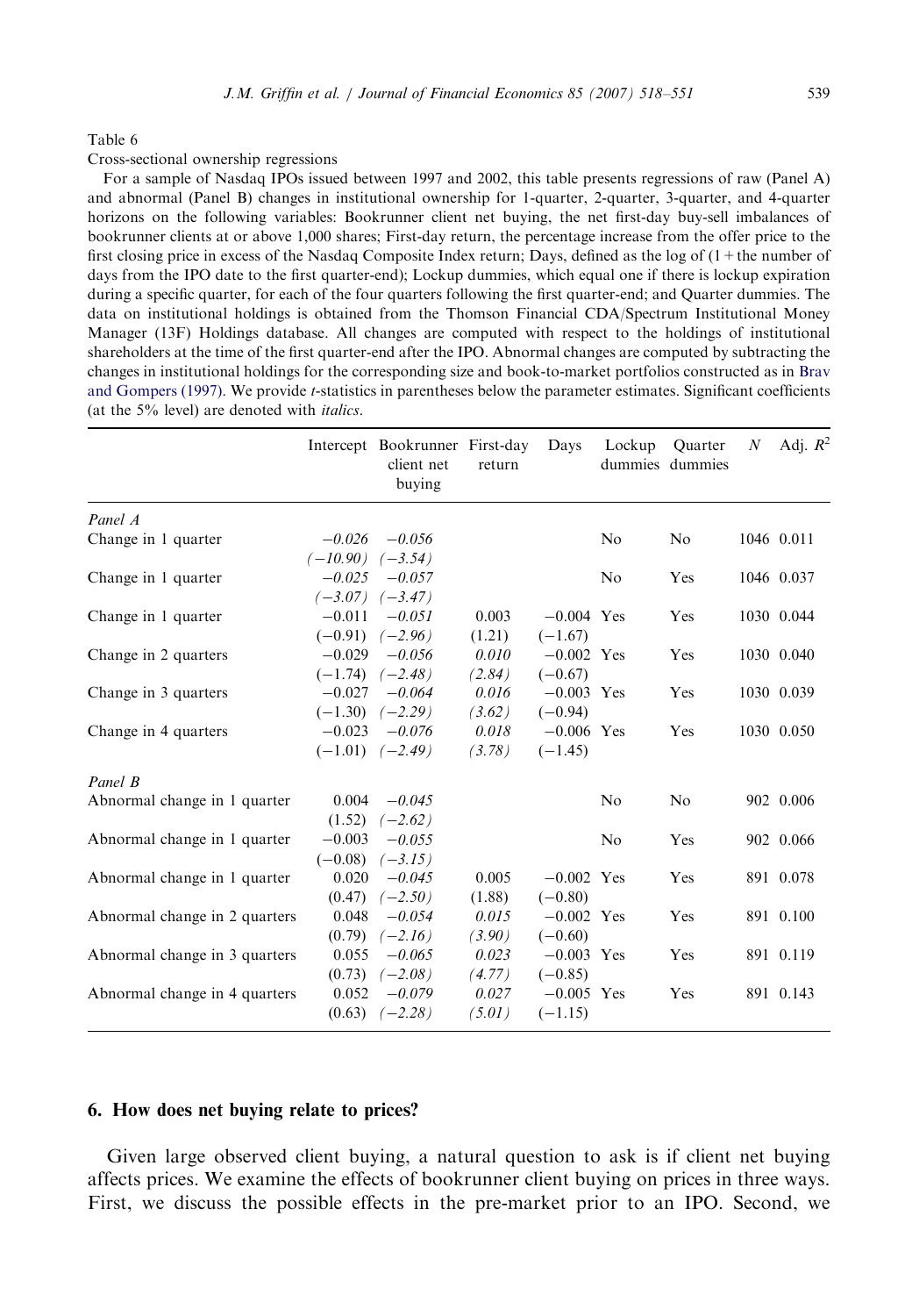calculate each investor group's contribution to price changes on the first day of aftermarket trading. Third, we examine long-run IPO returns.

## 6.1. Opening price effects

[Aggarwal and Conroy \(2000\)](#page-32-0) find that the bookrunner's opening quote (which is always the first quote entered—up to 30 minutes prior to the open during our sample period) explains a large portion of the initial returns. This indicates that price discovery begins even before Nasdaq pre-market quoting begins. Unfortunately, we do not have access to information conveyed prior to or during the pre-market quoting period. However, if large institutional clients submit orders only after secondary market trading has begun, their orders will not contribute to the opening price. While we cannot observe the times orders were submitted, we do observe the intraday trade times. If client block purchases cluster later in the day, then this would suggest that large bookrunner client buy orders play little role in pre-market pricing. Conversely, if many of the trades are executed early in the trading day, then this would suggest that these orders were submitted in the pre-market.

We find that, on average 73.6% of the overall bookrunner client net buying for the first day occurs through trades at or above 1,000 shares in the first 30 minutes of trading. This heavy concentration during the first half hour of trading suggests that the bookrunner client pre-market demand may contribute substantially to the pre-market price run-up.

## 6.2. Intraday price contribution

Client trading activity may influence short-term prices during the day as well. Price contribution measures that calculate trade-to-trade price movements rely on accurate trade report sequencing, and this is particularly a problem for the first day of trading in IPOs. If electronic venues automatically report trades faster than venues in which market makers must record trades, then trades will not be sequenced properly, and price contribution estimates may contain significant noise. Indeed, the standard [Barclay and Warner \(1993\)](#page-32-0) price contribution measures are rendered useless for this reason.<sup>14</sup> However, we estimate a modified price contribution measure using price changes over time intervals rather than from trade to trade. Using intervals substantially mitigates problems associated with an incorrect sequencing of trades. Here we discuss issues relating to interval length; details regarding the construction of our measure can be found in the Appendix.

#### 6.2.1. Price contribution results

[Table 7](#page-23-0) reports the price contribution estimates for client trading for intervals ranging from one to 15 minutes. Weighted average price contribution estimates are reported for IPOs with positive open-to-close price movements in Panel A and for those with negative price movements in Panel B. Price contribution estimates for client trading are rescaled so that the figures for the clients add up to 100% for the subsample with positive price

<sup>&</sup>lt;sup>14</sup>We comprehensively examine [Barclay and Warner \(1993\)](#page-32-0) estimates for our IPO sample and other Nasdaq samples. For Nasdaq data, these measures result in nonsensical estimates for groups of traders (above +1,400%) and below -1,000%, for instance) and serve to highlight the sensitivity of such measures to accurate trading sequences.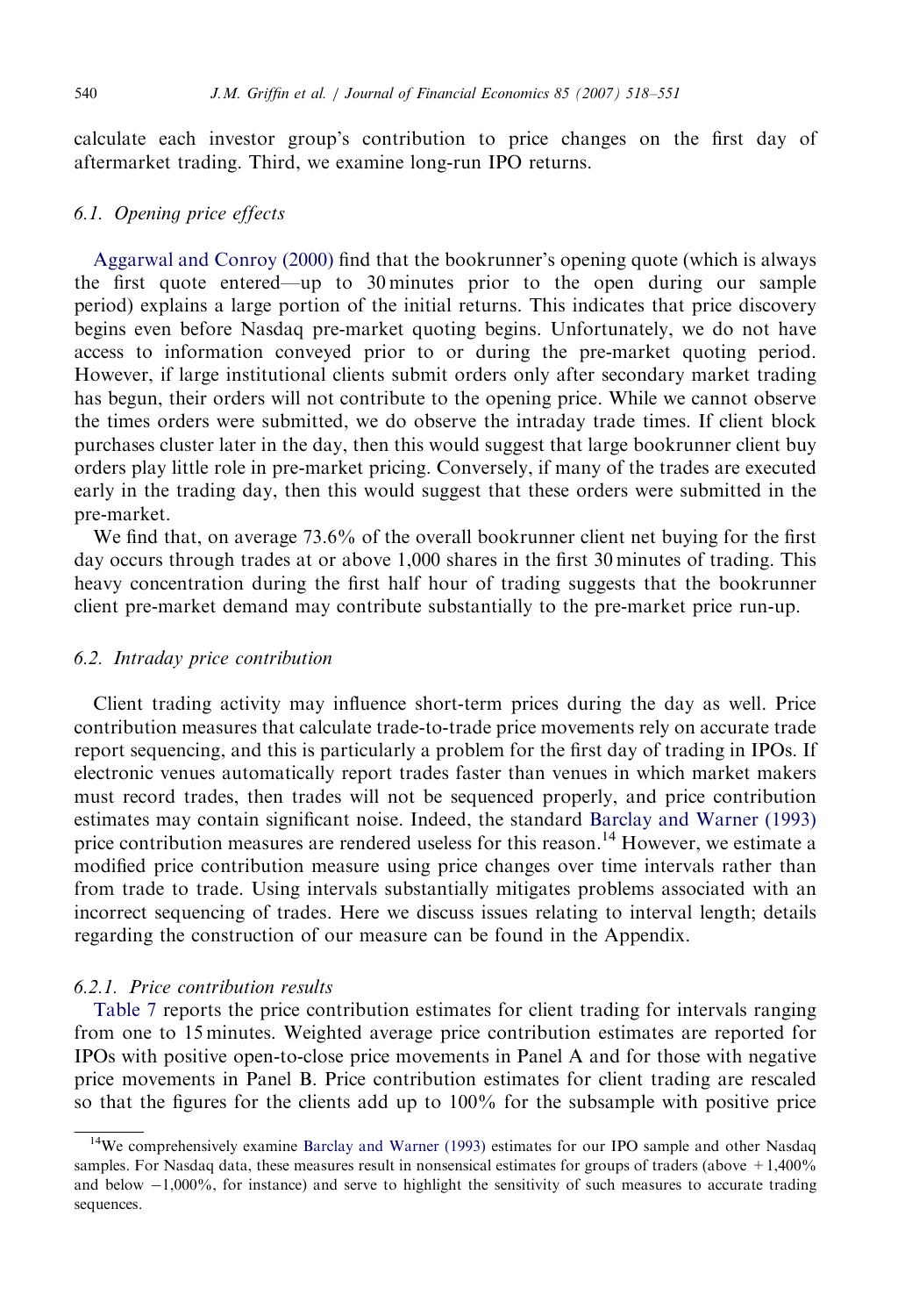#### <span id="page-23-0"></span>Price contribution

This table provides first-day price contribution estimates for client trading for a sample of Nasdaq IPOs issued between 1997 and 2002. First, the trading day for each IPO is divided into short-term intervals and the price movements during each interval are distributed across groups. Groups are formed according to the role of the market maker in the syndicate, whether the market maker is trading on behalf of clients or for their own inventory, and trade size. Bid-ask midpoints are used to measure price movements during the intervals. Price changes in each interval are distributed proportionally, according to the magnitude of net buying, to those groups with net trading in the same direction as the price movement during that interval. Thus, positive price movements are proportionally assigned to net buyers and negative price movements are proportionally assigned to net sellers. Second, all stock price changes that are assigned to a given group are added up for each IPO. Third, the price changes of each group are divided by the aggregate price movement in the stock over the first trading day. Fourth, a weighted cross-sectional mean is computed across IPOs, where the weights are equal to the absolute value of the aggregate price change over the first trading day. Weighted averages are reported separately for subsamples of IPOs with positive and negative price movements over the first trading day in Panels A and B, respectively. Price contribution estimates for client trading are rescaled so that the figures for the clients add up to 100% for the subsample with positive price movements and -100% for the subsample with negative price movements. Results are reported for all trade size groups and for all trades at or above 1,000 shares. Intervals range from one to 15 minutes.

| Trade size range                                                   | 1 min   | 90 s    | 5 min   | $10 \,\mathrm{min}$ | $15 \,\mathrm{min}$ |
|--------------------------------------------------------------------|---------|---------|---------|---------------------|---------------------|
| Panel A. Change in first-day open-to-close price > 0 ( $n = 639$ ) |         |         |         |                     |                     |
| Bookrunner                                                         |         |         |         |                     |                     |
| (0, 1,000)                                                         | $-5.6$  | $-3.3$  | 0.8     | 2.6                 | 2.7                 |
| [1,000, 5,000)                                                     | 18.8    | 20.3    | 22.0    | 22.0                | 21.8                |
| [5,000, 10,000]                                                    | 9.6     | 11.6    | 13.5    | 14.3                | 14.4                |
| $10,000 +$                                                         | 15.5    | 17.9    | 22.3    | 25.3                | 25.1                |
| Trade size $\ge 1,000$                                             | 43.9    | 49.8    | 57.9    | 61.5                | 61.2                |
| Co-manager                                                         |         |         |         |                     |                     |
| (0, 1,000)                                                         | $-11.9$ | $-9.2$  | $-4.8$  | $-3.3$              | $-2.7$              |
| [1,000, 5,000)                                                     | $-2.3$  | $-2.3$  | $-1.3$  | $-0.9$              | $-0.7$              |
| [5,000, 10,000]                                                    | 1.6     | 1.6     | 1.3     | 1.2                 | 1.1                 |
| $10,000 +$                                                         | 1.6     | 1.8     | 2.1     | 2.3                 | 2.3                 |
| Trade size $\geq 1,000$                                            | 0.9     | 1.1     | 2.1     | 2.5                 | 2.7                 |
| Syndicate member                                                   |         |         |         |                     |                     |
| (0, 1,000)                                                         | 3.3     | 3.2     | 2.5     | 2.0                 | 1.8                 |
| [1, 000, 5,000]                                                    | 1.8     | 1.8     | 1.4     | 1.3                 | 1.4                 |
| [5,000, 10,000]                                                    | 0.3     | 0.5     | 0.3     | 0.4                 | 0.5                 |
| $10,000 +$                                                         | 0.1     | $-0.1$  | 0.2     | 0.2                 | 0.2                 |
| Trade size $\geq 1,000$                                            | 2.2     | 2.1     | 1.9     | 1.9                 | 2.1                 |
| Nonsyndicate                                                       |         |         |         |                     |                     |
| (0, 1,000)                                                         | 78.7    | 69.5    | 40.2    | 29.9                | 26.9                |
| [1,000, 5,000)                                                     | $-5.3$  | $-8.0$  | $-3.4$  | $-2.0$              | $-1.3$              |
| [5,000, 10,000]                                                    | $-8.9$  | $-9.5$  | $-5.3$  | $-4.1$              | $-2.8$              |
| $10,000 +$                                                         | 2.8     | 4.2     | 8.0     | 8.9                 | 9.3                 |
| Trade size $\ge 1,000$                                             | $-11.4$ | $-13.3$ | $-0.7$  | 2.8                 | 5.2                 |
| Panel B. Change in first-day open-to-close price < 0 ( $n = 597$ ) |         |         |         |                     |                     |
| Bookrunner                                                         |         |         |         |                     |                     |
| (0, 1,000)                                                         | $-24.5$ | $-19.9$ | $-13.1$ | $-10.2$             | $-9.7$              |
| [1,000, 5,000)                                                     | $-10.1$ | $-8.1$  | $-4.6$  | $-2.4$              | $-3.2$              |
| [5,000, 10,000]                                                    | $-2.0$  | $-3.2$  | 0.7     | 2.0                 | 1.4                 |
| $10,000 +$                                                         | 2.2     | 0.9     | 5.6     | 2.5                 | 5.1                 |
| Trade size $\geq 1,000$                                            | $-9.8$  | $-10.4$ | 1.7     | 2.0                 | 3.2                 |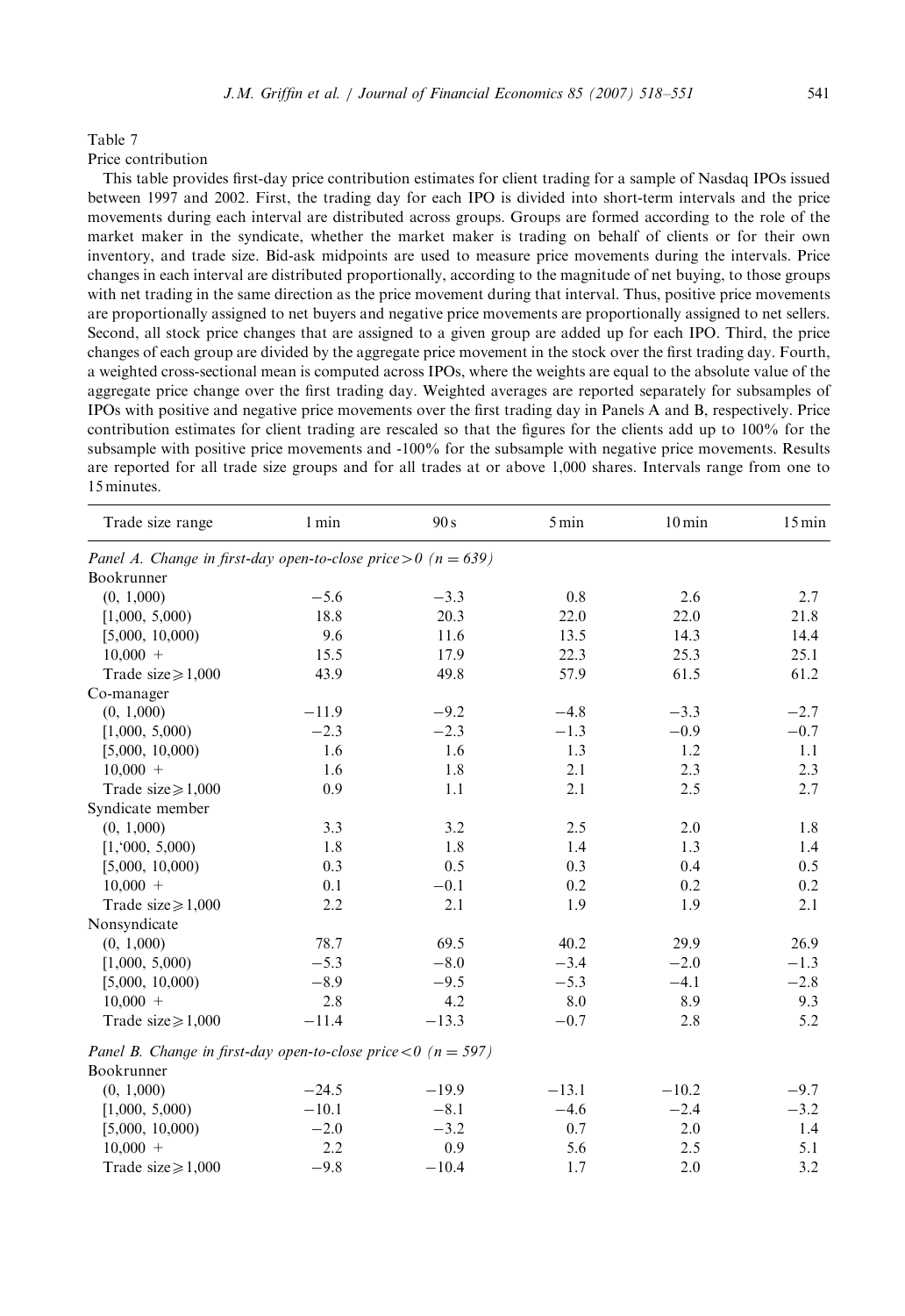| Trade size range       | 1 min    | 90 s     | 5 min    | $10 \,\mathrm{min}$ | $15 \,\mathrm{min}$ |
|------------------------|----------|----------|----------|---------------------|---------------------|
| Co-manager             |          |          |          |                     |                     |
| (0, 1,000)             | $-23.1$  | $-18.7$  | $-11.6$  | $-8.8$              | $-8.2$              |
| [1,000, 5,000)         | $-6.2$   | $-5.4$   | $-5.2$   | $-5.1$              | $-4.8$              |
| [5,000, 10,000]        | $-2.7$   | $-1.7$   | $-1.7$   | $-2.0$              | $-2.1$              |
| $10,000 +$             | $-2.1$   | $-2.5$   | $-3.8$   | $-3.0$              | $-3.4$              |
| Trade size $\ge 1,000$ | $-11.1$  | $-9.6$   | $-10.7$  | $-10.1$             | $-10.3$             |
| Syndicate member       |          |          |          |                     |                     |
| (0, 1,000)             | 1.9      | 2.1      | 1.7      | 0.3                 | $-0.2$              |
| [1,000, 5,000)         | $-1.8$   | $-0.9$   | $-0.7$   | $-1.5$              | $-1.2$              |
| [5,000, 10,000]        | $-0.7$   | $-0.6$   | $-0.7$   | $-0.8$              | $-0.5$              |
| $10,000 +$             | $-0.9$   | $-1.1$   | $-1.3$   | $-1.0$              | $-1.3$              |
| Trade size $\ge 1,000$ | $-3.4$   | $-2.6$   | $-2.7$   | $-3.3$              | $-3.0$              |
| Nonsyndicate           |          |          |          |                     |                     |
| (0, 1,000)             | 94.0     | 76.4     | 43.4     | 20.0                | 14.3                |
| [1,000, 5,000)         | $-45.9$  | $-40.0$  | $-31.0$  | $-25.1$             | $-23.8$             |
| [5,000, 10,000]        | $-42.0$  | $-41.6$  | $-38.6$  | $-31.2$             | $-29.5$             |
| $10,000 +$             | $-36.1$  | $-35.6$  | $-38.9$  | $-33.6$             | $-32.9$             |
| Trade size $\ge 1,000$ | $-124.0$ | $-117.3$ | $-108.6$ | $-89.9$             | $-86.1$             |

Table 7 (continued )

movements and –100% for the subsample with negative price movements. Price contribution estimates are reported first for all trade-size groups and then separately for all trades at or above 1,000 shares. Panel A indicates that, for IPOs with positive price changes over the first day, about half of the client-induced stock price changes can be attributed to bookrunner client trades, rising from 43.9% with one-minute intervals to 61.5% with 10 minute intervals.

Small trades executed through the co-manager contribute negatively to positive price movements. This is likely because (as shown in [Table 2\)](#page-11-0) co-manager clients are generally net sellers who push prices downward—negative price contribution occurs when a group sells in net during intervals in which the price is falling. Large trades through the co-manager and trades through other syndicate members have a small positive effect on prices. Small trades through nonsyndicate members contribute significantly to rising prices as well, but their contributions are the most sensitive to interval choice, dropping from 78.7% at 1 minute intervals to  $26.9\%$  at 15 minute intervals.<sup>15</sup> Nonsyndicate client trades at or above 1,000 shares actually have a small negative impact on the price when calculated over short intervals and a small positive impact at longer intervals. Overall, large trades executed through the bookrunner and small trades executed through nonsyndicate market makers contribute the most to rising IPO prices on the first trading day.

Panel B of [Table 7](#page-23-0) depicts the distribution of price contribution for IPOs with negative open-to-close price changes on the first trading day. For these IPOs the largest source of downward price pressure consists of large nonsyndicate client trades, followed by small bookrunner client trades, and then small co-manager client trades. Bookrunner client trades of 1,000 shares or more contribute slightly negatively to prices when measured over

<sup>&</sup>lt;sup>15</sup>If most of these small orders come from electronic venues that record their trades faster than other market makers, then these short intervals may dramatically overstate the importance of small traders.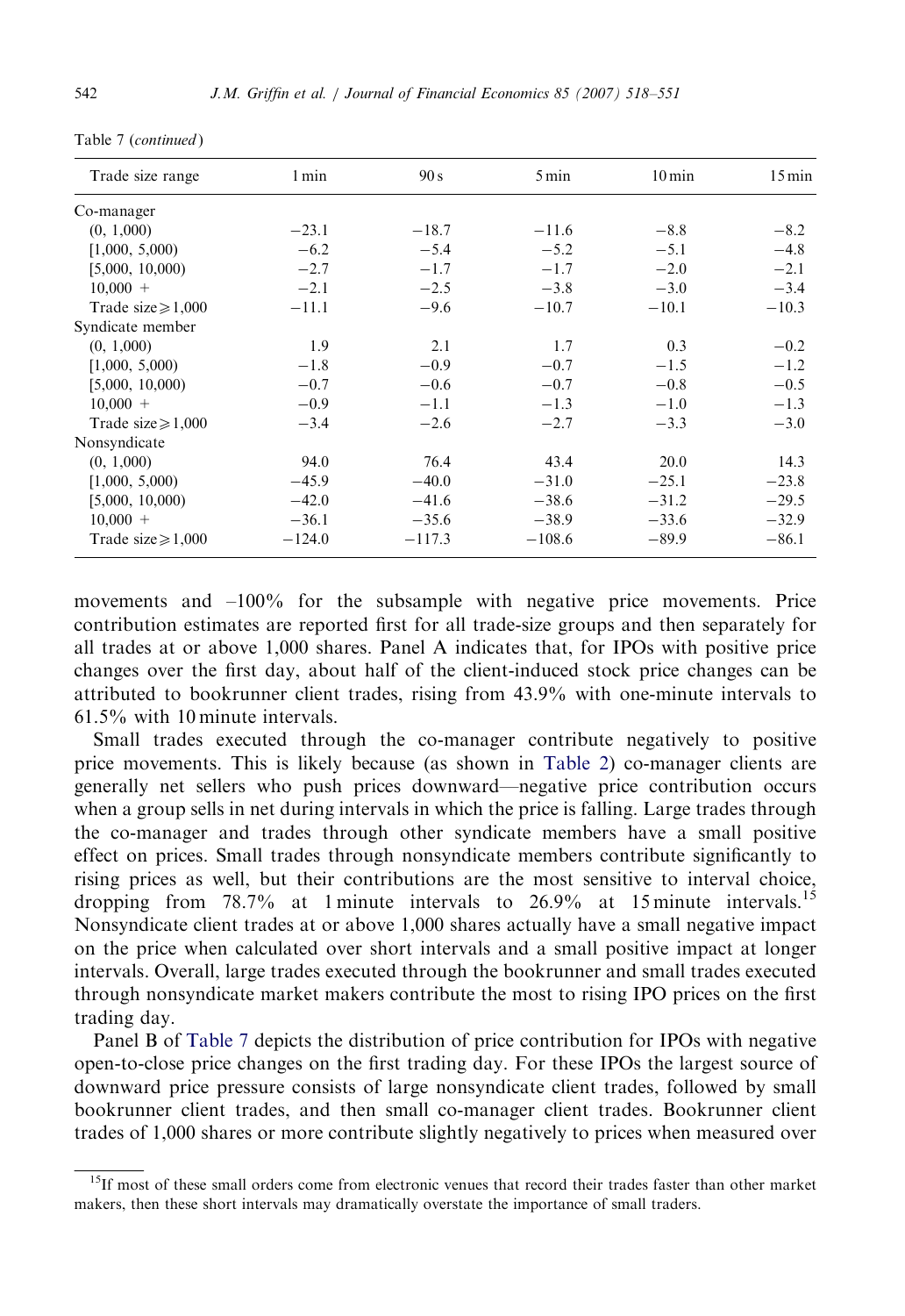short intervals, but slightly positively when measured over longer intervals. Even though prices are falling, nonsyndicate trades in the small trade-size category push prices upward. $16$ 

Overall, price contribution estimates indicate that both bookrunner and nonsyndicate clients play major roles in the first day of IPO trading, with small trades executed through nonsyndicate dealers and bookrunner client trades at or above 1,000 shares generally pushing prices upward.

## 6.2.2. Order timing

Our price contribution analysis potentially understates the impact of bookrunner client trading on prices if the bookrunner uses inventory strategically.<sup>17</sup> To elaborate, if client buy trades are systematically executed during intervals in which the price falls, we assign zero price contribution to these trades, in which case their importance is perhaps understated since it is likely that prices would have fallen further in the absence of this demand.

To further explore price movements around client trades, we calculate the returns for intervals prior to and following client purchases at or above 1,000 shares. For each market maker type in each IPO, we calculate the volume-weighted average return. We then compute an equal-weighted cross-sectional average across IPOs for each market maker group. For comparison, [Fig. 3](#page-26-0) displays returns around bookrunner client and nonsyndicate client purchases at or above 1,000 shares. Striped bars indicate significant differences between the bookrunner and nonsyndicate client purchases for a given interval. For both groups, prior half-hour returns are positive, but returns are significantly lower prior to bookrunner client purchases. Returns become negative three minutes prior to large bookrunner client purchases. Following the large purchases, bookrunner clients experience negative returns that are significantly lower than returns for nonsyndicate client purchases for 15 minutes.

On average, large client purchases are executed right after and prior to periods of negative returns. Whatever the reason for the timing of the trades, the analysis in [Fig. 3](#page-26-0) suggests that bookrunner clients have a stabilizing influence on the intraday IPO price. The price contribution analysis shows that bookrunner client trades contribute positively to price movements, and the trade timing analysis suggests that the price contribution estimates are conservative and potentially understated.

## 6.3. Price effects over the long run

Since stocks with high initial net buying have more transient institutional ownership, long-term price reversals may obtain as these investors sell out. However, price reversals can occur over a multitude of horizons. Both heterogeneity in the timing of the reversal and the short sample period add noise to any test for these effects.

<sup>&</sup>lt;sup>16</sup>We also examine price contribution figures across first-day IPO return groups. For IPOs with positive opento-close first-day price changes, bookrunner clients push prices upward the most for the coldest IPOs. For IPOs with negative open-to-close first-day price changes, bookrunner client trades push prices upward in all but the hottest IPOs.<br><sup>17</sup>Bookrunner clients commonly submit "market not held" orders to be executed in the secondary market of

IPO trading. ''Not held'' refers to the fact that the broker does not hold these orders in hand, with this designation giving the market maker discretion over when to execute these orders.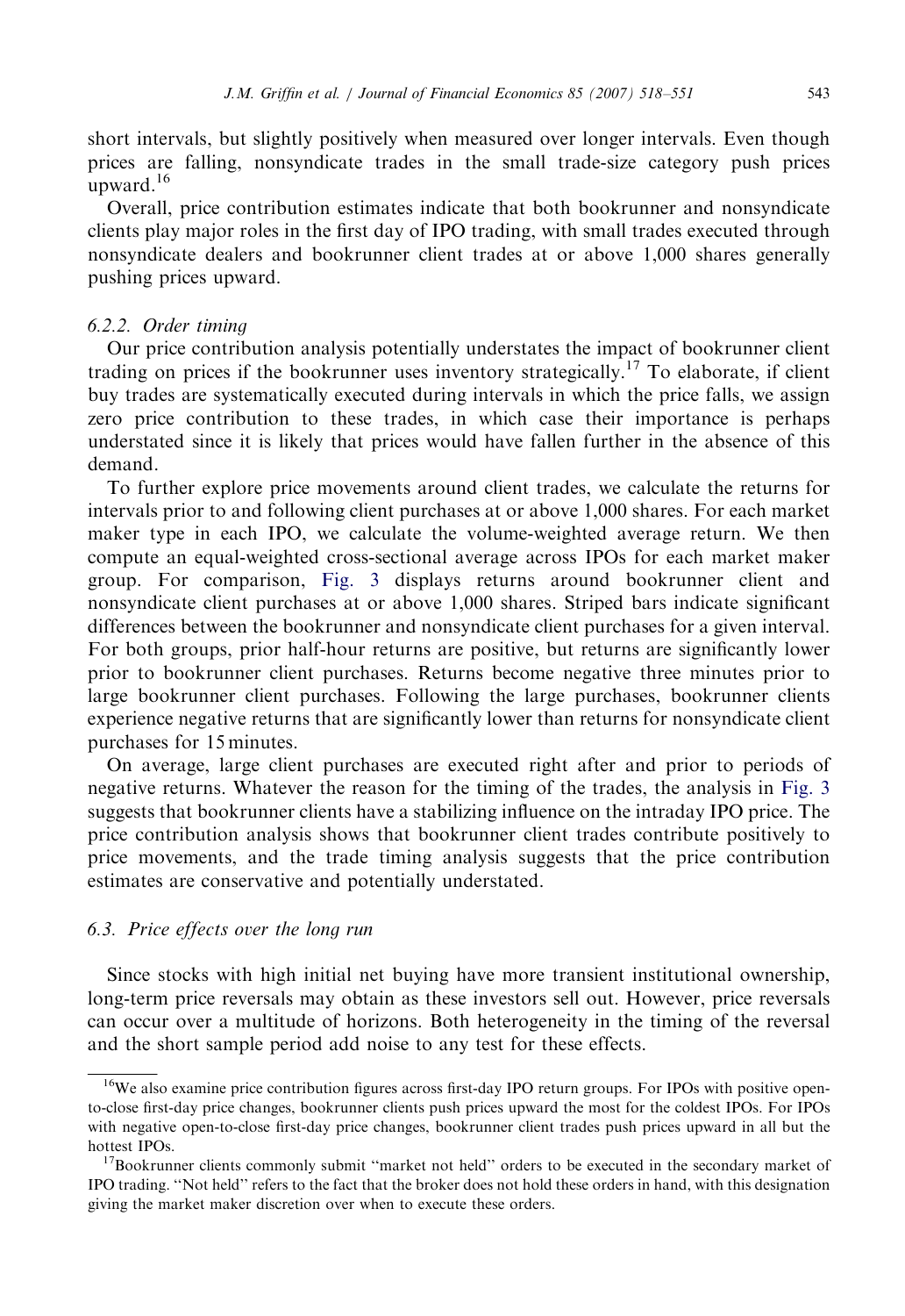<span id="page-26-0"></span>

Fig. 3. Returns around large client purchases. This figure displays returns for intervals around large client purchases (buy trades at or above 1,000 shares) on the first trading day for bookrunners and nonsyndicate members. Bid-ask midpoints are used to measure returns for the intervals. Trades for the first and last 30 minutes of the trading day are excluded from the analysis so that returns can be computed for all the intervals around each client purchase. Intervals range from 15 seconds to 30 minutes. Returns for various intervals are computed for each IPO individually as volume-weighted averages and then averaged across all IPOs. Paired t-tests are performed to see whether returns around bookrunner client purchases are different from those around nonsyndicate client purchases for various intervals. Intervals with significant differences (at the 5% level) have striped bars, whereas intervals with insignificant differences have solid bars.

In [Table 8](#page-27-0), we examine the determinants of post-IPO performance at one-month, threemonth, six-month, one-year, two-year, and three-year horizons, excluding the first trading day. We test whether first-day bookrunner client net buying is related to abnormal buyand-hold returns (relative to the corresponding size and book-to-market portfolio) at these horizons. [Table 8](#page-27-0) shows that IPOs with higher first-day bookrunner client net buying have insignificantly higher first-month returns. This positive relation diminishes when bookrunner and nonsyndicate individual net buying are included in the regression. Although negative, bookrunner client net buying is not significantly related to IPO returns at sixmonth, one-year, and three-year frequencies. The exception is a significantly negative relation at the two-year horizon. This significance strengthens after controlling for first-day bookrunner and individual investor net buying.<sup>18</sup> Given the short and extremely unique sample period, volatile market conditions, and a variety of factors influencing long-run returns, the long-run tests at the three-year horizon may simply lack the power to link client net buying to price distortions. We ultimately interpret these findings as suggestive

<sup>&</sup>lt;sup>18</sup>We also examine returns in excess of size and price-to-sales portfolios and find similar results with one exception: bookrunner client buying is marginally insignificant at the two-year frequency.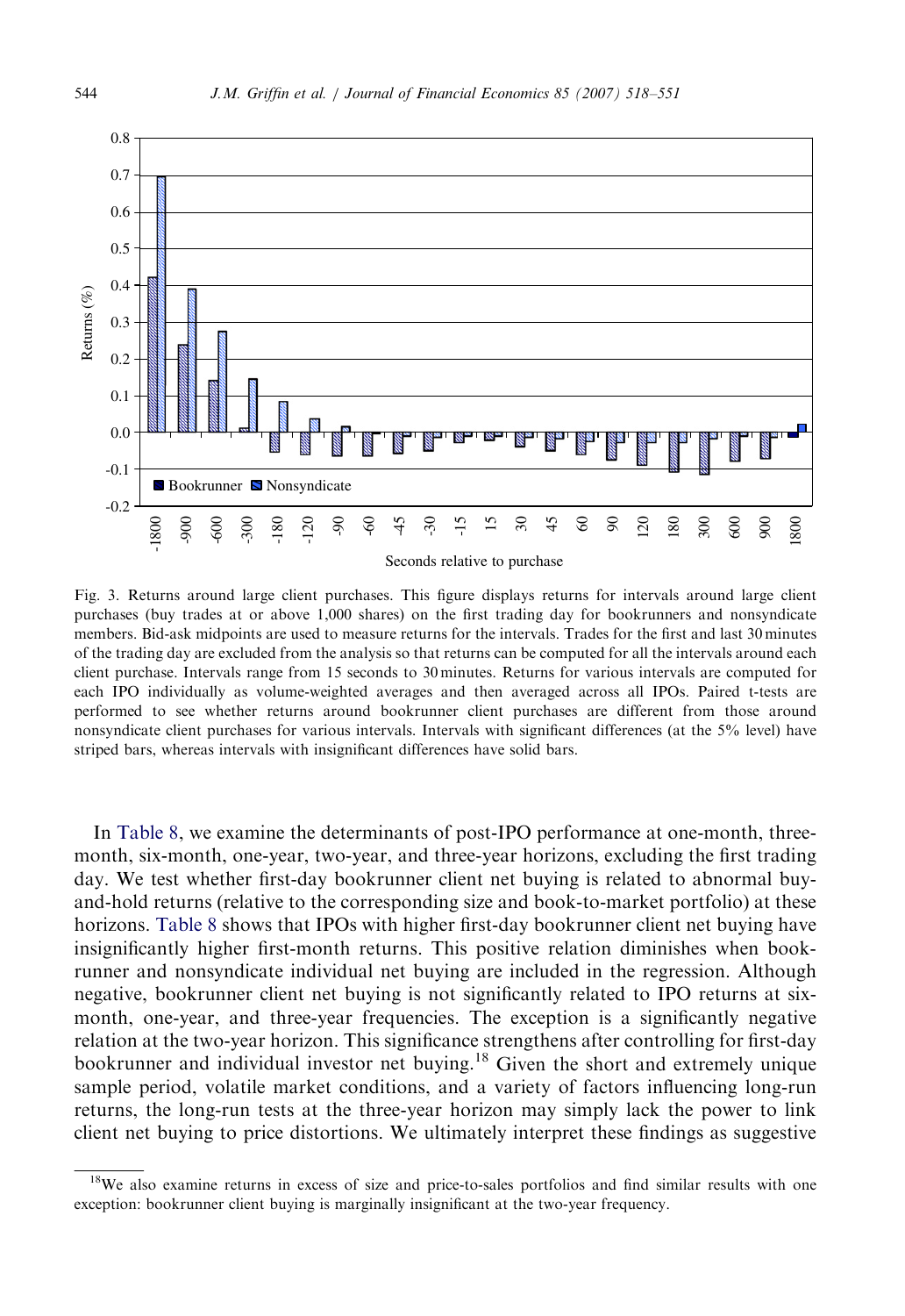#### <span id="page-27-0"></span>Long-run returns

For a sample of Nasdaq IPOs issued between 1997 and 2002, this table presents regressions of 1-month, 3-month, 6-month, 1-year, 2-year, and 3-year abnormal IPO returns (net of first-day returns) on the following variables: Bookrunner clients and Bookrunner, the net first-day buy-sell imbalances of bookrunner clients and bookrunners for trades at or above 1,000 shares, respectively; Nonsyndicate individual clients, the aggregate firstday buy-sell imbalances for clients of nonsyndicate brokerage houses that serve individual investors; No. of IPOs by bookrunner, the log of the number of IPOs for which the bookrunner serves as a lead underwriter for the whole sample; First-day return, the percentage increase from the offer price to the first closing price in excess of the return on the Nasdaq Composite Index; Post-crash dummy, which equals one if the IPO was offered following the market break (April 1, 2000); No. of recent IPOs, the number of Nasdaq IPOs issued during the 60 days preceding the IPO; High-tech dummy, which equals one if the IPO firm is in the high-tech industry; % Secondary shares, the percentage of secondary shares offered relative to total shares offered; Risk, measured by the standard deviation of daily returns over the first year of IPO trading, excluding the first day's return; Revision, measured as (offer price – midpoint of filing price range)/midpoint of filing price range; Overallotment, measured as overallotment shares relative to shares offered; Syndicate size, the number of syndicate members; Age, the log of  $(1+IPO$  year – founding year); Venture capital dummy, which equals one if the IPO is backed by venture capital; Reputation, bookrunner reputation computed using rankings for the 1992–2000 period from Jay Ritter's website; and 15-day Nasdaq return, the buy-and-hold return on the Nasdaq Composite Index for the previous 15 trading days. Abnormal returns are computed by subtracting the returns on the corresponding size and book-to-market portfolios constructed as in [Brav and Gompers \(1997\).](#page-32-0) All the variables are standardized by their cross-sectional means and standard deviations. We provide t-statistics in parentheses below the parameter estimates. Significant coefficients (at the 5% level) are denoted with italics.

|                                 | 1-Month return |           | 3-Month return |           | 6-Month return |           |
|---------------------------------|----------------|-----------|----------------|-----------|----------------|-----------|
| Bookrunner clients              | 0.045          | 0.024     | 0.030          | $-0.008$  | $-0.028$       | $-0.029$  |
|                                 | (1.31)         | (0.62)    | (0.86)         | $(-0.21)$ | $(-0.81)$      | $(-0.74)$ |
| Bookrunner                      |                | $-0.068$  |                | $-0.103$  |                | $-0.012$  |
|                                 |                | $(-1.83)$ |                | $(-2.69)$ |                | $(-0.32)$ |
| Nonsyndicate individual clients |                | 0.021     |                | 0.001     |                | 0.014     |
|                                 |                | (0.58)    |                | (0.04)    |                | (0.38)    |
| No. of IPOs by bookrunner       | $-0.066$       | $-0.062$  | $-0.015$       | $-0.009$  | 0.052          | 0.053     |
|                                 | $(-1.21)$      | $(-1.14)$ | $(-0.26)$      | $(-0.16)$ | (0.92)         | (0.93)    |
| First-day return                | $-0.030$       | $-0.043$  | $-0.009$       | $-0.021$  | $-0.043$       | $-0.048$  |
|                                 | $(-0.68)$      | $(-0.95)$ | $(-0.21)$      | $(-0.45)$ | $(-0.95)$      | $(-1.04)$ |
| Post-crash dummy                | $-0.093$       | $-0.093$  | $-0.076$       | $-0.081$  | $-0.193$       | $-0.192$  |
|                                 | $(-2.39)$      | $(-2.38)$ | $(-1.92)$      | $(-2.02)$ | $(-42.83)$     | $(-4.75)$ |
| No. of recent IPOs              | 0.067          | 0.070     | 0.098          | 0.102     | 0.074          | 0.076     |
|                                 | (2.00)         | (2.10)    | (2.87)         | (2.97)    | (2.16)         | (2.20)    |
| High-tech dummy                 | 0.075          | 0.074     | 0.070          | 0.068     | 0.047          | 0.046     |
|                                 | (2.12)         | (2.08)    | (1.91)         | (1.87)    | (1.28)         | (1.27)    |
| % Secondary shares              | 0.036          | 0.032     | $-0.009$       | $-0.015$  | $-0.009$       | $-0.010$  |
|                                 | (1.08)         | (0.97)    | $(-0.28)$      | $(-0.44)$ | $(-0.28)$      | $(-0.30)$ |
| Risk                            | 0.155          | 0.149     | 0.070          | 0.064     | 0.008          | 0.006     |
|                                 | (4.19)         | (3.98)    | (1.84)         | (1.68)    | (0.22)         | (0.15)    |
| Revision                        | $-0.126$       | $-0.131$  | $-0.155$       | $-0.167$  | $-0.112$       | $-0.111$  |
|                                 | $(-2.99)$      | $(-3.06)$ | $(-3.59)$      | $(-3.82)$ | $(-2.57)$      | $(-2.51)$ |
| Overallotment                   | 0.192          | 0.168     | 0.137          | 0.104     | 0.111          | 0.105     |
|                                 | (5.82)         | (4.79)    | (4.07)         | (2.90)    | (3.25)         | (2.91)    |
| Syndicate size                  | $-0.010$       | $-0.011$  | $-0.021$       | $-0.021$  | $-0.067$       | $-0.067$  |
|                                 | $(-0.31)$      | $(-0.31)$ | $(-0.60)$      | $(-0.60)$ | $(-1.94)$      | $(-1.94)$ |
| Age                             | $-0.032$       | $-0.028$  | $-0.036$       | $-0.033$  | 0.001          | 0.003     |
|                                 | $(-0.97)$      | $(-0.84)$ | $(-1.06)$      | $(-0.96)$ | (0.02)         | (0.07)    |
| Venture capital dummy           | 0.044          | 0.044     | 0.012          | 0.012     | 0.035          | 0.035     |
|                                 | (1.23)         | (1.22)    | (0.34)         | (0.34)    | (0.97)         | (0.96)    |
| Reputation                      | 0.126          | 0.129     | 0.108          | 0.116     | 0.054          | 0.053     |
|                                 | (2.22)         | (2.26)    | (1.86)         | (2.00)    | (0.92)         | (0.89)    |
| 15-day Nasdaq return            | $-0.180$       | $-0.184$  | $-0.145$       | $-0.148$  | $-0.177$       | $-0.179$  |
|                                 | $(-5.17)$      | $(-5.27)$ | $(-4.06)$      | $(-4.15)$ | $(-4.95)$      | $(-4.97)$ |
| N                               | 922            | 922       | 922            | 922       | 922            | 922       |
| Adj. $R^2$                      | 0.119          | 0.121     | 0.079          | 0.085     | 0.070          | 0.068     |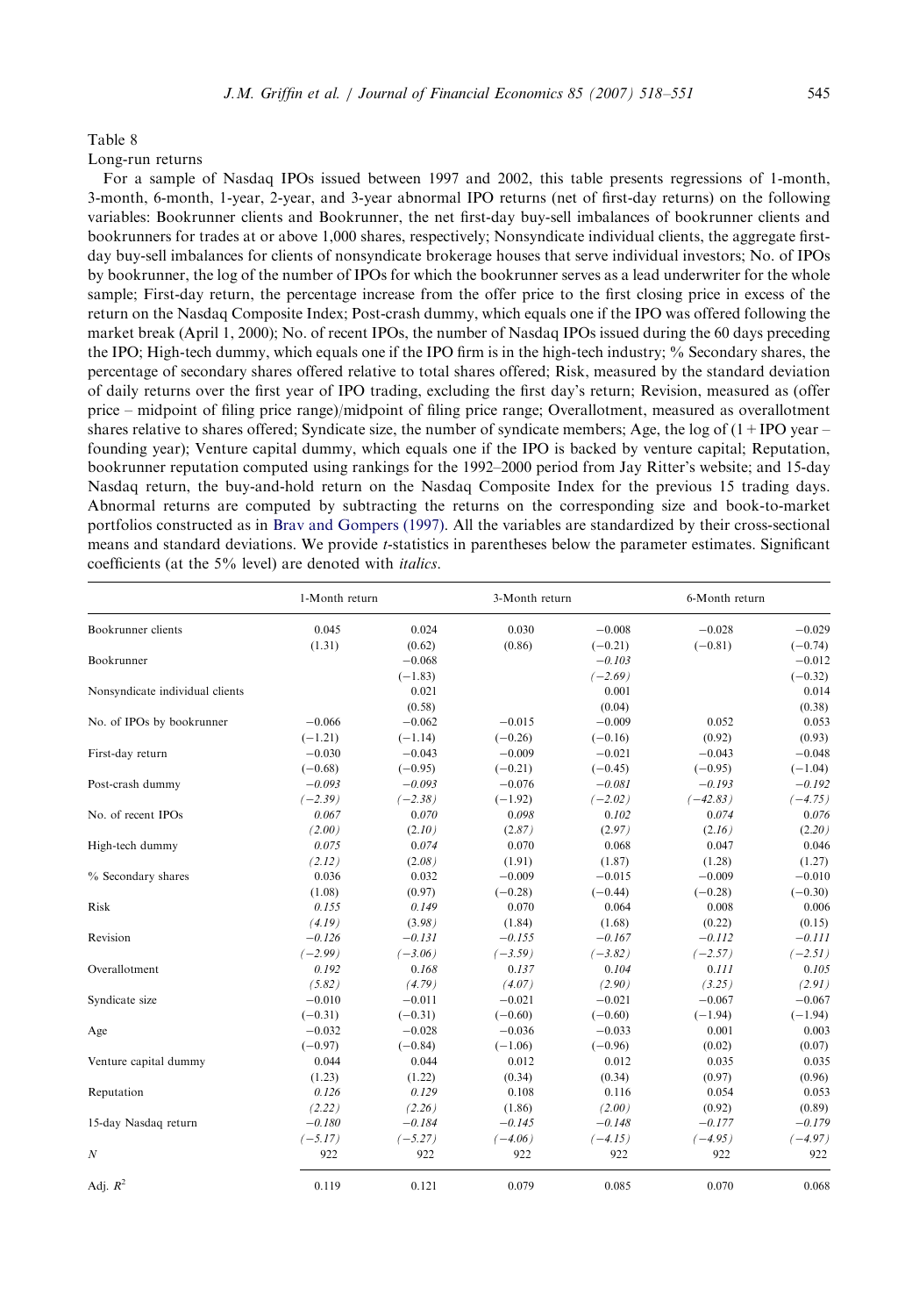#### Table 8 (continued)

|                                 | 1-Year return |           | 2-Year return |           | 3-Year return |           |
|---------------------------------|---------------|-----------|---------------|-----------|---------------|-----------|
| Bookrunner clients              | $-0.022$      | $-0.014$  | $-0.071$      | $-0.085$  | $-0.049$      | $-0.068$  |
|                                 | $(-0.61)$     | $(-0.36)$ | $(-1.98)$     | $(-2.11)$ | $(-1.34)$     | $(-1.64)$ |
| Bookrunner                      |               | 0.013     |               | $-0.014$  |               | $-0.017$  |
|                                 |               | (0.32)    |               | $(-0.35)$ |               | $(-0.43)$ |
| Nonsyndicate individual clients |               | 0.011     |               | $-0.037$  |               | $-0.045$  |
|                                 |               | (0.28)    |               | $(-0.97)$ |               | $(-1.12)$ |
| No. of IPOs by bookrunner       | 0.071         | 0.070     | $-0.011$      | $-0.011$  | 0.008         | 0.009     |
|                                 | (1.24)        | (1.22)    | $(-0.20)$     | $(-0.19)$ | (0.14)        | (0.16)    |
| First-day return                | $-0.059$      | $-0.061$  | $-0.117$      | $-0.109$  | $-0.074$      | $-0.064$  |
|                                 | $(-1.29)$     | $(-1.29)$ | $(-2.54)$     | $(-2.31)$ | $(-1.58)$     | $(-1.34)$ |
| Post-crash dummy                | $-0.158$      | $-0.156$  | $-0.104$      | $-0.109$  | $-0.063$      | $-0.069$  |
|                                 | $(-3.88)$     | $(-3.80)$ | $(-2.59)$     | $(-2.70)$ | $(-1.54)$     | $(-1.69)$ |
| No. of recent IPOs              | $-0.054$      | $-0.053$  | $-0.069$      | $-0.071$  | $-0.036$      | $-0.037$  |
|                                 | $(-1.54)$     | $(-1.52)$ | $(-2.04)$     | $(-2.08)$ | $(-1.07)$     | $(-1.10)$ |
| High-tech dummy                 | 0.095         | 0.095     | 0.145         | 0.145     | 0.133         | 0.133     |
|                                 | (2.56)        | (2.56)    | (3.90)        | (3.91)    | (3.51)        | (3.51)    |
| % Secondary shares              | $-0.002$      | $-0.001$  | $-0.005$      | $-0.006$  | 0.042         | 0.042     |
|                                 | $(-0.06)$     | $(-0.04)$ | $(-0.16)$     | $(-0.17)$ | (1.21)        | (1.19)    |
| Risk                            | $-0.133$      | $-0.134$  | $-0.181$      | $-0.176$  | $-0.202$      | $-0.196$  |
|                                 | $(-3.45)$     | $(-3.43)$ | $(-4.67)$     | $(-4.50)$ | $(-5.06)$     | $(-4.82)$ |
| Revision                        | $-0.004$      | $-0.001$  | 0.006         | $-0.001$  | $-0.041$      | $-0.049$  |
|                                 | $(-0.09)$     | $(-0.03)$ | (0.14)        | $(-0.02)$ | $(-0.91)$     | $(-1.08)$ |
| Overallotment                   | 0.077         | 0.080     | 0.045         | 0.044     | 0.054         | 0.053     |
|                                 | (2.23)        | (2.18)    | (1.32)        | (1.21)    | (1.54)        | (1.42)    |
| Syndicate size                  | $-0.049$      | $-0.049$  | $-0.113$      | $-0.112$  | $-0.109$      | $-0.107$  |
|                                 | $(-1.39)$     | $(-1.39)$ | $(-3.20)$     | $(-3.19)$ | $(-3.02)$     | $(-2.97)$ |
| Age                             | 0.008         | 0.008     | $-0.027$      | $-0.030$  | 0.010         | 0.006     |
|                                 | (0.22)        | (0.24)    | $(-0.79)$     | $(-0.87)$ | (0.29)        | (0.18)    |
| Venture capital dummy           | 0.047         | 0.047     | 0.073         | 0.073     | 0.094         | 0.094     |
|                                 | (1.27)        | (1.27)    | (1.95)        | (1.96)    | (2.44)        | (2.46)    |
| Reputation                      | 0.023         | 0.020     | 0.074         | 0.080     | 0.040         | 0.047     |
|                                 | (0.38)        | (0.34)    | (1.25)        | (1.35)    | (0.67)        | (0.78)    |
| 15-day Nasdaq return            | $-0.109$      | $-0.109$  | $-0.032$      | $-0.030$  | $-0.013$      | $-0.010$  |
|                                 | $(-2.99)$     | $(-2.99)$ | $(-0.89)$     | $(-0.81)$ | $(-0.33)$     | $(-0.27)$ |
| $\cal N$                        | 922           | 922       | 903           | 903       | 874           | 874       |
| Adj. $R^2$                      | 0.042         | 0.040     | 0.062         | 0.061     | 0.059         | 0.058     |

but inconclusive evidence in support of a link between buying through the bookrunner and harmful long-run effects on shareholders.

## 7. Nonsyndicate trading

Most of our analysis thus far focuses on bookrunner client trading and how it compares to nonsyndicate client trades. As [Table 2](#page-11-0) shows, nonsyndicate client sales exceed purchases by 6.48%. Since these market makers do not receive allocations in the IPO, these shares must either be sold short or originate from allocants in the IPO.

We first examine short sales using monthly short interest data reported to Nasdaq. We compute the median and average short interest on the first reporting date after the IPO. The median short interest across firms is 0.72% of shares issued and the mean short interest is 2.67%, indicating that short sales cannot explain most of the nonsyndicate client selling.<sup>19</sup>

<sup>&</sup>lt;sup>19</sup>Since short interest is reported monthly, we also examine the subsets of firms for which short interest is reported within one day, one week, and two weeks after the IPO. Although we find slightly higher short interest closer to the IPO date, short selling explains only a small fraction of net selling by nonsyndicate clients.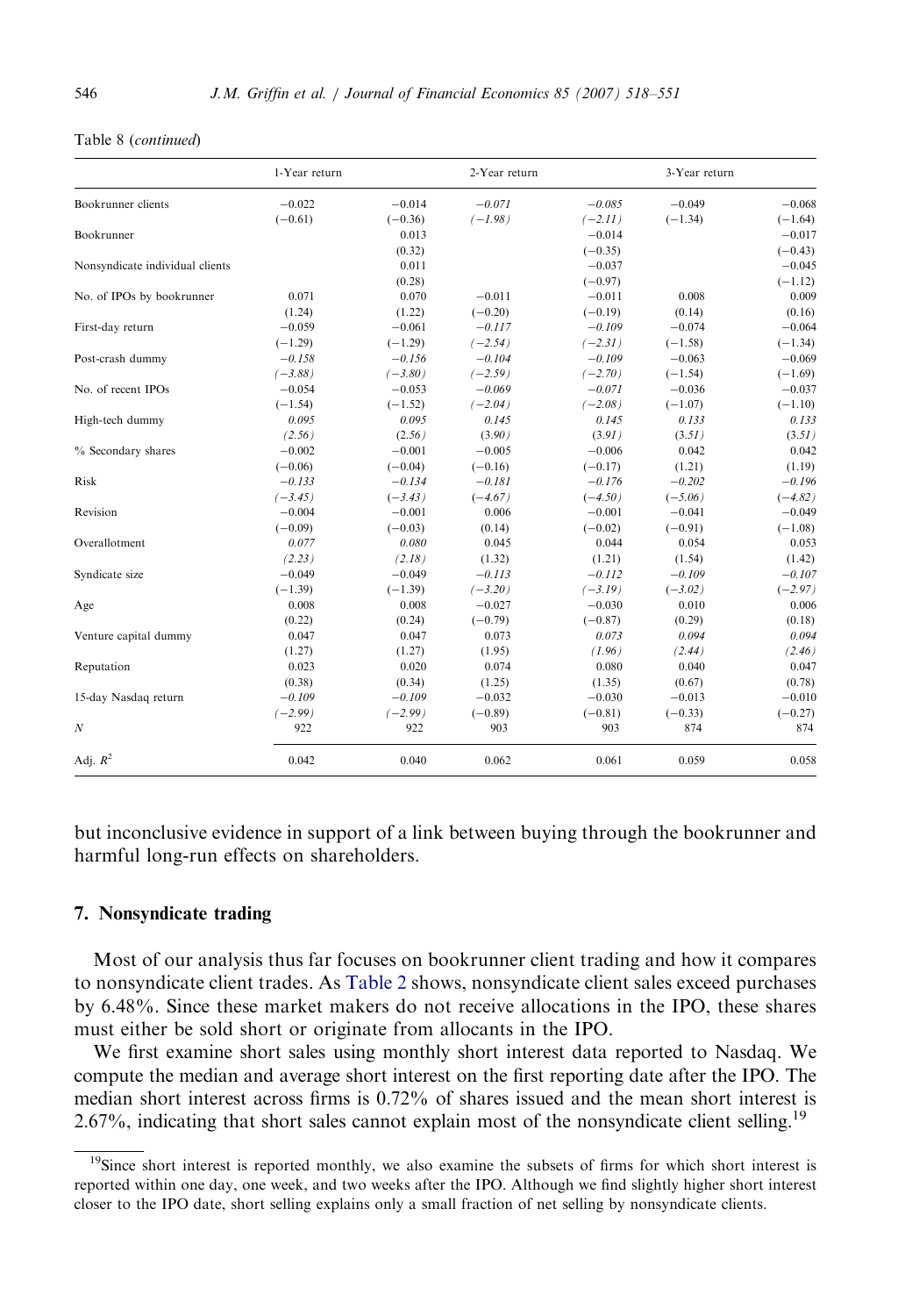<span id="page-29-0"></span>

Fig. 4. Breakdown of nonsyndicate member client trading. This figure displays the breakdown of nonsyndicate client net buying by the type of brokers that execute the trades and first-day return. Nonsyndicate client net buying is the difference between the buy and sell volumes for nonsyndicate clients and is expressed as a percentage of the total shares issued. Brokerage houses are classified into nine categories through conversations with Nasdaq officials, broker websites, other publicly available information, and conversations with people in the industry. The categories are individual general, individual full service, individual discount, individual day trading, institutional, largest investment banks, hedge funds, derivatives traders, and brokerage houses that handle a mix of individual and institutional clients. Comprehensive details can be found in the appendix of Griffin, Harris, and Topaloglu (2006). Buy and sell trades are first aggregated for each IPO individually and then averaged across all IPOs within a specific first-day return group.

Nonsyndicate client sales may represent shares flipped through accounts linked to IPO allocants as well. Institutions likely have multiple trading accounts with various market makers. In the absence of any method to track physical shares, allocants may flip shares through nonsyndicate brokers without directly revealing this activity to the underwriting syndicate. However, the Depository Trust Corporation (DTC) IPO tracking service allows underwriters to track shares during our sample period.<sup>20</sup> The large net selling by nonsyndicate clients suggests that: (a) some clients are allowed to flip; (b) these reports

 $20$ The DTC IPO tracking service provides the bookrunner with daily reports that include the sale price, trade date, number of shares, and clearing agent's participation number but not the exact identity of the clients of other brokerage houses [\(Aggarwal, 2003\)](#page-32-0). Syndicate members also receive details about own-client activity. However, the DTC tracking system is not flawless [\(Wisz, 1997a\)](#page-33-0), not all underwriters subscribe, and according to Merrill Lynch's V.P. of syndicate operations, ''there will always be guys who will try to beat the system'' [\(Wisz, 1997b](#page-33-0)). In March 2005, the NASD fined Spear, Leeds and Kellogg \$1 million for concealing IPO shares from the DTC system from August 1997 to January 2001.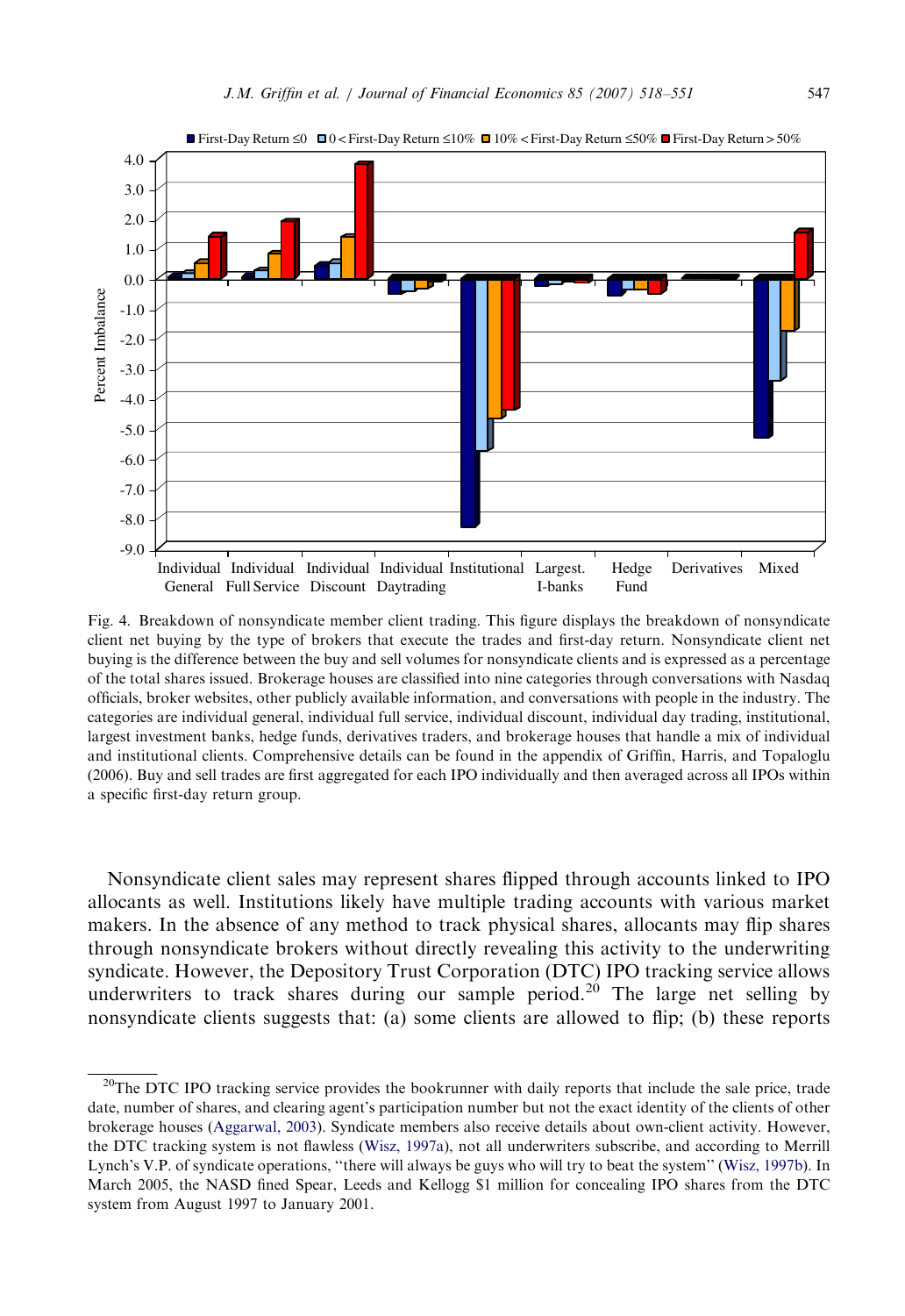do not influence client trading practices; and/or (c) there are imperfections in the tracking system, which clients exploit.

Our work helps shed light on the nature of interdealer trading documented in [Ellis](#page-32-0) [\(2006\).](#page-32-0) IPO clients are net sellers through nonsyndicate market makers. These sold shares are then conveyed back to the bookrunner via interdealer trades, and the bookrunner then uses these shares to service bookrunner client net buy demand. It is tempting to think that net imbalances simply reflect nonsyndicate selling to avoid the bookrunner. However, this share flow runs contrary to execution quality since a focus on selling does not explain the prevalence of buying through the bookrunner at high prices, nor why net buying is associated with transient share ownership.

We further explore the nature of nonsyndicate client selling in [Fig. 4](#page-29-0), which displays the types of brokers that execute these trades.<sup>21</sup> Nonsyndicate clients who sell Nasdaq IPOs execute their trades primarily through institutional brokerages. Net selling by institutions is more intense in cold IPOs (8.31%) than in hot IPOs (4.40%). Clients at brokerage houses that serve a mix of individual and institutional order flow are generally net sellers except for hot IPOs. Conversely, individual discount, individual full service, and general individual brokerage clients are net buyers, with the magnitude of net buying increasing monotonically with the IPO return.<sup>22</sup> In summary, the net selling by nonsyndicate clients does not appear to be driven by short selling, and it may be the product of institutional allocants flipping shares in the secondary market.

## 8. Conclusion

Theoretical and anecdotal evidence motivate an examination of whether bookrunner clients provide price support by purchasing additional shares in the aftermarket. We find that on the first trading day, purchases of bookrunner clients exceed sales by \$13.91 billion over the 1997–2002 period. While this pattern varies widely across IPOs, over 85% of the IPOs in our Nasdaq sample experience more client buying than selling through the lead underwriter. We examine explanations for this persistent net buying activity including strategic allocations to potential long-term shareholders, differential execution quality, clientele effects, and laddering.

Nasdaq IPOs with large bookrunner client net buying observe more institutional selling activity over the first quarter and year following the IPO. Initial client buy imbalances do not reflect the buying of long-term shareholders, but rather purchases of transient shareholders. In addition, bookrunners offer inferior execution quality to buyers in large trades, for which client buy imbalances are the highest. This finding is contradictory to the superior execution argument for client net buying, but consistent with bookrunners extracting rents from clients. Client net buying is driven by large trades, and this buying through large trades persists even in cold IPOs. Furthermore, strong bookrunner client demand is more prevalent for active underwriters, who might have the greatest ability to extract rents from their clients. These patterns hold in univariate sorts and in multivariate

 $2<sup>1</sup>$ We classify more than 500 brokers into nine categories through broker websites, other public information, and conversations with Nasdaq officials and industry participants (see details in [Griffin, Harris, and Topaloglu,](#page-32-0) [2006](#page-32-0)).<br><sup>22</sup>This positive relation between individual demand and first-day prices is consistent with the findings of

[Cornelli, Goldreich, and Ljungqvist \(2006\)](#page-32-0) for European IPOs. However, contrary to their evidence, we fail to find a relation between individual demand and long-run returns in Nasdaq IPOs for our sample period.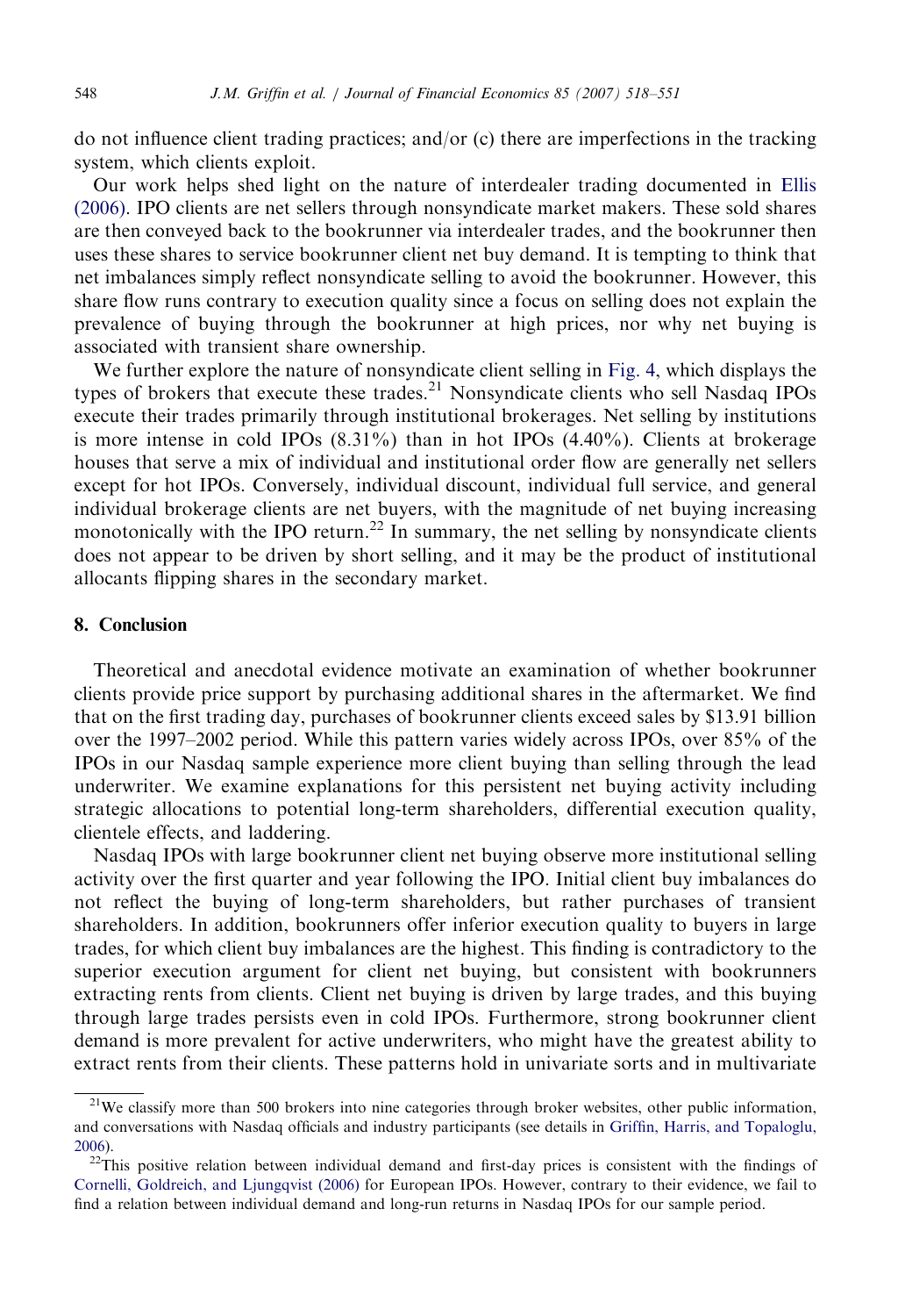tests in which we examine all hypotheses both jointly and in the presence of other control variables that are commonly found to affect IPO underpricing. All features of the data strongly support the laddering hypothesis and challenge the other hypotheses.

The majority of bookrunner client buying is concentrated early in the trading day, suggesting that these orders contribute significantly to the opening price on Nasdaq. In addition, for IPOs that rise in price from open to close on the first day of trading, our price contribution analysis shows that client net buying through the bookrunner contributes to approximately half of the client-induced price increase. Bookrunner client buying is negatively and significantly related to long-run returns at the two-year horizon, but the relation is negative and insignificant at the one- and three-year frequencies, suggesting that a longer time series may be required to make more precise inferences about the long-run effects of underwriter client buying on IPO prices. Our results are consistent with lead underwriter client purchases playing a significant role in helping to boost prices in the short run.

Our findings provide an additional rationale for why issuers view the underwriter's role as valuable and thus why they tolerate underpricing: if managers believe that aftermarket stock prices are inflated due to artificial demand generated by the lead underwriter, then they will be pleased to own shares that are selling at high valuations. We believe that additional research exploring quid pro quo arrangements holds much promise in contributing further to our understanding of the relations between underwriters, their clients, and underpricing.

## Appendix

Our price contribution analysis breaks the [Barclay and Warner \(1993\)](#page-32-0) calculations down into four steps. Our first step differs from Barclay and Warner; the other three steps are essentially the same. Barclay and Warner's first step defines the stock-price change that occurs on a given trade as the difference between that trade's price and the price of the previous trade. Here, we divide the trading day into short-term intervals and then distribute price movements (measured using bid-ask midpoints) during each interval to various groups. Groups are formed according to (1) the role of the market maker in the syndicate, (2) whether the market maker is trading on behalf of clients or for their own inventory, and (3) trade size. Price changes in each interval are distributed proportionally to groups with net trading in the same direction as the price movement during that interval, with positive price movements proportionally assigned to net buyers, and negative price movements proportionally assigned to net sellers.<sup>23</sup>

Steps two through four mirror those of [Barclay and Warner \(1993\)](#page-32-0). In step two, for each IPO we sum all stock price changes that are assigned to a given group during the day. In step three, we divide the price changes of each group by the aggregate price movement in the stock over the first trading day. To be consistent with Barclay and Warner's focus on positive price movements, we separately examine IPOs with positive and negative price movements over the first trading day. In our final step, we compute a weighted

 $23$ For example, assume that we are examining price contributions for a one-minute interval during which time the stock price moved up ten cents. If the only net buyers during this period are clients of the lead underwriter buying 4,000 shares in net and clients of nonsyndicate members purchasing 6,000 shares in net, then we distribute four cents (10  $*[4,000/10,000]$ ) to lead underwriter clients and the remaining six cents to nonsyndicate clients.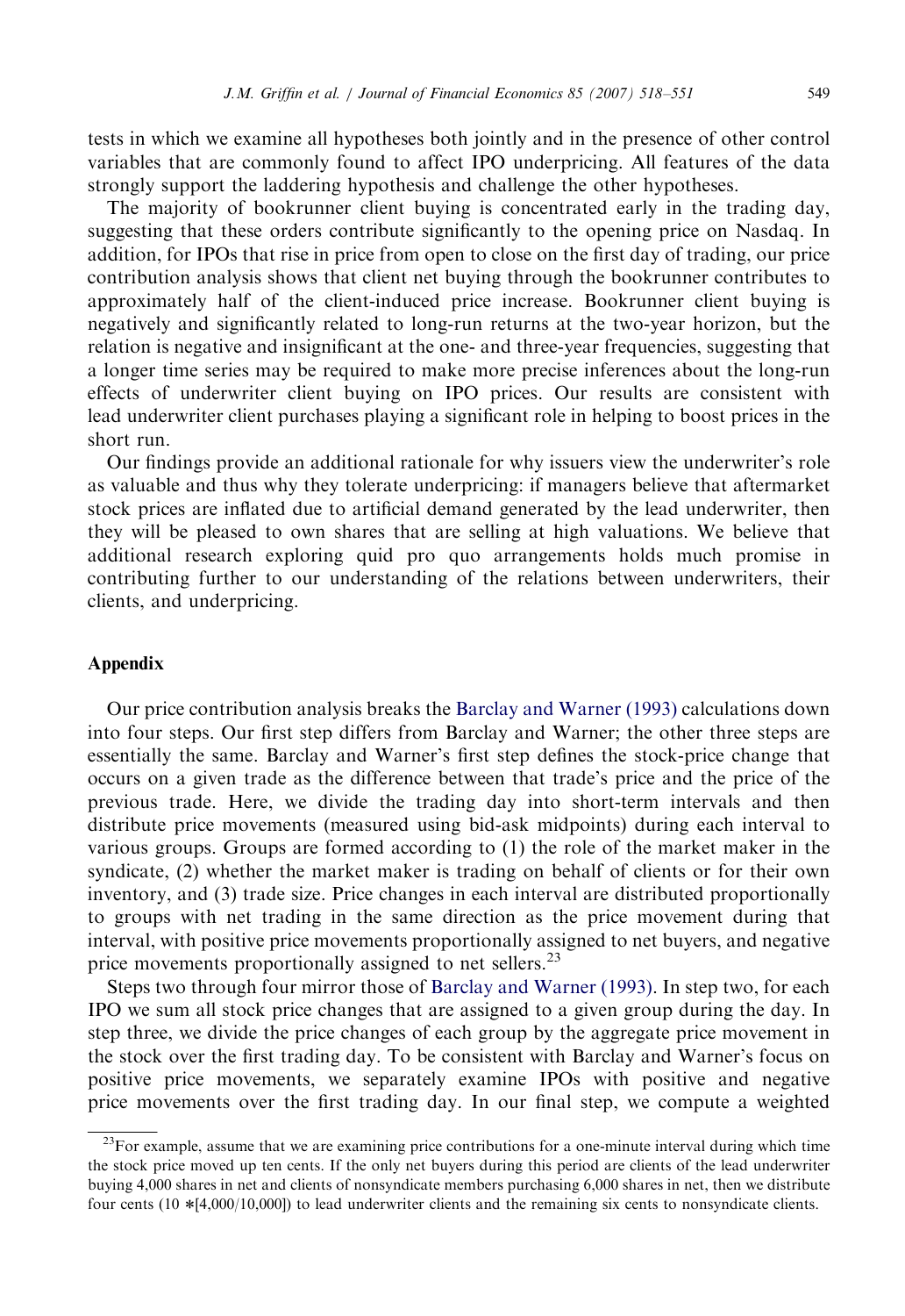<span id="page-32-0"></span>cross-sectional mean across stocks, where the weights are equal to the absolute value of the cumulative price change over the first trading day, which gives stocks with greater price movements a larger role in averaging.

In terms of interval length, shorter intervals generate more accurate information about price movements but can lead to biases to the extent that more incorrectly sequenced trades are placed in the wrong interval. Conversely, larger intervals generate less precise mappings between trades and prices, but reduce the odds of a trade being incorrectly placed in the wrong interval. Nasdaq requires that trades be reported within 90 seconds. Late trades (those reported later than 90 seconds) occur more frequently when the market maker is handling heavy volume (for instance, on the first day of an IPO). Since the lead underwriter handles much more volume than any other market maker, the sequencing of bookrunner trades may be the least accurate. This suggests that longer intervals may better serve our purpose in making inferences about price contributions across market maker types.

## References

- Aggarwal, R., 2000. Stabilization activities by underwriters after initial public offerings. Journal of Finance 55, 1075–1103.
- Aggarwal, R., 2003. Allocation of initial public offerings and flipping activity. Journal of Financial Economics 68, 111–135.
- Aggarwal, R., Conroy, P., 2000. Price discovery in initial public offerings and the role of the lead underwriter. Journal of Finance 55, 2903–2922.
- Aggarwal, R., Prabhala, N.R., Puri, M., 2002. Institutional allocation in initial public offerings: empirical evidence. Journal of Finance 57, 1421–1442.
- Barclay, M.J., Warner, J.B., 1993. Stealth trading and volatility: which trades move prices? Journal of Financial Economics 34, 281–305.
- Boehmer, B., Boehmer, E., Fishe, R.P.H., 2006. Do institutions receive favorable allocations in IPOs with better long run returns? Journal of Financial and Quantitative Analysis, forthcoming.
- Brav, A., Gompers, P.A., 1997. Myth or reality? The long-run underperformance of initial public offerings: evidence from venture and nonventure capital-backed companies. Journal of Finance 52, 1791–1821.

Chen, H., Ritter, J.R., 2000. The seven percent solution. Journal of Finance 55, 1105–1131.

- Chen, Z., Wilhelm, W.J., 2005. A theory of the transition to secondary market trading of IPOs. Unpublished working paper. University of Virginia.
- Cornelli, F., Goldreich, D., Ljungqvist, A.P., 2006. Investor sentiment and pre-IPO markets. Journal of Finance 61, 1187–1216.
- Ellis, K., 2006. Who trades IPOs? A close look at the first days of trading. Journal of Financial Economics 79, 339–363.
- Ellis, K., Michaely, R., O'Hara, M., 2000. When the underwriter is the market maker: an examination of trading in the IPO aftermarket. Journal of Finance 55, 1039–1074.
- Field, L.C., Karpoff, J.M., 2002. Takeover defenses of IPO firms. Journal of Finance 57, 1857–1889.
- Fulghieri, P., Spiegel, M., 1993. A theory of the distribution of underpriced initial public offers by investment banks. Journal of Economics and Management Strategy 2, 509–530.
- Griffin, J.M., Harris, J.H., Topaloglu, S., 2006. Who drove and burst the tech bubble? Unpublished working paper. University of Texas at Austin.
- Hanley, K.W., Kumar, A.A., Seguin, P.J., 1993. Price stabilization in the market for new issues. Journal of Financial Economics 34, 177–197.
- Hanley, K.W., Wilhelm, W.J., 1995. Evidence on the strategic allocation of initial public offerings. Journal of Financial Economics 37, 239–257.
- Hao, Q., 2006. Laddering in initial public offerings. Journal of Financial Economics, Forthcoming.
- Harris, R., 2001. The sue nation: shareholders on warpath. Online at  $\langle \text{http://www.cfo.com/}\rangle$  $\langle \text{http://www.cfo.com/}\rangle$  $\langle \text{http://www.cfo.com/}\rangle$ .
- Ljungqvist, A.P., 2006. IPO underpricing. In: Eckbo, B.E. (Ed.), Handbook of Corporate Finance: Empirical Corporate Finance. North-Holland, forthcoming.